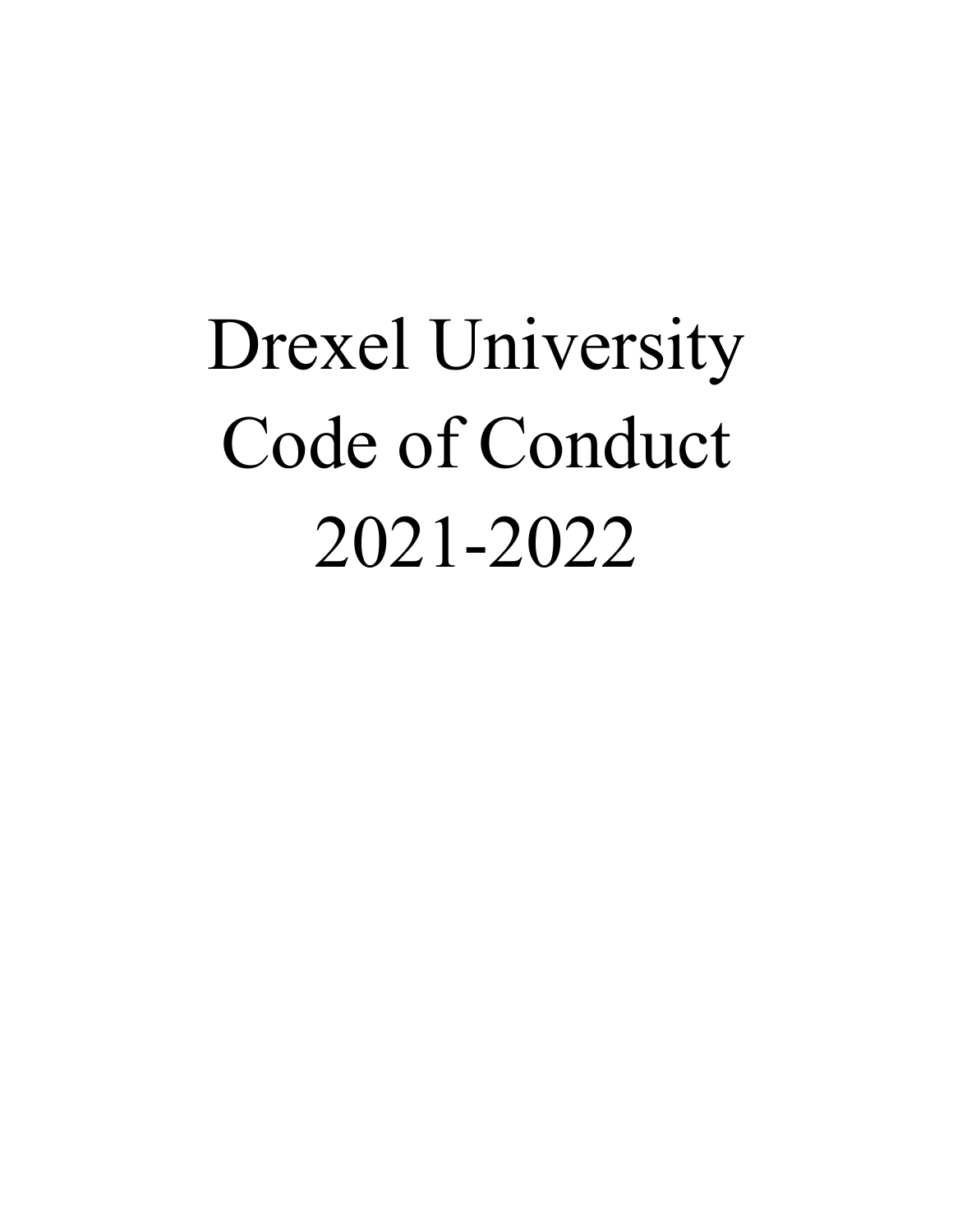# **Table of Contents**

<span id="page-1-0"></span>

| <b>Table of Contents</b>                                                                 | $\overline{c}$ |
|------------------------------------------------------------------------------------------|----------------|
| <b>Section 1: Introduction</b>                                                           | 3              |
| <b>Section 2: Definition of Terms</b>                                                    | 3              |
| <b>Section 3: Authority and Jurisdiction</b>                                             | 5              |
| <b>Section 4: Reporting</b>                                                              | 6              |
| <b>Section 5: Code of Conduct</b>                                                        | 6              |
| <b>Responsible Dragon Amnesty Policy (RDAP)</b>                                          | 7              |
| <b>The Code of Conduct</b>                                                               | 8              |
| <b>Section 6: Residential Facilities Policies</b>                                        | 22             |
| <b>General Provisions of Residency</b>                                                   | 22             |
| <b>Individual (Assigned) Room Policies</b>                                               | 29             |
| <b>Section 7: Additional University Policies</b>                                         | 33             |
| <b>Section 8: Interim Measures</b>                                                       | 36             |
| <b>Section 9: Rights and Responsibilities</b>                                            | 37             |
| <b>Student and Student Organization Rights</b>                                           | 37             |
| <b>Student and Student Organization Responsibilities</b>                                 | 38             |
| Rights and Responsibilities for Discrimination, Harassment, and Bias Incident Prevention |                |
| Policy (OED-1) and Sexual Harassment and Sexual Misconduct Policy (OED-3) Cases          | - 38           |
| <b>Section 10: Case Resolution and Investigation Processes</b>                           | 38             |
| <b>Section 11: Sanctions</b>                                                             | 46             |
| <b>Sanctions for Students</b>                                                            | 46             |
| <b>Sanctions for Student Organizations</b>                                               | 48             |
| <b>Sanction Guidelines</b>                                                               | 50             |
| <b>Section 12: Appeals Process</b>                                                       | 54             |
| <b>Section 13: Records Retention and Expungement</b>                                     | 57             |
| <b>Section 14: Code of Conduct Review Process</b>                                        | 58             |
| <b>Section 15: Photography for Official University Use</b>                               | 59             |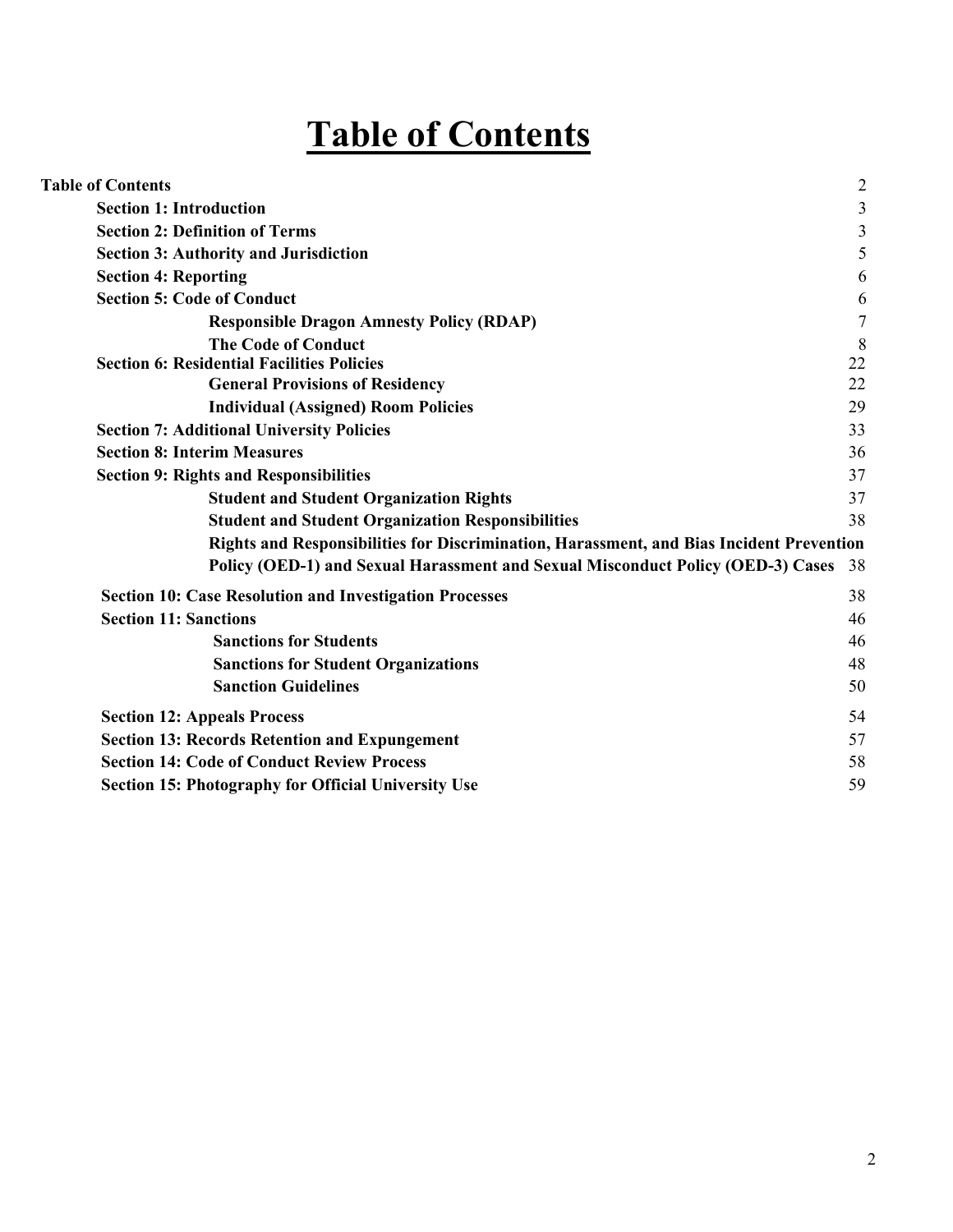# <span id="page-2-0"></span>**Section 1: Introduction**

Drexel University strives to be a globally recognized leader in higher education with shared values of integrity, diversity, access, stewardship, innovation, and entrepreneurship. The mission of Student Conduct (SC) within Student Life is to create and maintain communities which reflect our core values of learning, inclusion, community, and integrity. The Drexel University Code of Conduct ("the Code") is a comprehensive document that contains the policies and procedures regarding expectations of academic and non-academic student behavior, and the fundamentally fair process for resolving cases of alleged policy violations. Students have the responsibility to be aware of and abide by the Code of Conduct and any relevant policies and regulations.

Student Conduct has established, in accordance with its mission, vision, and values, a Code of high standards of behavior to include the following expectations for Students and Student Organizations to:

- Accept responsibility when their choices or actions have negatively impacted themselves, others, or the community at large.
- Engage in constant learning, practice self-reflection, and develop resilience to maintain academic, personal, and professional integrity.
- Foster positive relationships with others.
- Ensure the health, wellness, and safety of themselves and their communities.

# <span id="page-2-1"></span>**Section 2: Definition of Terms**

- I. **"Adjudication"** refers to the process of resolving a conduct case, making a determination of responsibility, and implementing sanctions. An "**Adjudicator**" is a person granted the authority to make decisions regarding conduct cases, which is synonymous with Conduct Case Administrators.
- II. **"Administrative Hearing"** refers to a documents-only resolution process in which a trained staff member determines if a Student or Student Organization is responsible for violating policy.
- III. **"Code of Conduct"** and "**the Code"** refer to the policies and standards of behavior set forth in this document.
- IV. **"Collaborative Resolution"** refers to a resolution process in which the Student or Student Organization and a trained staff member come to agreement that the Student/Student Organization is responsible for violating the Code of Conduct.
- V. **"Complainant**" refers to the party who has reported or brought forward a formal complaint of misconduct.
- VI. **"Conduct Case Administrator"** refers to a Drexel University staff member granted the responsibility of interpreting the Code of Conduct, hearing and resolving cases involving alleged violations of the Code, and representing Student Conduct throughout the conduct process.
- VII. **"Conduct Investigation"** refers to the process in which Student Conduct engages students and relevant parties in information-gathering interviews and communication. If the results of a Conduct Investigation provide substantial findings, the responding Student or Student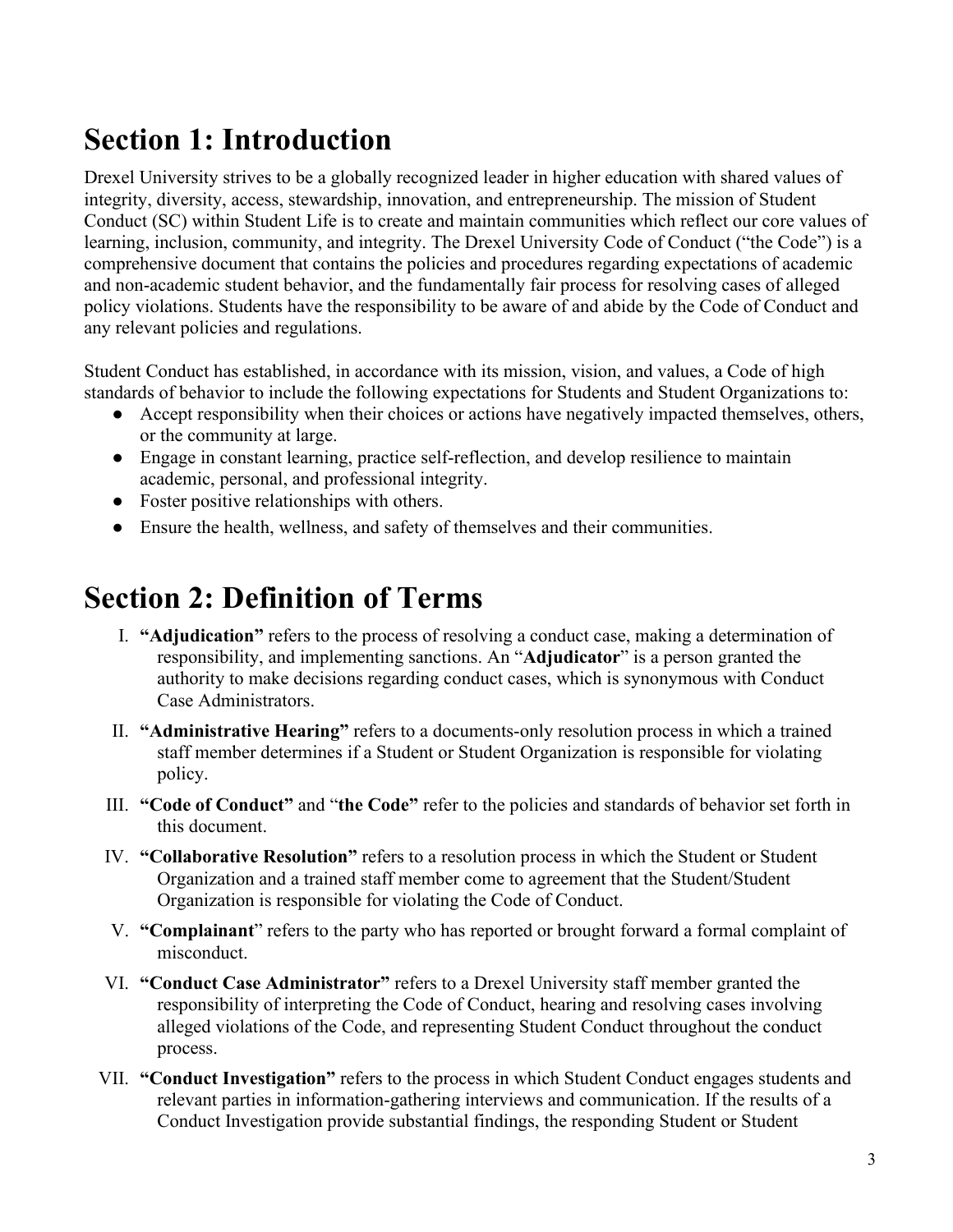Organization will receive notice of allegations of violating the relevant Code of Conduct policies.

- VIII. **"Conduct Investigator"** refers to a staff member who has been trained by Student Conduct to lead, interview, or record within an investigation of alleged violations of the Code of Conduct.
	- IX. **"Drexel University Campus**" refers to all land, buildings, facilities, and other property owned, used, or controlled by Drexel University.
	- X. **"External Adjudicator"** refers to a neutral party outside of the University, typically an attorney or seasoned student conduct administrator, who is trained and experienced in conduct hearings and resolutions, OED-related policies, and the University's policies and procedures. The external adjudicator is supported by the conduct case administrator who will be present during the conduct process, to serve as a resource for the external adjudicator on issues of policy and procedure.
	- XI. **"Formal Warning"** refers to a written notification that a violation of the Code of Conduct occurred and that any further responsible finding may result in more severe disciplinary action. Warnings are recorded for internal purposes only and are not considered part of a student's permanent student conduct record, but would be taken into consideration by the University, if a student were to be assigned allegations for additional violations of the Code of Conduct. A student who receives a formal warning is still considered in good standing at the University.
- XII. **"Hearing Advisor"** refers to a staff member of Student Conduct or designee that will coordinate the University Hearing Board or University Appellate Board. Hearing Advisors are also trained Conduct Case Administrators. The role of the Hearing Advisor during the hearing and deliberations is to ensure the integrity of the process and provide guidance as to policy interpretation, appropriate questioning, and determining the appropriate sanction range.
- XIII. **"Hearing"** refers to any meeting in which decisions are made regarding a conduct case.
- XIV. A **"Hold"** refers to a Student record status that may prevent a Student from registering for classes, adding classes, having transcripts released, and receiving a diploma. A Hold may further affect a Student's ability to conduct any other official University business.
- XV. **"Interim Measure"** refers to any action deemed necessary to protect the safety and well-being of members of the Drexel University community until a formal investigation or resolution is concluded.
- XVI. **"Policy"** refers to any written rule, regulation, or standard of behavior in the Code of Conduct or otherwise authorized and enforced by Drexel University.
- XVII. **"Pre-Hearing Conference"** refers to the initial meeting in which a Student or Student Organization meets with a Conduct Case Administrator to discuss a conduct case, any alleged violations of the Code of Conduct, and the student conduct process.
- XVIII. **"Preponderance of the Evidence Standard"** refers to the evidentiary standard used in the student conduct process. Preponderance of the Evidence means that it is more likely than not, or that the evidence is greater than 50%, that the alleged violation occurred. Preponderance of the Evidence is different from the "Beyond a Reasonable Doubt" standard that is commonly used in criminal proceedings. For more information visit [here.](https://www.theasca.org/files/The%20Preponderance%20of%20Evidence%20Standard.pdf)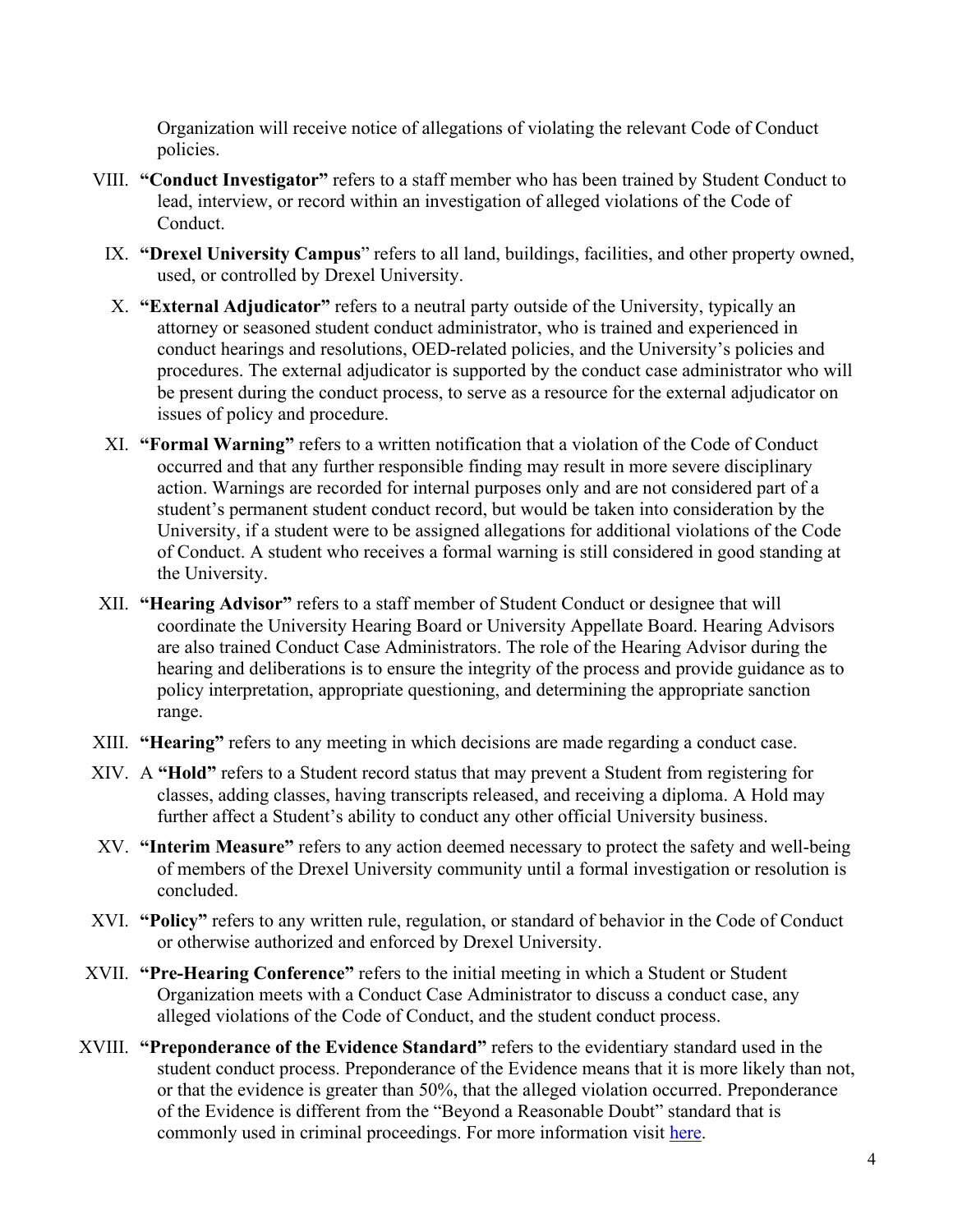- XIX. "**Resident**" refers to any Student that has signed a Drexel University Housing and Dining Agreement to reside in a Residential Facility, including Greek Housing.
- XX. **"Residential Facilities**" refers to any property owned, operated, or under the control of Drexel University in which Students or Student Organizations reside.
- XXI. **"Respondent"** refers to a Student or Student Organization that has allegedly violated the Code of Conduct.
- XXII. **"Sanction"** refers to any assignment given, action taken, fine or financial charge imposed, and/or status placed on a Student or Student Organization found responsible for a violation of the Code of Conduct.
- XXIII. **"Social Host"** refers to a Student or Student Organization who provides alcohol or a space for the consumption of alcohol in a social setting.
- XXIV. **"Student Conduct Advisor"** refers to a trained Drexel University faculty or staff member, or enrolled student who supports a Respondent through the conduct process. Additionally, in some cases, Respondents can be approved to bring a person external to Drexel University to serve as a Conduct Advisor.
- XXV. **"Student Conduct Process"** refers to the sequence of events that occurs starting when Student Conduct receives a report of alleged misconduct through the case resolution process.
- XXVI. **"Student Organization"** refers to any number of students who, in association, are recognized by Drexel University. For the purposes of this document, athletic teams (intramural, club, varsity intercollegiate athletics programs) will be considered Student Organizations.
- XXVII. **"Student Organization Advisor"** refers to a University-appointed professional staff or faculty member assigned to support a Student Organization. Student Conduct may assign a Student Organization Advisor for any Student Organizations without an advisor.
- XXVIII. **"Student"** refers to all persons taking or scheduled to take courses at Drexel University, both full-time and part-time, pursuing undergraduate, graduate, post graduate, professional, certificate, or language studies. Persons who are not enrolled at Drexel University for a particular term but have a continuing relationship or affiliation with the University are considered Students.
	- XXIX. **"University Appeal Hearing"** refers to a documents-only Hearing with the purpose of granting or denying a Respondent's appeal.
	- XXX. **"University Conduct Board"** refers to a group of trained Drexel faculty, staff, and students, or appropriately trained External Adjudicator who have been selected to serve as representatives of Drexel University, Student Conduct, and Student Life in making determinations of responsibility in cases of alleged violations of the Code of Conduct and recommending sanctions to be implemented. University Conduct Board members serve on both University Hearings and Appeals.
	- XXXI. **"University Official"** refers to any person employed by Drexel University performing assigned administrative or professional duties. This includes student workers including, but not limited to, Resident Assistants and Desk Assistants.

# <span id="page-4-0"></span>**Section 3: Authority and Jurisdiction**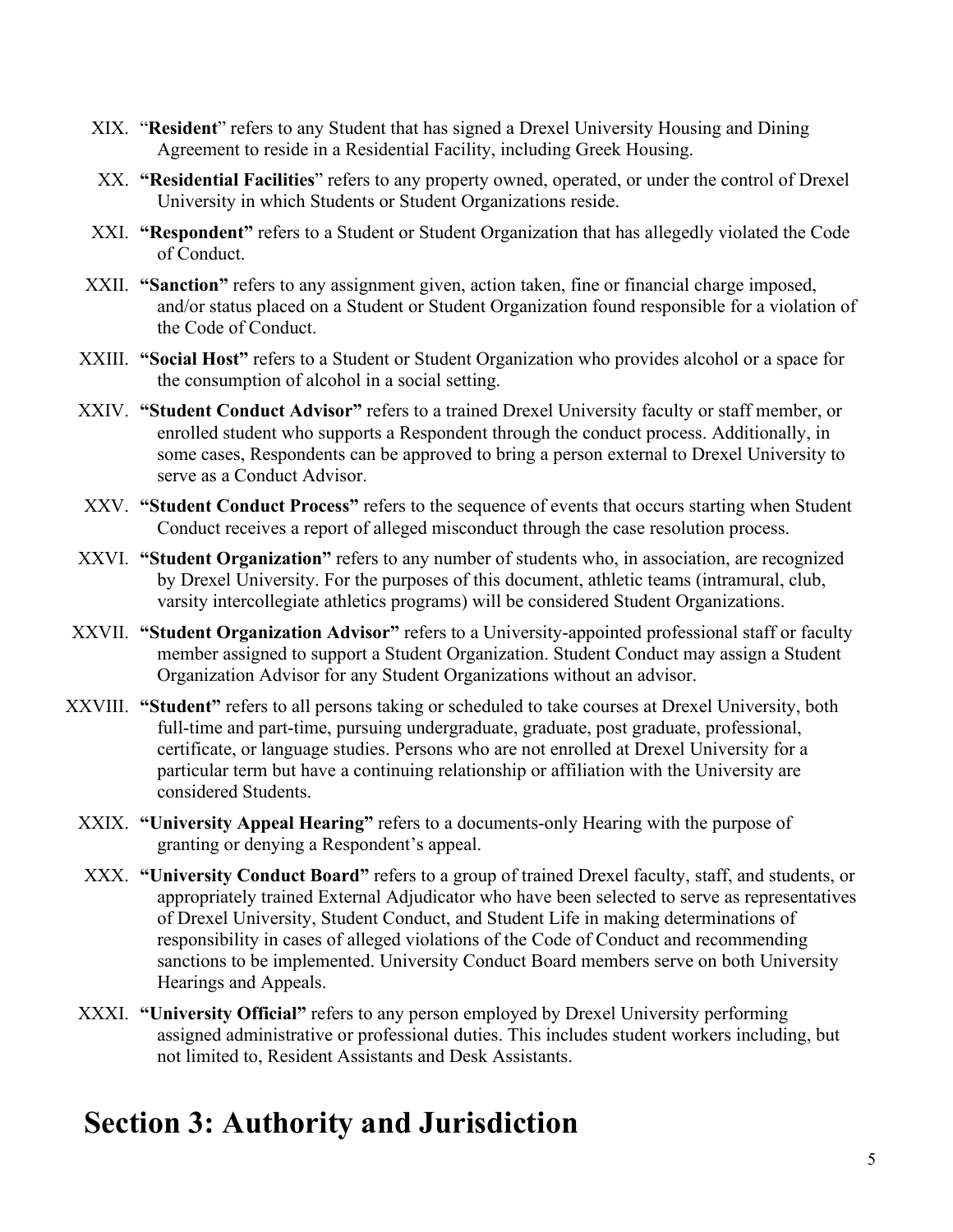Drexel University has the authority and jurisdiction to resolve cases of alleged violations of University policies, rules, regulations, or standards of conduct. The University's jurisdiction through the student conduct process applies to the following individuals, groups, and circumstances:

- 1. Any person enrolled in an academic course or program at Drexel University is considered a Student and is held accountable for all of the policies listed in the Code of Conduct.
- 2. Previously enrolled Students who have not yet withdrawn from the University remain accountable to the Code of Conduct.
- 3. Student Organizations, groups, or associations of students must follow the Code of Conduct, established guidelines by their office/department of recognition, and, if the Student Organization is housed in University facilities, the Residential Facilities Policies. If a Student engages in prohibited conduct on behalf of their Student Organization, both the Student and the Student Organization may be held responsible for violations of the Code of Conduct. The University has the authority to determine whether the Student Organization, individual members, or both should receive notice of alleged violations on a case-by-case basis.
- 4. The Code of Conduct applies to Students and Student Organizations both on and off Drexel University campuses.
- 5. Students are responsible for the actions of their invited guests. If the guest of a Drexel University Student is reported to have violated the Code of Conduct, the Student may receive notification of alleged violations on behalf of their guest.
- 6. If a Student withdraws from the University after engaging in conduct that may violate any of the University's policies, rules, regulations, or standards of conduct, but before the alleged violation has been resolved through the conduct process, the Student's record is placed on a Hold and the case will be resolved regardless of the individual's intent to return to the University. A Student's ability to return to the University shall be contingent on the outcome of the process.
- 7. A Student may not be approved for graduation until all allegations of misconduct have been resolved. A hold may be placed on a Student's record until all allegations are resolved.
- 8. Drexel University expects that all Students abide by laws enforced by the federal government, the Commonwealth of Pennsylvania, and local municipalities. Drexel subscribes to the view that, when applicable, it shall deal with matters of student misconduct internally. However, when a Student or Student Organization's misconduct implicates federal, state, or local laws, the appropriate law enforcement officials may be contacted. If Drexel is made aware of allegations of misconduct by law enforcement officials, a concurrent conduct process will be initiated with a formal notice of allegations. Upon request, the conduct process may be delayed pending the resolution of a criminal process. Legal proceedings and the student conduct process are otherwise separate processes.

Case Resolution Processes can be reviewed in Section 10 of this document, and the Appeal Process is detailed in Section 12.

# <span id="page-5-0"></span>**Section 4: Reporting**

Drexel University strives to be a leader in the global community and expects its Students and Student Organizations to reflect the highest standards of learning, inclusion, community, and integrity. Therefore, all Students should conduct themselves responsibly and in a manner that reflects favorably upon themselves and the University. Student Conduct strives to create a culture of care and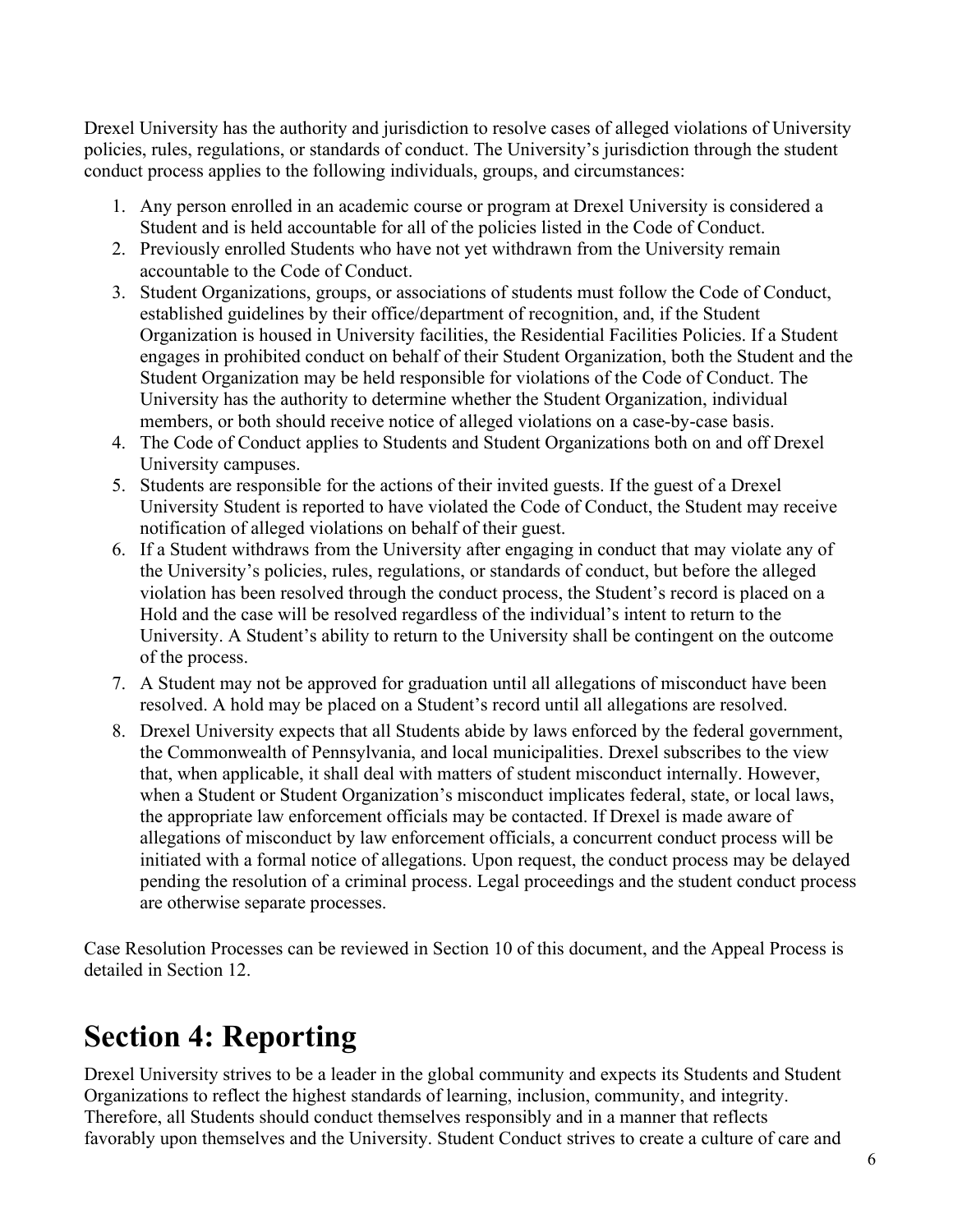concern for all Students. The Student Conduct Process fosters personal learning and growth, while at the same time holding individuals and Student Organizations accountable for unacceptable behavior. Formal disciplinary action may result when a Student or Student Organization's behavior is inconsistent with the Code of Conduct.

Student Conduct serves as the reporting center for all reports of Student and Student Organization misconduct. Any member of the Drexel University community or person with knowledge of an incident of alleged misconduct involving a Drexel University Student or Student Organization can make a report or file a formal complaint with Student Conduct.

Reports of alleged student misconduct can be submitted by completing an online report using the [General Incident Reports](https://cm.maxient.com/reportingform.php?DrexelUniv&layout_id=1) Form.

The report should include the following information, if available:

- 1. Name(s) of the Student or Student Organization alleged to have violated the Code of Conduct.
- 2. A description of the incident.
- 3. Names and contact information of witnesses (if applicable).
- 4. Names and contact information of the person(s) filing the report.

All reports are private, but not confidential. Student Conduct does not guarantee anonymity of reporting parties and generally may not be able to act upon anonymous reports.

# <span id="page-6-0"></span>**Section 5: Code of Conduct**

What follows is a listing of the Drexel University policies, rules, and regulations that prescribe the standards of conduct that the University requires of all Students and Student Organizations. All members of the Drexel community are required to become familiar with these policies and comply with them. Violations of any of these policies will be resolved in accordance with the appropriate University process and procedures. All conduct that violates the Code of Conduct, including any conduct that occurs off campus, will be subject to the University's Student Conduct Process.

This section contains four categories of policies that comprise the Code of Conduct.

- 1. The Responsible Dragon Amnesty Policy a policy which can apply to Students or Student Organizations that seek medical assistance for someone experiencing a medical emergency due to the use of alcohol or other drugs.
- 2. The Code of Conduct policies that apply to all Students and Student Organizations.
- 3. Residential Facilities Policies policies that apply to any Student or Student Organization that resides in any facility owned, operated, or under control of Drexel University.
- 4. Additional University Policies policies under the jurisdiction of an office or department other than Student Conduct that can be adjudicated through the Student Conduct Process.

# <span id="page-6-1"></span>**I. Responsible Dragon Amnesty Policy (RDAP)**

Drexel University's primary concern is the health and safety of its students. The University is aware that Students are sometimes reluctant to seek medical attention in alcohol and drug related emergencies out of fear that they may face sanctions related to possessing or consuming alcohol or other drugs. Given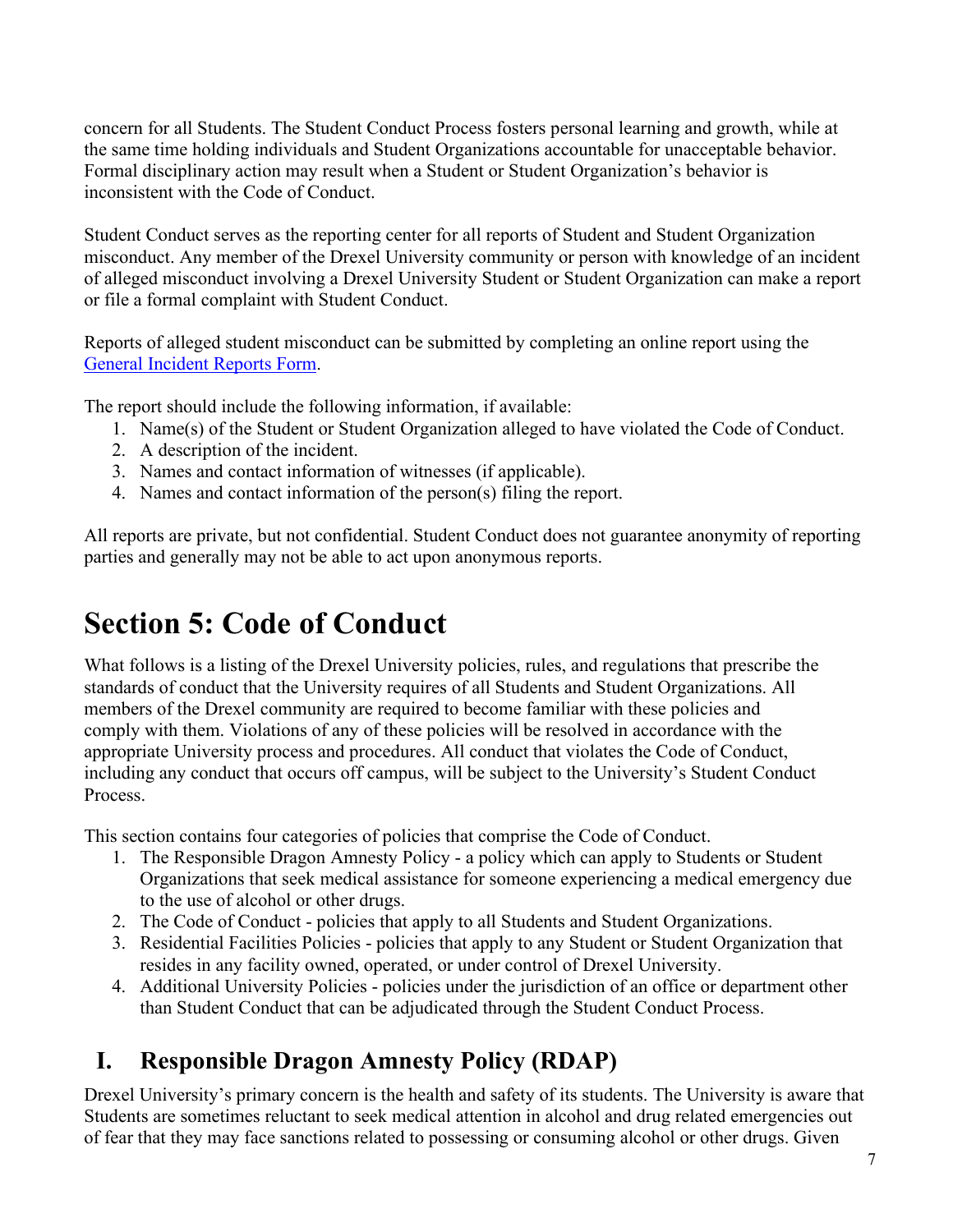that these emergencies are potentially life-threatening, Drexel University seeks to create a culture of trust and care paired with safety and responsibility while reducing any barriers that would prevent students from seeking assistance. In compliance with The Timothy J. Piazza Anti-Hazing Law, C.S. § 2810, et seq. [\(Safe Harbor\)](https://www.legis.state.pa.us/cfdocs/legis/LI/consCheck.cfm?txtType=HTM&ttl=18&div=0&chpt=28), RDAP provides amnesty from disciplinary action for Students or Student Organizations who seek medical assistance during an alcohol or drug related emergency.

The requirements for the Responsible Dragon Amnesty Policy (RDAP) to apply to Students or Student Organizations are as follows:

- I. An individual Student who experiences a medical emergency due to consumption of alcohol or drugs and personally seeks medical assistance will not be considered responsible for violating the Alcohol or Drug Policies.
- II. Individual Students who seek immediate medical assistance for another Student who could be in violation of the Alcohol or Drugs policies will not be considered responsible for violating these policies. Students who call for assistance must remain with the Student experiencing the medical emergency until assistance arrives, barring immediate threats to personal safety.
- III. Individual Students who share information to assist with contact tracing efforts, or other COVID related information will not be considered responsible for violating the Alcohol or Drug Policies.
- IV. Individual Students who report allegations of hazing activity related to Alcohol or Drugs will not be considered responsible for violating the Alcohol or Drug Policies.
- V. Student Organizations and Social Hosts must seek immediate medical assistance for a Student who is experiencing an alcohol or drug related emergency. The responding Student Organization or Social Host will not be considered in violation of the Alcohol or Drug Policies. Representatives of the Student Organization or the social host must remain with the Student experiencing the medical emergency until assistance arrives, barring immediate threats to personal safety.
- VI. For RDAP to apply, the Student(s), Student Organization, or Social Host will need to attend a Pre-Hearing Conference with a Conduct Case Administrator and complete any educational and/or wellness related sanctions. Failure to attend the Pre-Hearing Conference or complete sanctions may result in allegations of misconduct being brought forward by Student Conduct.

Conditions or examples in which the Responsible Dragon Amnesty Policy will not be applied to Students or Student Organizations include, but are not limited, to the following:

- I. Students should be aware that RDAP does not provide amnesty for criminal, civil, or other legal consequences for violations of Federal, State, or Local laws.
- II. RDAP only applies to the Alcohol and Drug Policies within the Code of Conduct and will not be applicable to other alleged violations of the Code. The use/abuse of alcohol or drugs does not excuse other examples of misconduct.
- III. RDAP does not apply to Students or Student Organizations when a Student experiencing a medical emergency is found by Law Enforcement or a University employee (including, but not limited to, DUPD, Public Safety, faculty/staff, Student Life staff including Resident Assistants).
- IV. RDAP is not intended to shield or protect Students or Student Organizations that repeatedly violate the Student Code of Conduct. RDAP cases will be maintained by Student Conduct but will not be a part of the Student's official disciplinary record.
- V. Student Conduct reserves the right to revisit the applicability of RDAP on a case-by-case basis.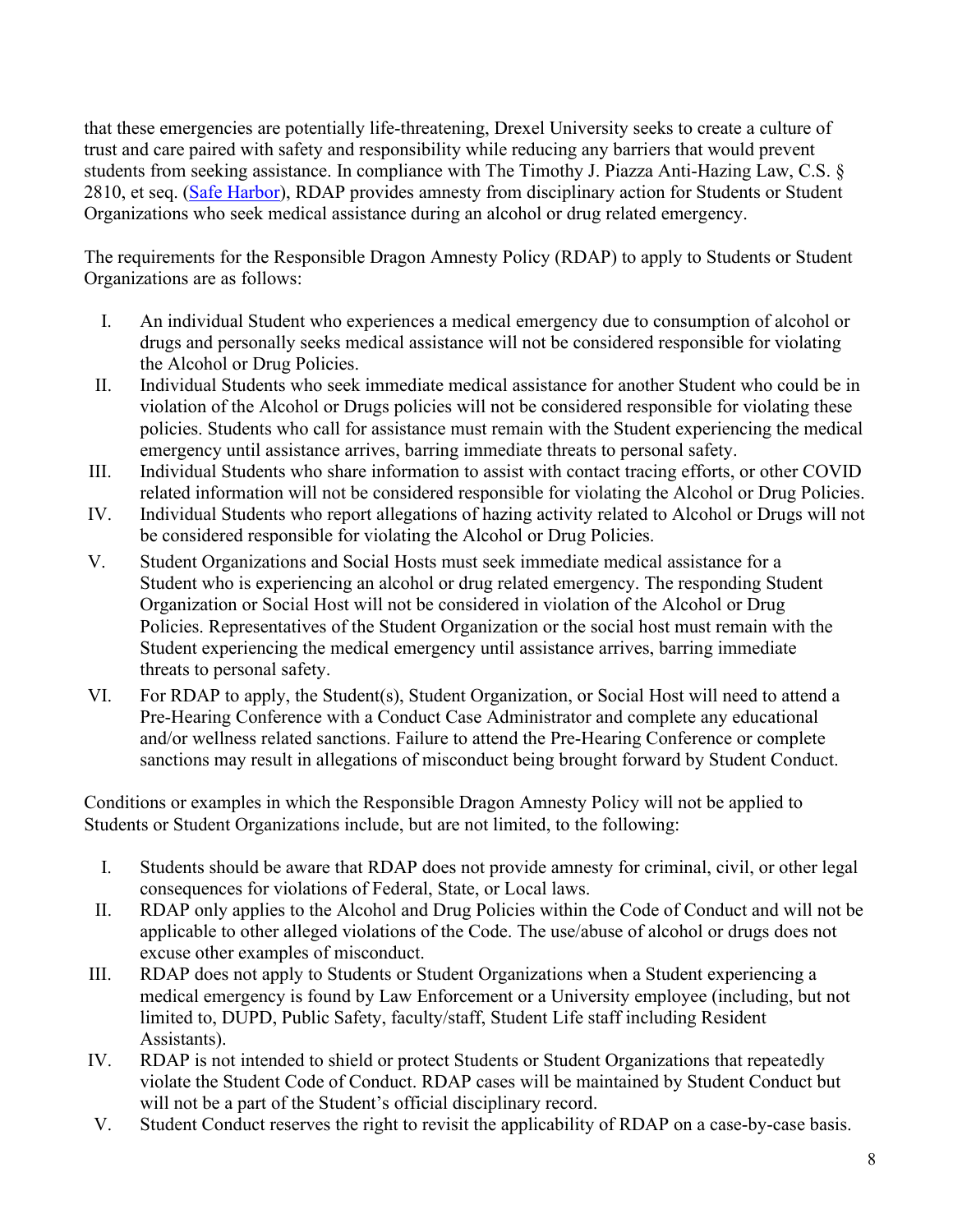VI. Student Conduct reserves the right to contact any Student or Student Organization to discuss an incident or related matter regardless if RDAP could be applied.

# **II. The Code of Conduct**

### **1. Academic Integrity**

Drexel University's Academic Integrity Policy prohibits the following examples of academic misconduct.

# **I. Plagiarism**

Plagiarism is the inclusion of someone's previously documented words, ideas, or data in one's own new and original work. When a student submits work related to their academic coursework or co-op that includes the words, ideas or data of others, including one's own previously submitted work, the source of that information must be acknowledged through complete, accurate and specific references; and, if verbatim statements are included, through quotation marks as well. By placing their name on work submitted, the student certifies the originality of all work not otherwise identified by appropriate acknowledgments. A student must obtain permission from the current instructor, prior to submission, to use their previously submitted work in a new and original work.

Plagiarism covers unpublished as well as published sources. Examples of plagiarism include, but are not limited to:

- Quoting another person's actual words, complete sentences or paragraphs, or an entire piece of written work without acknowledgment of the source.
- Using another person's ideas, opinions, or theory, even if it is completely paraphrased in one's own words, without acknowledgment of the source.
- Using one's own previously submitted work as new and original without permission from the instructor.
- Using facts, statistics, or other illustrative materials that are not clearly common knowledge without acknowledgment of the source.
- Copying another student's essay examination.
- Copying, or allowing another student to copy, a document or computer file that contains another student's assignment, and submitting it, in part or in its entirety, as one's own.
- Collaborating on an assignment or sharing computer files and/or programs then submitting individual copies of the assignment as one's own individual work.

Students are urged to consult with individual faculty members, academic departments, or recognized handbooks in their field if in doubt regarding issues of plagiarism.

# **II. Cheating**

Cheating is an act or an attempted act of deception by which a student seeks to misrepresent that they have mastered information or a skill on an academic evaluation instrument, such as (by example, not limitation) a test, exam, or quiz, that has not in fact been mastered. Examples include, but are not limited to: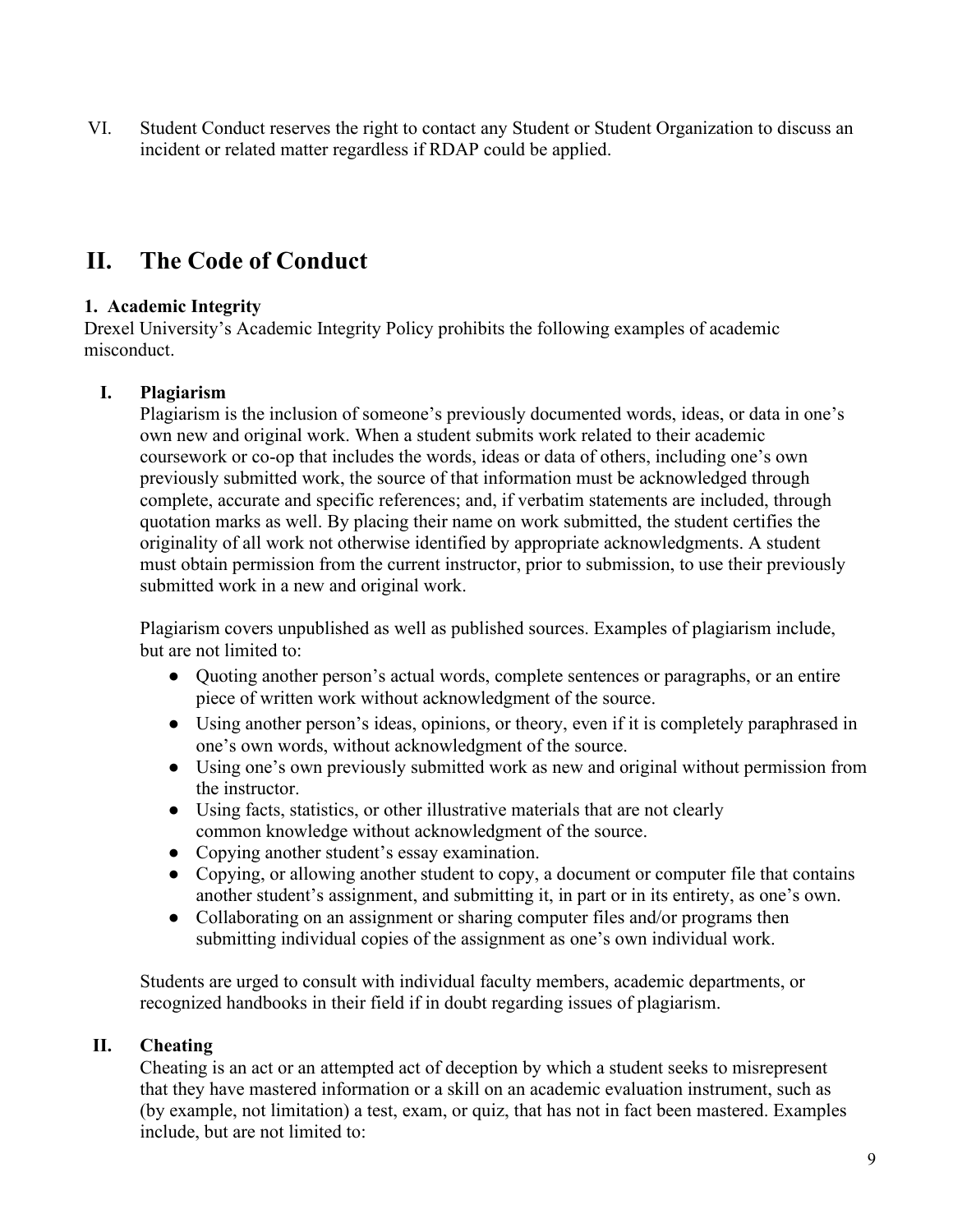- Copying from another student's examination paper.
- Knowingly and/or actively allowing another student to copy from your assignment, examination paper, text, quiz, or similar evaluation instrument.
- Unauthorized use of a course textbook or other materials, such as (by example, not limitation) a notebook, to complete an examination or other assignment.
- Collaborating on an examination, test, quiz, or other project with any other person(s) without authorization.
- Inappropriately hosting, posting, or accessing materials in online forums, group chats, or other web-based platforms that are not authorized.
- Using or processing specifically prepared materials during an examination such as (by example, not limitation) notes, formula lists, notes written on the students clothing, calculators, and/or smart devices that are not authorized.
- Taking an examination for someone else or permitting someone else to take an examination for you.

# **III. Fabrication**

Fabrication is the use of invented information or the falsification of research or other findings. Examples include, but are not limited to:

- Citation of information not taken from the source indicated; this may include the incorrect documentation of secondary source materials.
- Listing sources in a bibliography not used in the academic product.
- Submission of a paper, thesis, lab report, or other academic exercise of falsified, invented, or fictitious data or evidence; or deliberate and knowing concealment or distortion of the true nature, origin, or function of such data or evidence.
- Submitting as your own any written work, printing, sculpture, or other material prepared in whole or in part by another.
- Other forms of scientific misconduct.

# **IV. Academic Misconduct**

Academic misconduct includes academically dishonest acts such as tampering with grades or taking part in obtaining or distributing any part of an administered or un-administered examination, test, quiz, project, or similar evaluation instrument. Examples include, but are not limited to:

- Stealing, buying, or otherwise obtaining all or part of an administered or un-administered examination.
- Selling or distributing all or part of an administered or un-administered test including questions and/or answers.
- Bribing a person to obtain an administered or un-administered test or any information about the test.
- Entering a University building or office for the purpose of obtaining an administered or un-administered test.
- Signing-in, swiping-in, or logging-in as someone else or permitting someone to sign-in, swipe-in, or log-in for you in any academic setting such as, but not limited to, classes or common exams.
- Failure to comply with assignment, exam, or test-taking parameters or requirements, as outlined by the instructor, including but not limited to use of earbuds/headphones, visible cell phone, use of video recording, talking/noise or having others in the testing/assignment space.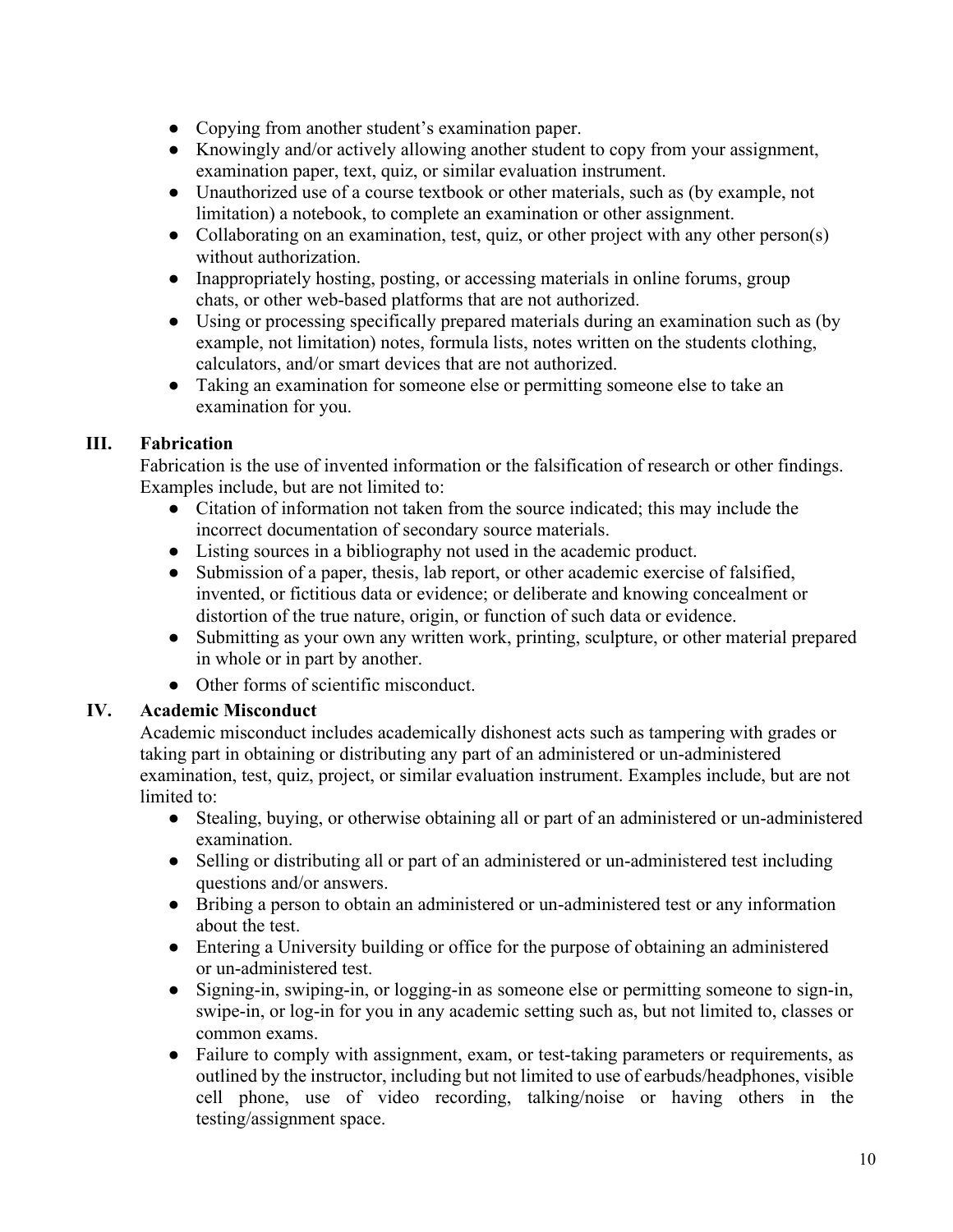- Any unauthorized action taken for the purpose of changing a grade or grade record.
- Changing, altering, or being an accessory to the changing and/or altering of a grade in a gradebook, on a test, a "change of grade" form, or other official academic record of the University that relates to grades.
- Continuing to work on an examination or project after the specified allotted time has elapsed.
- Buying or otherwise acquiring in any way a theme, report, term paper, essay, computer software, other written work, painting, drawing, sculpture, or other scholastic art work, and submitting it as your own work to fulfill academic requirements.
- Selling, distributing, or otherwise supplying in any way a theme, report, term paper, essay, computer software, other written work, painting, drawing, sculpture, or other scholastic art work to another student for that student's use in fulfilling academic requirements.

# **2. Acceptable Use Policy (IT-1)**

Drexel University's Acceptable Use Policy (AUP) sets forth the standards by which all students, faculty, staff and authorized guests (Users) may use their assigned computer accounts, email services and the shared Drexel University network. The use of Drexel's computer and network resources including all electronic communication systems and equipment (Drexel Network) is a revocable privilege. **Violations of the Acceptable Use Policy will be adjudicated through the Student Conduct Process.**

The Acceptable Use Policy (IT-1) contains principles, requirements, and prohibitions that all Student users must comply with. Students should read the <u>full policy</u>.

#### **3. Alcohol**

Drexel University's policy regarding alcohol is consistent with the laws of the Commonwealth of Pennsylvania. The consumption, distribution, or service of alcoholic beverages must be in compliance with the Pennsylvania liquor and crime codes, which define the lawful consumption and service of alcohol and prescribe sanctions for violations. The consumption, distribution, or service of alcoholic beverages must also comply with University regulations and policies.

Violations of the University Alcohol Policy include, but are not limited to:

- Consumption, possession, or purchase of alcohol by persons under the age of 21.
- Disruptive conduct due in part or in whole to being under the influence of alcohol.
- Giving alcohol to underage persons or providing a space for the consumption of alcohol by underage persons. Directing, requiring, or encouraging underage persons to be in a space where alcohol is easily accessible may be considered a violation of this policy.
- Possession or use of bulk containers and/or objects that would promote binge drinking including, but not limited to: kegs, funnels, drinking games with alcohol, or any other tools that would promote binge drinking.
- Students under the age of 21 are not permitted to possess empty alcohol containers at any time for any reason, including decorative purposes.
- Simulated drinking games are prohibited regardless of whether or not alcohol is used.
- Hosts of social events involving alcohol must comply with the Social Host Policy found in Additional University Policies on page 42.

Students and Student Organizations should familiarize themselves with the Responsible Dragon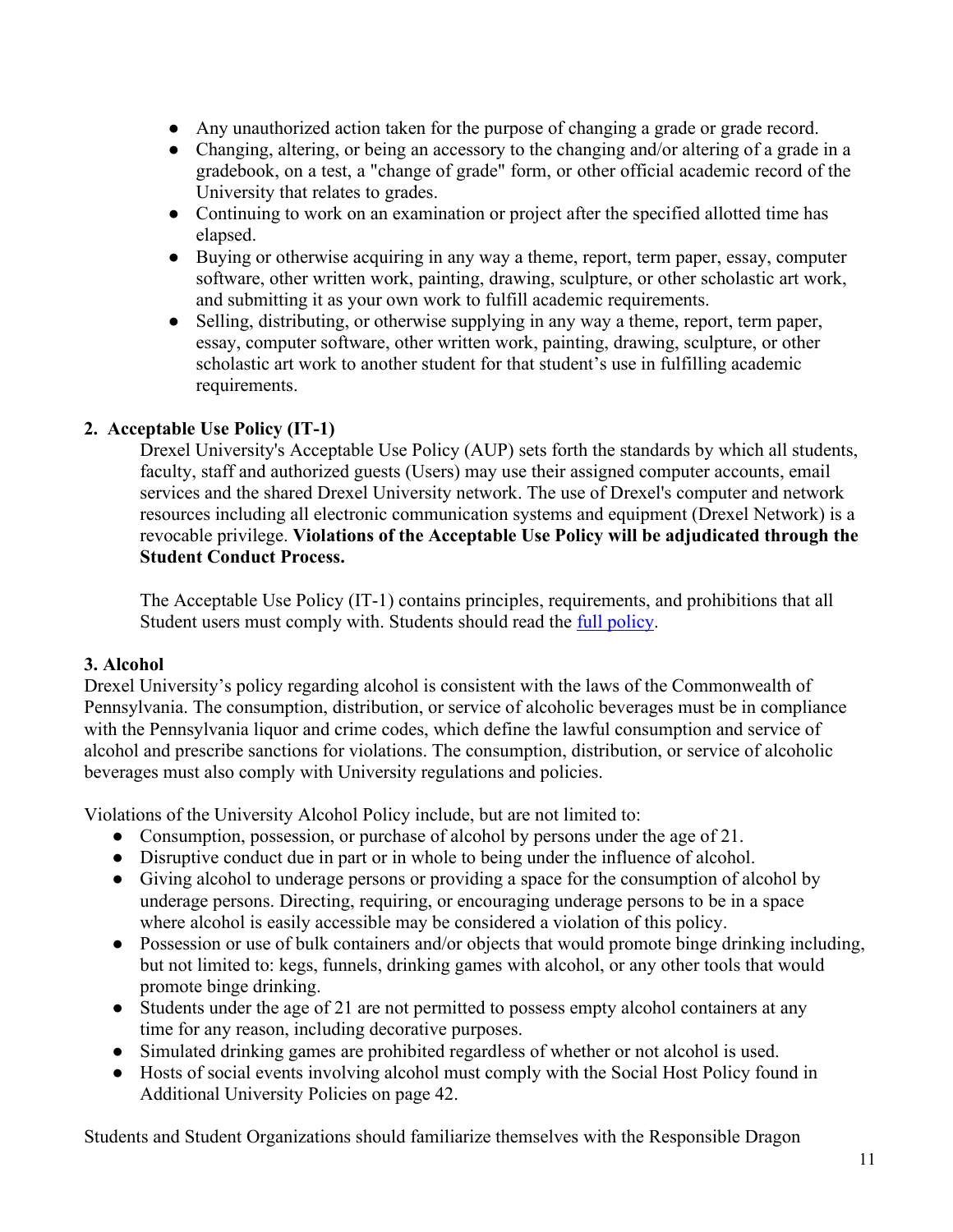Amnesty Policy (RDAP) at the beginning of Section 5 and how amnesty of this policy can apply if conditions are met during a medical emergency. Student Conduct has the final determination on the application of RDAP to any policy violation.

For Students and Student Organizations that reside in University residential facilities, additional Alcohol policies apply. These relevant policies can be found in the Residential Facilities Policies found in the following subsection.

#### **3. Camping or Shelter Construction**

Constructing shelters, camping, or sleeping on Drexel-owned or operated properties is prohibited at all times, unless otherwise authorized by the Department of Public Safety.

# **4. Complicity**

Encouraging, assisting, conspiring, hiring, or being an accessory to any prohibited or unlawful conduct will be considered a violation of this policy.

# **5. Destruction of Property**

- Damage, attempted damage, or participating in the damaging of property belonging to or in the care of the University, a member of the University community, or a campus visitor is prohibited.
- Acts of vandalism on and off campus will be considered a violation of this Policy.
- Damage that is caused accidentally must be promptly reported to Public Safety or Housing and Residence Life if the damage occurs in a residential facility. Failure to report significant accidental damages in a timely manner will be considered a violation of this Policy.

Additional policies concerning damages/destruction of property in residential facilities can be found in the Residential Facilities Policies in the following subsection. Students residing in residential facilities should familiarize themselves with damage reporting procedures.

# **6. Discrimination, Harassment, and Bias Incident Prevention Policy (OED-1)**

The University is committed to establishing and maintaining an environment free from all forms of Discrimination and Harassment for all University community members. The University prohibits discrimination and harassment against individuals based on protected categories. These protected categories include, but are not limited to, race, color, religion, gender (sex), pregnancy, national origin, age, disability, sexual orientation, identity and expression, and veteran status.

All complaints of discrimination, harassment, and bias incidents or retaliation should be [reported](https://drexel.edu/oed/reporting/overview/) to the Office of Equality and Diversity, who may work in conjunction with Student Conduct for resolution. You can make a report by emailing [OED@drexel.edu](mailto:OED@drexel.edu) or by calling 215-895-1405.

Please view [this webpage](https://drexel.edu/oed/reporting/overview/) for information on how to report to OED.

# **The full Discrimination, Harassment, and Bias Incident Prevention Policy (OED-1) can be** [found](https://drexel.edu/oed/policies/overview/OED-1/) [here](https://drexel.edu/oed/policies/overview/OED-1/)**.**

#### **7. Dishonesty/Falsification of Information**

The following behaviors constitute a violation of the Dishonesty/Falsification of Information Policy. This list is not exhaustive.

● Lying or providing false information to the University or to a University official.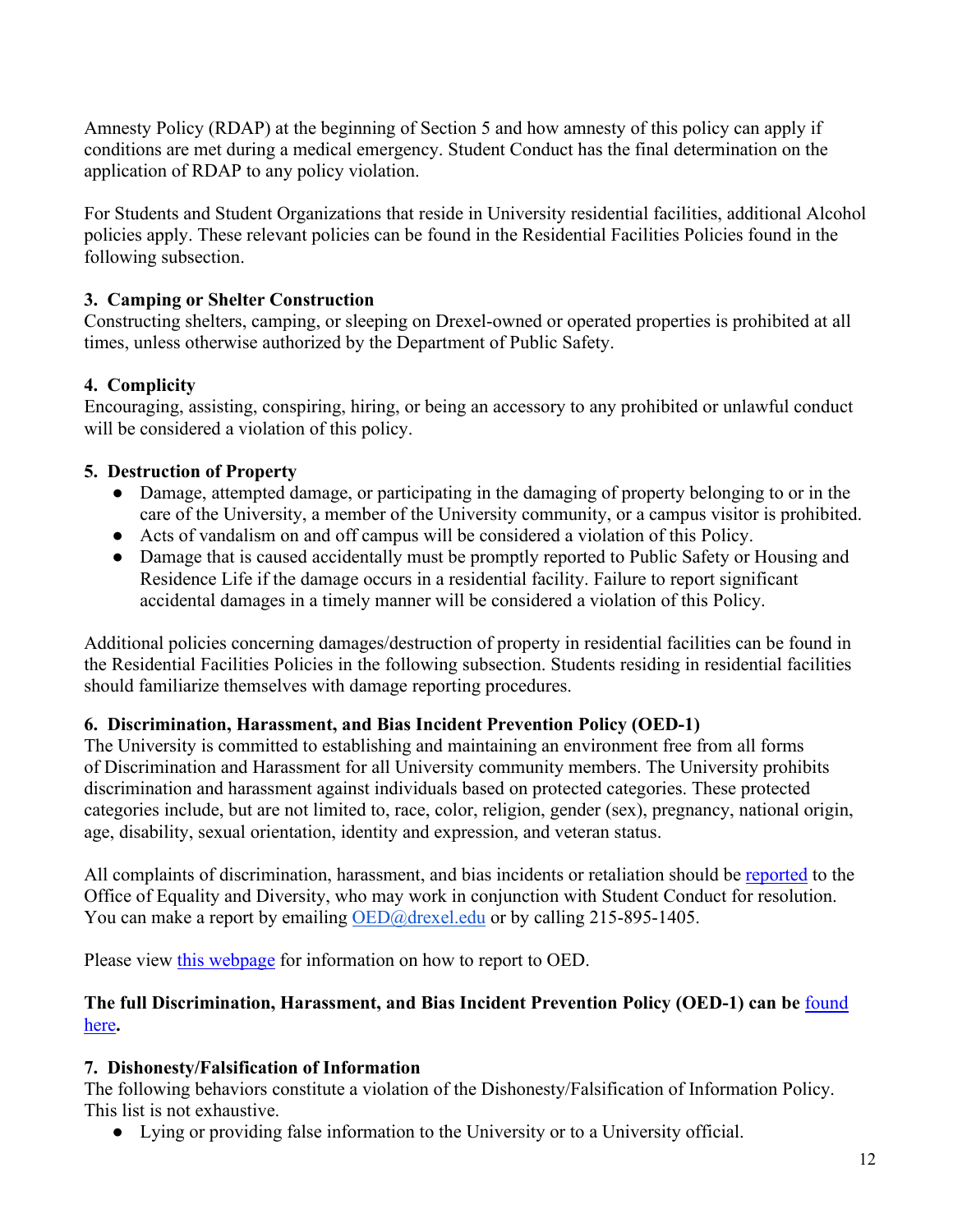- Awareness of false information being provided by others and not correcting the information.
- Withholding information from University officials.
- Altering or misusing any official documents or University resources including, but not limited to, grade change forms, academic transcripts, admissions applications, course change forms, course withdrawal forms, evaluation forms, or electronic resources.
- Altering or possessing an altered identification card of any form (fake ID).
- Counterfeiting, forging, or fabricating official documents personally or through a thirdparty.
- Issuing a bad check or payment to the University.
- Providing false information or failing to provide current information to Drexel University or other parties.
- Using a third party to submit applications, transcripts, or other official documents to the University or other parties can be considered a violation of this Policy.

# **8. Disorderly Conduct**

Behavior that disturbs the peace, academic study, or sleep of others both on or off campus is prohibited.

# *Disorderly Conduct in Class/Research Settings*

Examples of disorderly conduct as it pertains to class/research settings either in person or virtual may include, but are not limited to the following:

- Excessively leaving and entering a classroom without authorization.
- Making loud or distracting noises.
- Sharing excessive or inappropriate comments or images.
- Persistently speaking without being recognized such that it interferes with the learning environment.
- Repeatedly dominating online discussion boards or forums such that it interferes with the learning environment.
- Making personal insults.

Students are responsible to comply with a reasonable request from a professor, instructor, or other University official regarding appropriate behavior.

# *Disorderly Conduct Outside of Class/Research Settings*

Examples of disorderly conduct as it pertains to settings outside of class/research include, but are not limited to the following:

- Excessive noise.
- Lewd or indecent conduct.
- Throwing, dropping, or projecting any object or substance, (including spit or other bodily fluids), that has the potential for causing damage to property, injury, or disruption.
- Inappropriate interference with the ability of others to enter, use, or exit any University facility, service, or activity.
- Intentionally and inappropriately interfering with the freedom of expression or movement of others.
- Interfering with a University activity such as recreation, meetings, and public events.
- Disorderly conduct at gatherings on or off campus will be considered a violation of this Policy.

Various outdoor student activity programs require the use of sound amplification equipment. The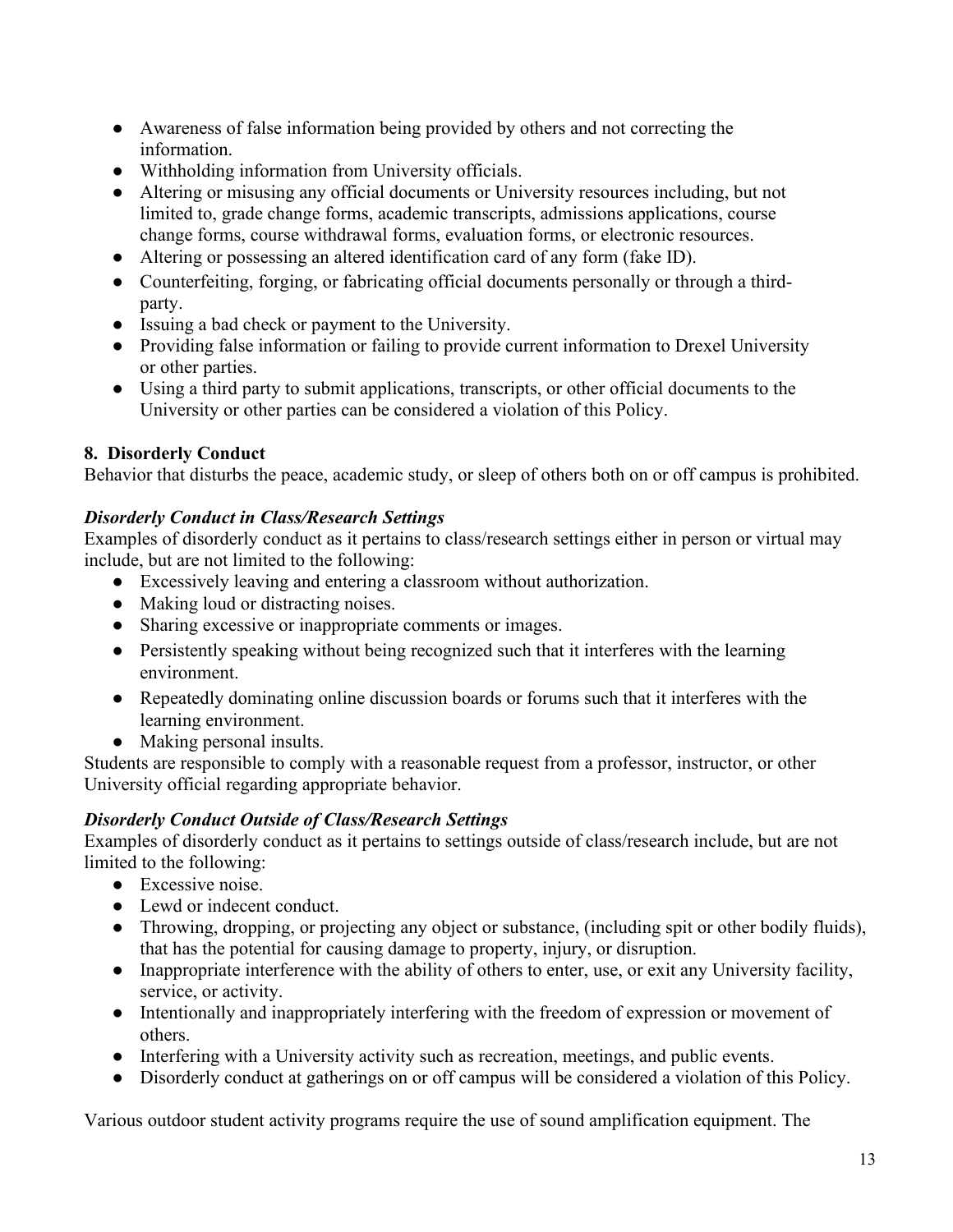University reserves the right to specify where and when such amplification equipment may be used. Permission and specification for use of sound amplification equipment on campus programs must be obtained from Event & Conference Services.

# **9. Drugs**

The possession and/or use of narcotics or drugs other than those medically prescribed, properly used, properly secured, and in the original container (hereafter: Drugs), is prohibited. Drugs and drug paraphernalia will be confiscated if found on University property.

Violations of the University Drugs policy include, but are not limited to the following:

- Consumption, possession, purchase, sale, distribution, or use of Drugs, including medically prescribed marijuana.
- Suspicious odor accompanied by visual confirmation of materials often associated with drug use.
- Inhaling or ingesting substances (e.g., nitrous oxide, glue, paint, etc.) that will alter a person's mental state.
- Disruptive conduct due in part or in whole to being under the influence of Drugs.
- Giving Drugs to another person(s).
- Providing a space for the consumption of Drugs.
- Possession or use of any and all types of Drug paraphernalia including, but not limited to, scales, baggies, stems, bongs, pens, pipes, water pipes, grinders, or any items modified or adapted, that can be used to consume/distribute/ handle/prepare/use drugs are not permitted on University property. This list is not exhaustive.

Students and Student Organizations should familiarize themselves with the Responsible Dragon Amnesty Policy (RDAP) at the beginning of Section 5 and how amnesty of this policy can apply if conditions are met during a medical emergency. Student Conduct has the final determination on the application of RDAP to any policy violation.

Drexel University must comply with the **Drug-Free Schools and Communities Act**. Accordingly, all drugs that are illegal under federal law, including medical marijuana, are not permitted on campus.

# **10. Failure to Comply**

Failure to comply with any reasonable request or appropriate directive from a University official, or with any disciplinary conditions imposed by an authorized University official or group, is prohibited.

Violations of any University policy, rule, or regulation published in hard copy or electronically available on the University's website is a violation of this Policy.

- Failure to identify oneself or cooperate with campus safety personnel, residential facilities staff, or other University officials is also considered to be a violation of this Policy.
- Additionally, Students must comply with public authorities acting in performance of their duties.
- Failure to comply with all COVID-19 protocols around health and safety, including but not limited to those listed on [the Drexel Response to Coron](https://drexel.edu/coronavirus/)avirus site. To be clear, students who are not compliant with vaccination or mandatory testing requirements will be considered in violation of this policy. Students who have an approved vaccination exemption are required to participate in mandatory testing. As it relates to COVID-19 protocols, the University will address all alleged misconduct on a case-by-case basis.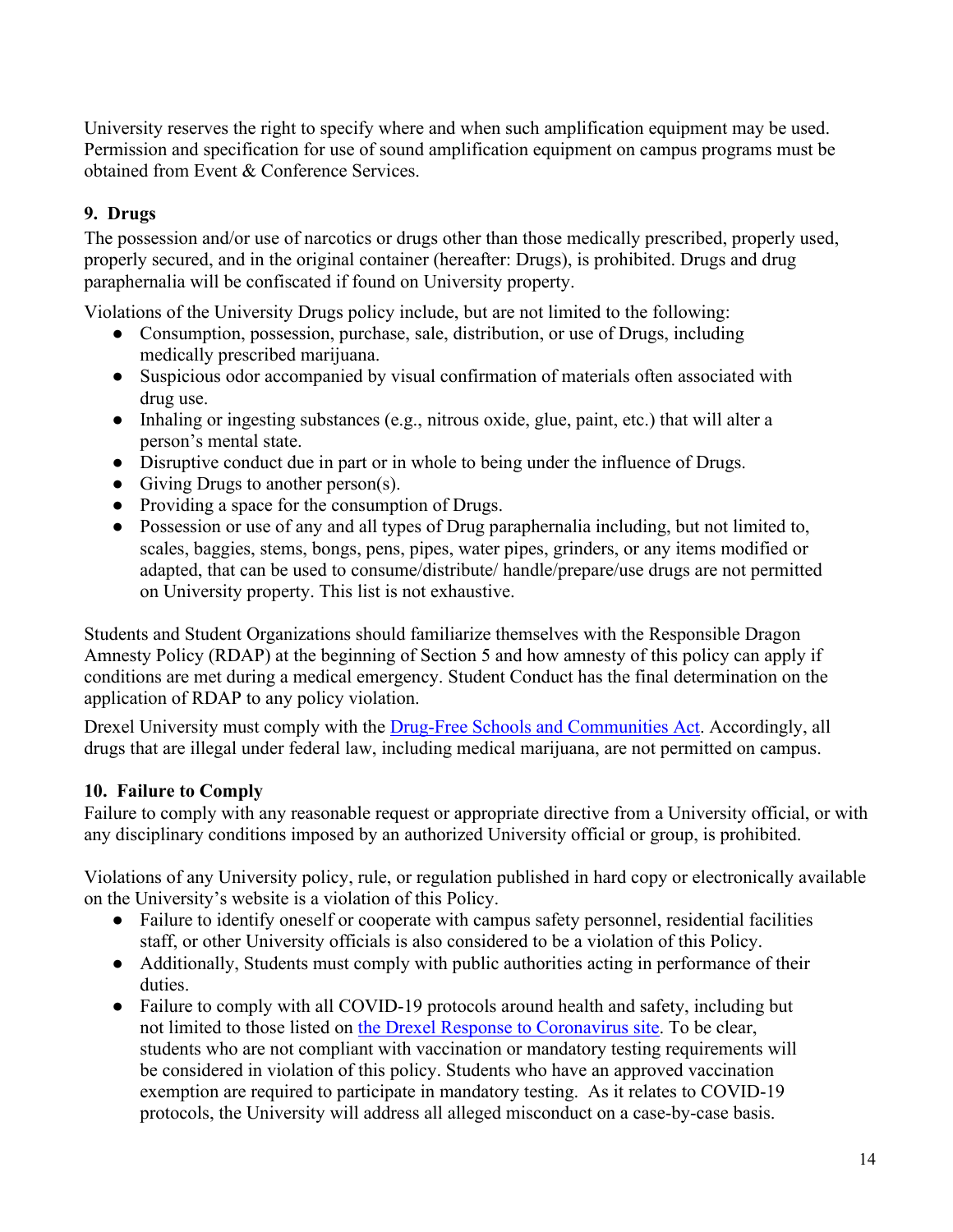# **11. Fire Safety**

The following behaviors or actions constitute a violation of the University's Fire Safety policy. This list is not exhaustive.

- All occupants must vacate a building whenever a fire alarm sounds as soon as possible.
- Setting a fire on University property without prior authorization.
- Tampering with fire safety equipment such as, but not limited to, fire extinguishers, fire hoses, alarm pull stations, smoke detectors, heat sensors or sprinklers, is prohibited.
- Making a false fire report, warning, or threat of fire by any means of communication is prohibited.
- Any improper use of a flame, lit objects and smoke or vapor producing objects including but not limited to, cigarettes, cigars, pipes, hookahs, candles, incense, etc., will be considered a violation of this Policy.
- Vaping or the use of e-cigarettes is prohibited in all University facilities.
- The use and/or possession of fireworks, smoke bombs, dangerous chemicals, explosive or flammable fuels, bottle rockets, or explosives is prohibited on University property.
- In accordance with Philadelphia ordinances, smoking of any kind is prohibited within 20 feet of any entrance, exit, operable window, or air intake of a University facility and including sidewalks and thoroughfares.
- Smoking of any kind is prohibited in all outdoor Smoke-Free designated areas, including outdoor athletic/recreation facilities, and during all University-sponsored outdoor events.

Additional policies concerning fire safety in residential facilities can be found in the Residential Facilities Policies in the following subsection.

# **12. Gambling**

Students are expected to abide by the federal and Commonwealth of Pennsylvania laws prohibiting illegal gambling. Gambling for money or other things of value on campus or at University-sponsored activities is prohibited except as permitted by law.

# **13. Guests**

Drexel University Students are responsible for the guests they invite, bring, or host on campus. The behavior of guests on campus will be attributed to their Drexel Host at all times.

Guests are required to provide an acceptable form of identification with a photo (driver's license or university/college/school ID) when requested by a University official.

Additional policies concerning guests in residential facilities can be found in the Residential Facilities Policies in the following subsection.

# **14. Hazing**

Drexel University Student Organizations (e.g. registered Student Organizations or athletic teams, including but not limited to club, intramural or varsity intercollegiate athletics programs) and individual Students are prohibited from hazing.

Drexel University does not tolerate hazing. Any registered Student Organizations, athletic teams (including but not limited to club, intramural, or varsity intercollegiate athletics programs), other student groups, and other persons associated with an organization found responsible of Hazing, Aggravated Hazing, or Organizational Hazing under this Policy, whether occurring on or off campus,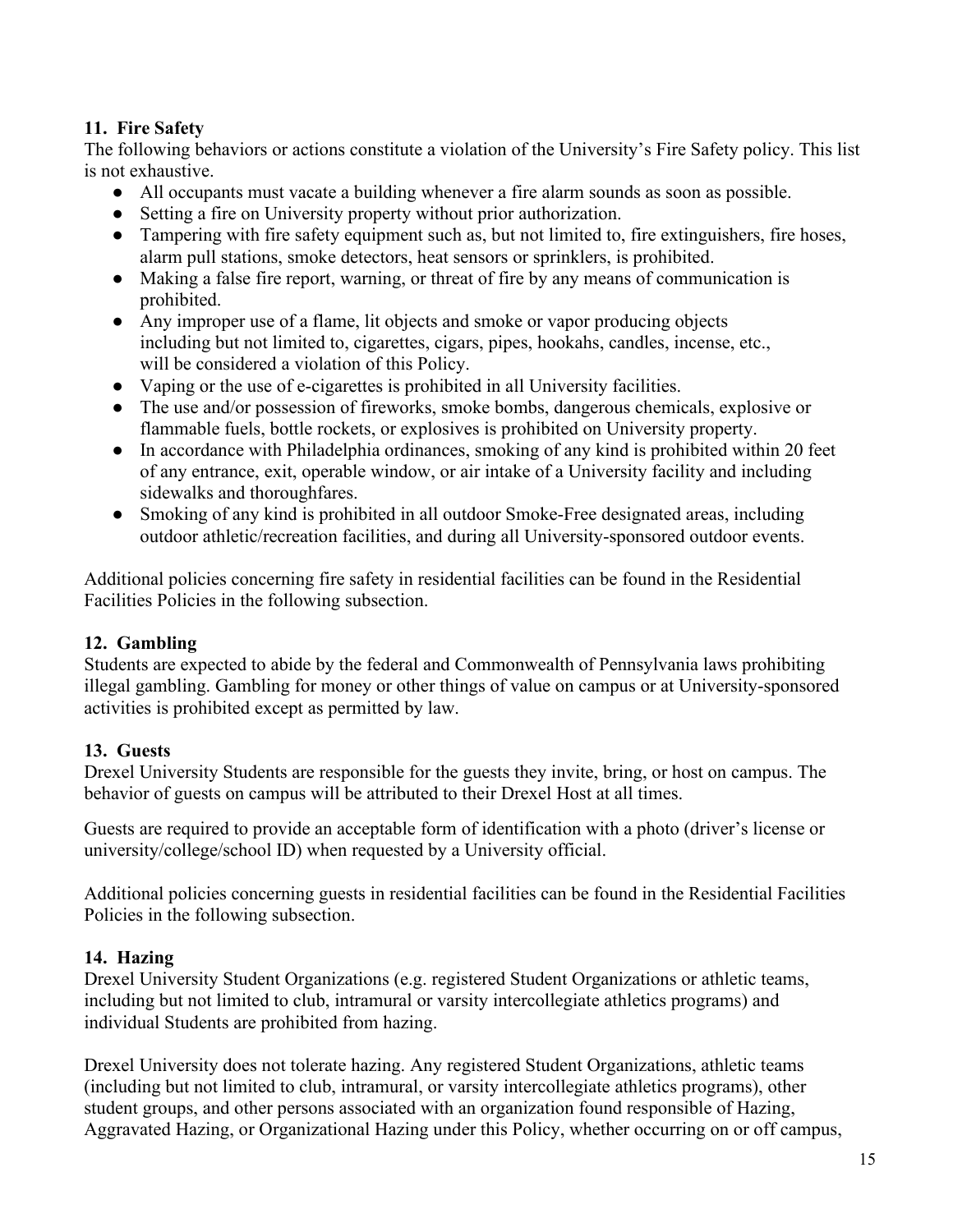may face disciplinary action from the University, and may also face criminal charges under state law, including The Timothy J. Piazza Anti-Hazing Law, C.S. § 2801, et seq.

The purpose of this policy is to explain how Drexel University defines hazing, identifies how the University will enforce this policy, and identifies resources for reporting violations of this policy. This policy applies to any acts of Hazing, Aggravated Hazing, or Organizational Hazing occurring on or off campus.

Drexel University adheres to The Timothy J. Piazza Anti-Hazing Law. The Timothy J. Piazza Anti-Hazing Law defines hazing to include: Hazing, Aggravated Hazing, and Organizational Hazing. Hazing, Aggravated Hazing, and Organizational Hazing (defined below) are each prohibited by Drexel University's policy. It shall not be a defense that the consent of a Student was sought or obtained. It is also not a defense that the conduct was sanctioned or approved by the Organization.

**Hazing:** A person commits the offense of hazing if the person, intentionally, knowingly or recklessly, for the purpose of initiating, admitting, or affiliating a Student into or with an organization, or for the purpose of continuing or enhancing Student's membership or status in an organization, causes, coerces, or forces a Student to do any of the items listed below (1) - (6). Hazing shall NOT include reasonable and customary athletic, law enforcement or military training, contests, competitions or events.

- 1. Violate Federal or State criminal law;
- 2. Consume any food, liquid, alcoholic liquid, drug or other substance which subjects the Student to a risk of emotional or physical harm;
- 3. Endure brutality of a physical nature, including whipping, beating, branding, calisthenics or exposure to the elements;
- 4. Endure brutality of a mental nature, including activity adversely affecting the mental health or dignity of the individual, sleep deprivation, exclusion from social contact or conduct that could result in extreme embarrassment;
- 5. Endure brutality of a sexual nature;
- 6. Endure any other activity that creates a reasonable likelihood of bodily injury to the Student.

**Aggravated Hazing:** A person commits the offense of aggravated hazing if the person commits a violation of Hazing that results in serious bodily injury or death to the Student; and

- 1. The person acts with reckless indifference to the health and safety of the Student; or
- 2. The person causes, coerces, or forces the consumption of an alcoholic liquid or drug by the student.

**Organizational Hazing:** An organization commits the offense of Organizational Hazing if the organization intentionally, knowingly, or recklessly promotes or facilitates a violation of Hazing or Aggravated Hazing.

In compliance with state law, as described above, Drexel University will consider any action taken or situation created as a part of initiating, promoting, fostering, or confirming any form of affiliation in a Student Organization that meets any of the following criteria to be a violation of this policy:

- Violates city, state, or federal laws.
- Violates any Code of Conduct policy.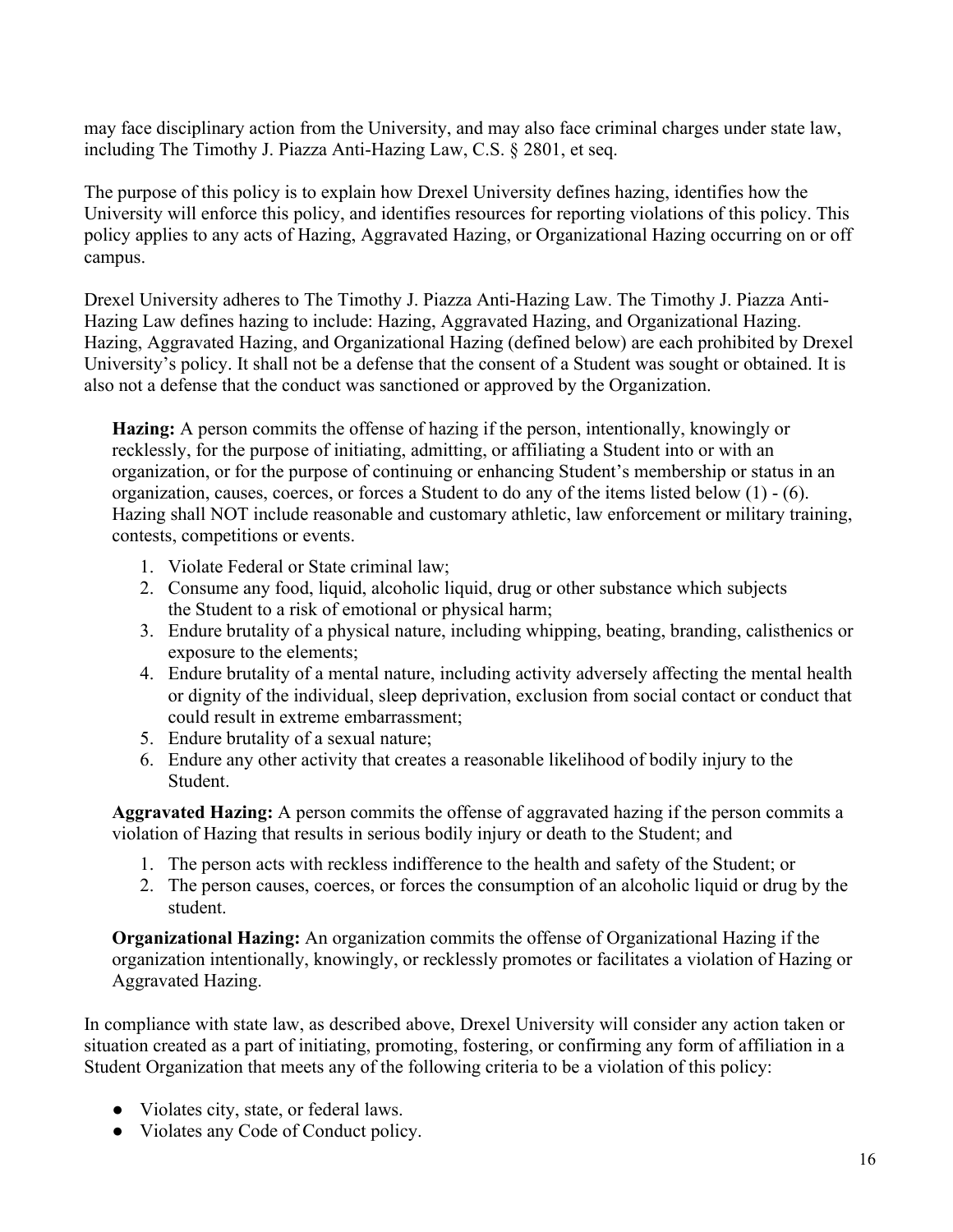- Humiliates or degrades an individual or group.
- Endangers an individual or group mentally, physically or emotionally.

The observation of hazing activities by individuals or groups in a position to intervene but who fail to intervene, or failing to report acts of hazing, will be considered violations of the Hazing Policy. Aiding or assisting another Student to engage in any hazing activity is prohibited.

Retaliating in any manner against any individual who reports hazing or who participates in an investigation of a hazing report is prohibited.

The University's Hazing Policy covers a range of hazing behaviors. The following actions and situations are examples of prohibited behaviors that may constitute hazing. Drexel University may consider any of the following behaviors under the definitions of hazing provided by The Timothy J. Piazza Anti-Hazing Law (see above). This list is not exhaustive.

*Psychological Hazing*

- Activities or behaviors that create a power differential and unhealthy dynamics between new/prospective members and existing members
- Deception
- Interference with academic pursuits
- Name calling
- Line-ups and/or berating
- Personal servitude
- Sexual simulations
- Threats or implied threats

# *Physical Hazing*

- Assignment of duties or tasks not assigned to other members
- Exposure to unsafe environments
- Forcing another person into a shower against their will
- Forced bondage
- Forced branding, tattooing, piercing, or otherwise changing physical appearances
- Forced consumption of alcohol, drugs, food, liquid or vile substances
- Forced or coerced sexual activity
- Forced dress codes
- Forced greetings or titles
- Games or activities that would cause extreme embarrassment or violate city, state, or federal laws
- Kidnapping or abandonment
- Paddling and other physical assault
- Physical or psychological shocks
- Sleep or food deprivation
- Social isolation
- Subjecting others to unnecessary physical activities such as calisthenics, exercises, or games
- Wearing apparel that is conspicuous and not normally in good taste

# **Reporting Hazing**

Drexel University encourages all members the University community who believe they have witnessed, experienced, or are aware of conduct that constitutes Hazing, Aggravated Hazing or Organizational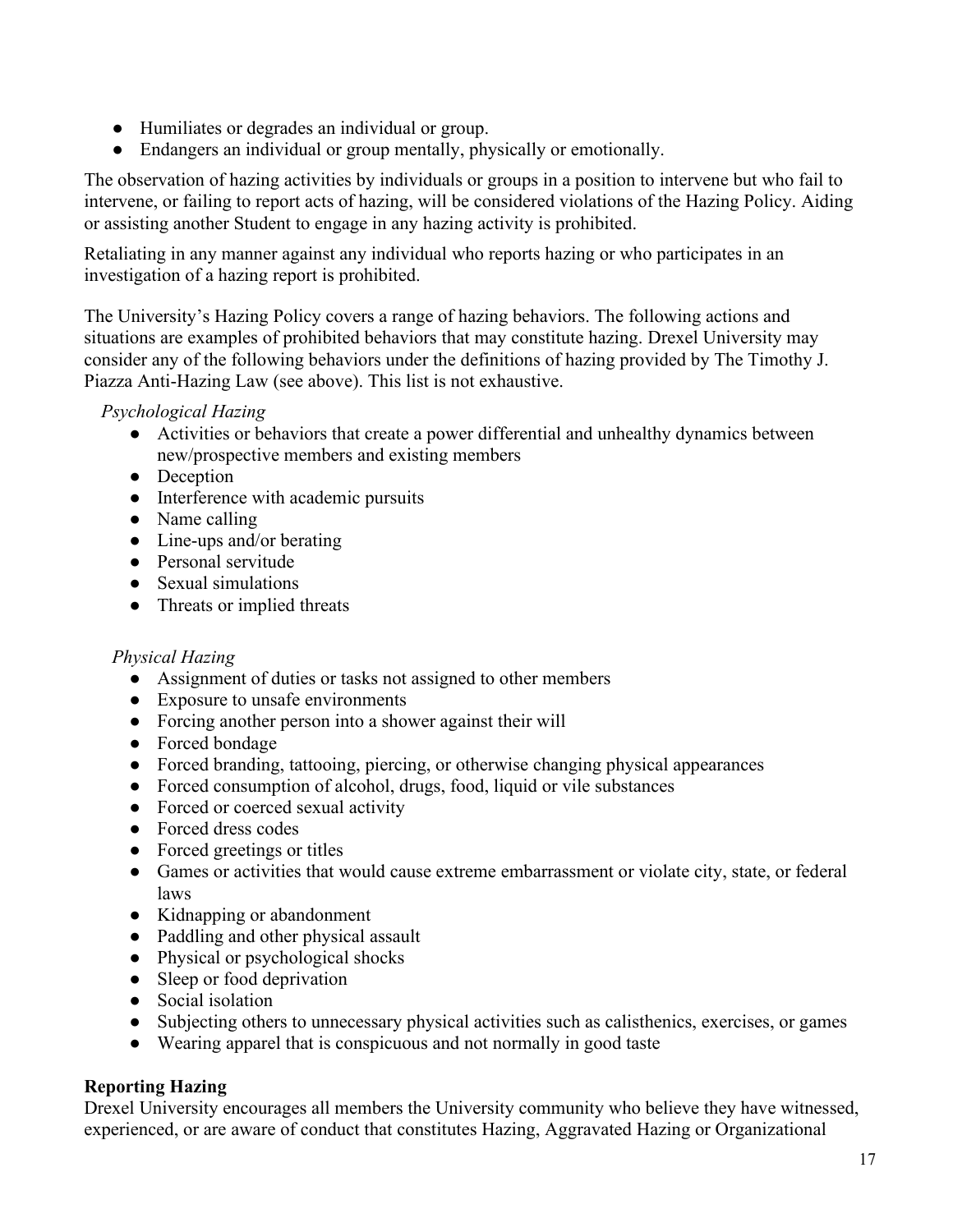Hazing, in violation of this Policy, to report the violation by:

- 1. Completing an online report using the [Incident Report Form](https://cm.maxient.com/reportingform.php?DrexelUniv&layout_id=1)
- 2. Contacting Drexel University Police at 215.895.2222 (in the event of an emergency contact the police immediately)

The report should include the following information, if available:

- 1. Name(s) of the Student or Student Organization alleged to have violated the Code of Conduct.
- 2. A description of the incident.
- 3. Names and contact information of witnesses (if applicable).
- 4. Names and contact information of the person(s) filing the report.

# **The enforcement of this policy can be found in Section 10: Case Resolution and Investigation Processes.**

# **Sanction guidelines for violations of this policy can be found in Section 11: Sanctions.**

Students and Student Organizations should familiarize themselves with the Responsible Dragon Amnesty Policy (RDAP) at the beginning of Section 5 and how amnesty of this policy can apply if conditions are met during a medical emergency. Student Conduct has the final determination on the application of RDAP to any policy violation.

Drexel University will maintain a report of all violations of this Policy or of Federal or State Laws related to Hazing that are reported to the University. This report will be updated biannually on January 1 and August 1 and will post the updated report on its publicly accessible website.

#### **15. Interference with Student Conduct Process**

Any interference with the University's Student Conduct Process is prohibited.

# **16. Intimidation/Threats**

Intimidating conduct that would cause a reasonable person to feel as though there was an imminent threat to their health (mental or physical), safety, or personal property is prohibited under this Policy.

Engaging in conduct, including any gesture, or written, verbal or physical act, or any electronic communication (which includes emails, text messages, and Internet postings on websites or other social media) that is severe or pervasive and that it could reasonably be understood to substantially disrupt or interfere with the rights of a Student or any other member of the University community will result in disciplinary action.

# **17. Law and Policy Compliance**

Violations of any federal, state, and city laws and ordinances are considered to be a violation of this Policy.

Students have an ongoing obligation to notify the University of any conviction, a plea of no contest, acceptance of responsibility, or acceptance of sanctions for a crime or civil infraction (other than a minor traffic offense) in local (city or township), state, or federal court if the underlying behavior impacts the University community, regardless of location, within thirty (30) calendar days of the occurrence of the conviction. Detailed documentation should be submitted electronically to [studentconduct@drexel.edu.](mailto:rlsc@drexel.edu)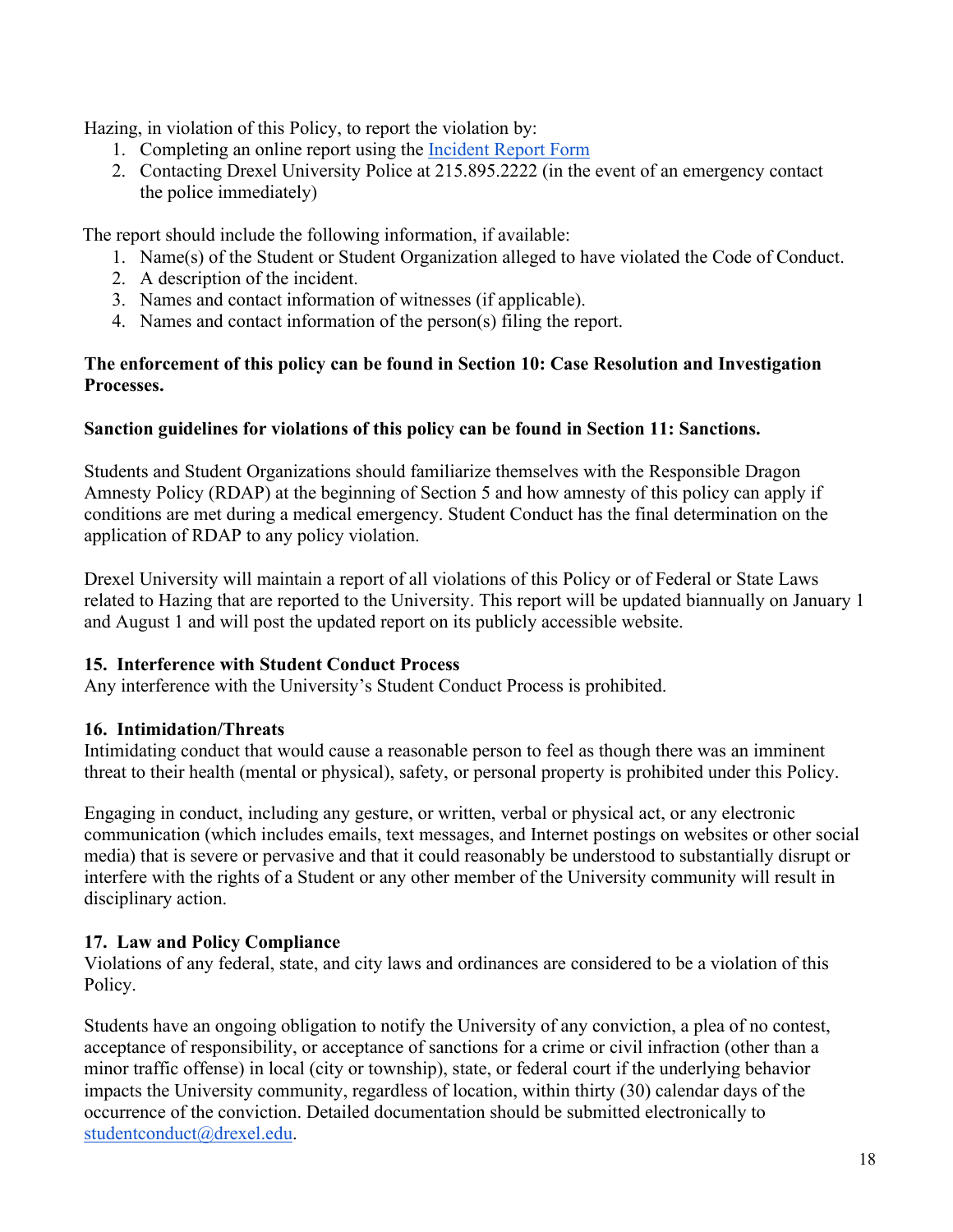Failure to meet financial obligations with respect to University funds, or conducting any financial transaction with the University unlawfully or unethically is prohibited.

### **18. Littering**

Disposing of waste of any kind in or near any building owned or operated by Drexel except in receptacles provided for that purpose is prohibited. Additionally, overturning receptacles used for trash or recycling will be considered a violation of this Policy.

# **19. Pets/Animals**

Generally, students are not allowed to bring any pet/animal, regardless of ownership, into any University-owned or operated building, or chain an animal outside any University owned building.

All animals that can be leashed must be kept on a leash at all times while on campus. Animals that cannot be leashed must be securely contained at all times while on campus.

All actions of, or damage caused by, any animal will be the responsibility of the owner and/or the guardian at the time of the incident.

For information about service or assistance animals, please refer to the University's Service and Assistance Animal Policy (OED-5) which can be [found here.](https://drexel.edu/oed/policies/overview/OED-5/)

Failure to comply with the Service and Assistance Animal Policy (OED-5) guidelines may be a violation of this Policy.

# **20. Posting**

Flyers and posters may only be hung throughout the campus on approved posting locations. All materials for posting must be stamped for approval prior to distribution. Posting approval for the University, including the residence halls is maintained by Student Life located in the Rush Building or Creese Student Center.

Advertisements or postings should not refer to or promote alcoholic beverages, tobacco products, or drug usage. Any materials that constitute unlawful obscenity are prohibited, including violations of state or federal law. Postings which contain language or material that violates any University policies, including the University non-discrimination policy, are also prohibited. "Post It" notes, writings on whiteboards and other handmade postings may be considered under this policy.

Postings not approved by the appropriate University personnel will be removed immediately and the Student or Student Organization responsible that posted said flyers may be subject to disciplinary action.

Approved posting locations are subject to change and will be updated as appropriate at this site: <https://drexel.edu/campusservices/studentCenters/services/>

# **21. Privacy and Electronic Media Violations**

The misuse of electronic media devices, systems, or methods ("hacking") is prohibited, including but not limited to: using mobile phones, tablets, data storage devices, cameras, printers, computers, computer lines/networks or computing facilities in ways that:

• Make or disseminate an audio, photo, or video record of any person(s) without prior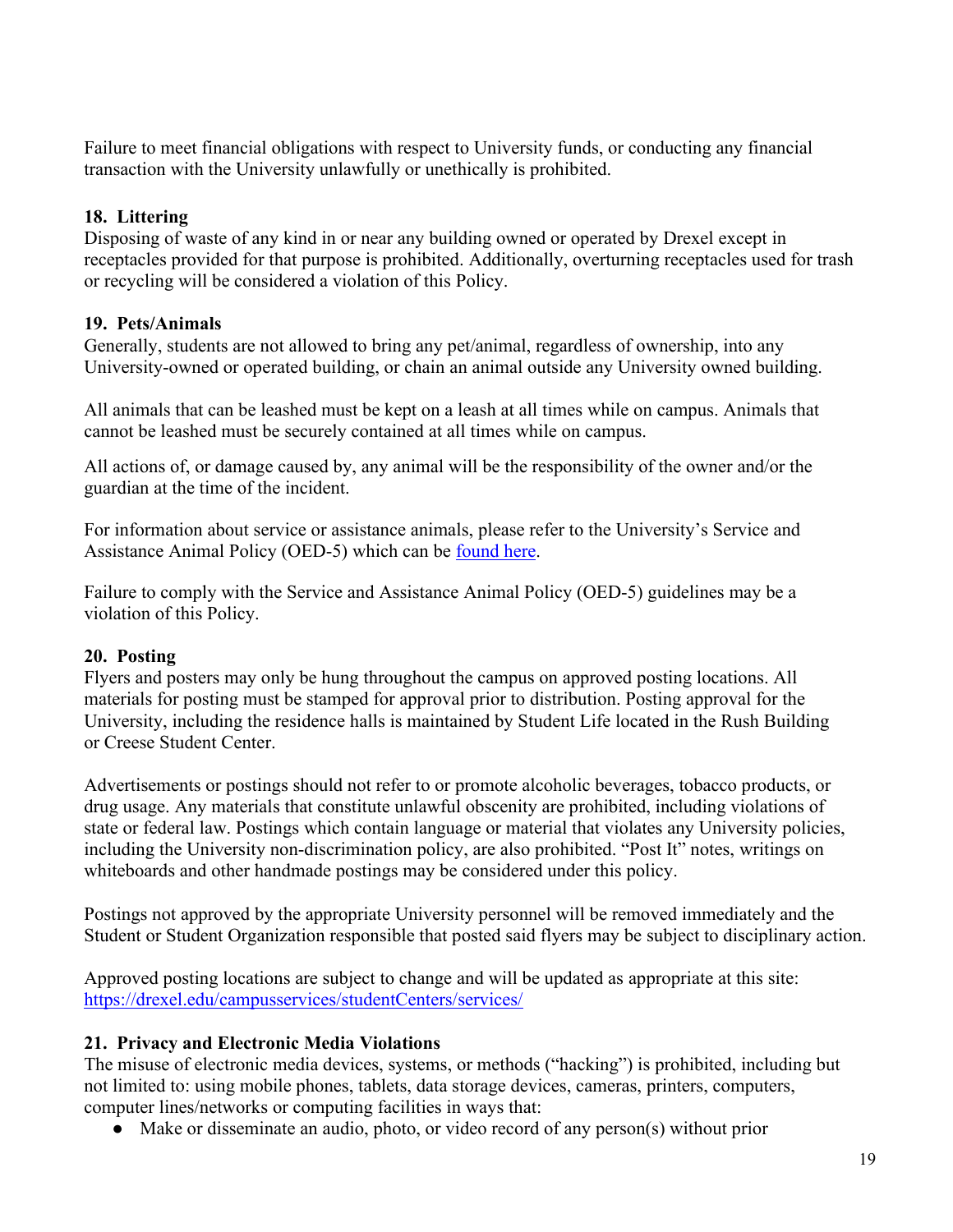knowledge or effective consent where a reasonable person would find the audio, photo, or video inappropriate, or where the audio, photo, or video was made in violation of Commonwealth of Pennsylvania laws.

• Alter or access another's phone voice mailbox, website, social media accounts, or other online presence without permission or creating social media/web-based platforms accounts for someone without permission.

#### **22. Retaliation**

Drexel University prohibits any member of the community from retaliating against any person for raising good faith concerns about student behavior that may violate the Code of Conduct. Reports of retaliation can be made [here.](https://cm.maxient.com/reportingform.php?DrexelUniv&layout_id=1) Retaliation is defined as any adverse action taken against a person in response to that person's participation in the conduct process including, but not limited to, the following:

- Reporting an incident of alleged misconduct.
- Filing a complaint with OED, Student Conduct, or any other Drexel department.
- Cooperating in an inquiry or investigation.
- Participating in any of the University's complaint resolution processes in any capacity.
- Participating as a Board member on a University Hearing or Appellate Board.

Retaliation can include a wide variety of behaviors. Examples of retaliation behavior include, but are not limited to:

- Stalking, harassment, intimidation, threats, or engaging in physical violence.
- Adverse employment action (termination, reduction in pay, etc.).
- Adverse action related to educational opportunities, such as changing grades, class schedule, or Co-Op participation.
- Adverse social actions such as exclusion or removal from a living community, Student Organization, or committee, or publishing personally identifiable information about an individual including on websites or social media sites.
- Encouraging or asking others to engage in retaliatory behavior on one's behalf.

*This policy applies for retaliation by students. Allegations of retaliation by faculty or staff should be directed to the faculty or staff member's supervisor or Human Resources.*

#### **23. Sexual Harassment and Sexual Misconduct (OED-3)**

The University is committed to providing an environment free from discrimination, including discrimination based on sex and or gender. Sexual harassment and sexual misconduct are considered forms of sex discrimination. The University will not tolerate any form of sexual harassment or sexual misconduct, including, but not limited to, sexual assault, sexual violence, sexual abuse, stalking, intimate partner violence and other forms of non-consensual sexual conduct.

The University encourages any individual who has been affected by sexual or gender-based harassment or misconduct to immediately [report the incident\(s\)](https://drexel.edu/oed/reporting/overview/) giving rise to such concerns.

Please view [this webpage](https://drexel.edu/oed/reporting/overview/) for information on how to report to OED.

#### **The full Sexual Harassment and Sexual Misconduct Policy (OED-3), including information about**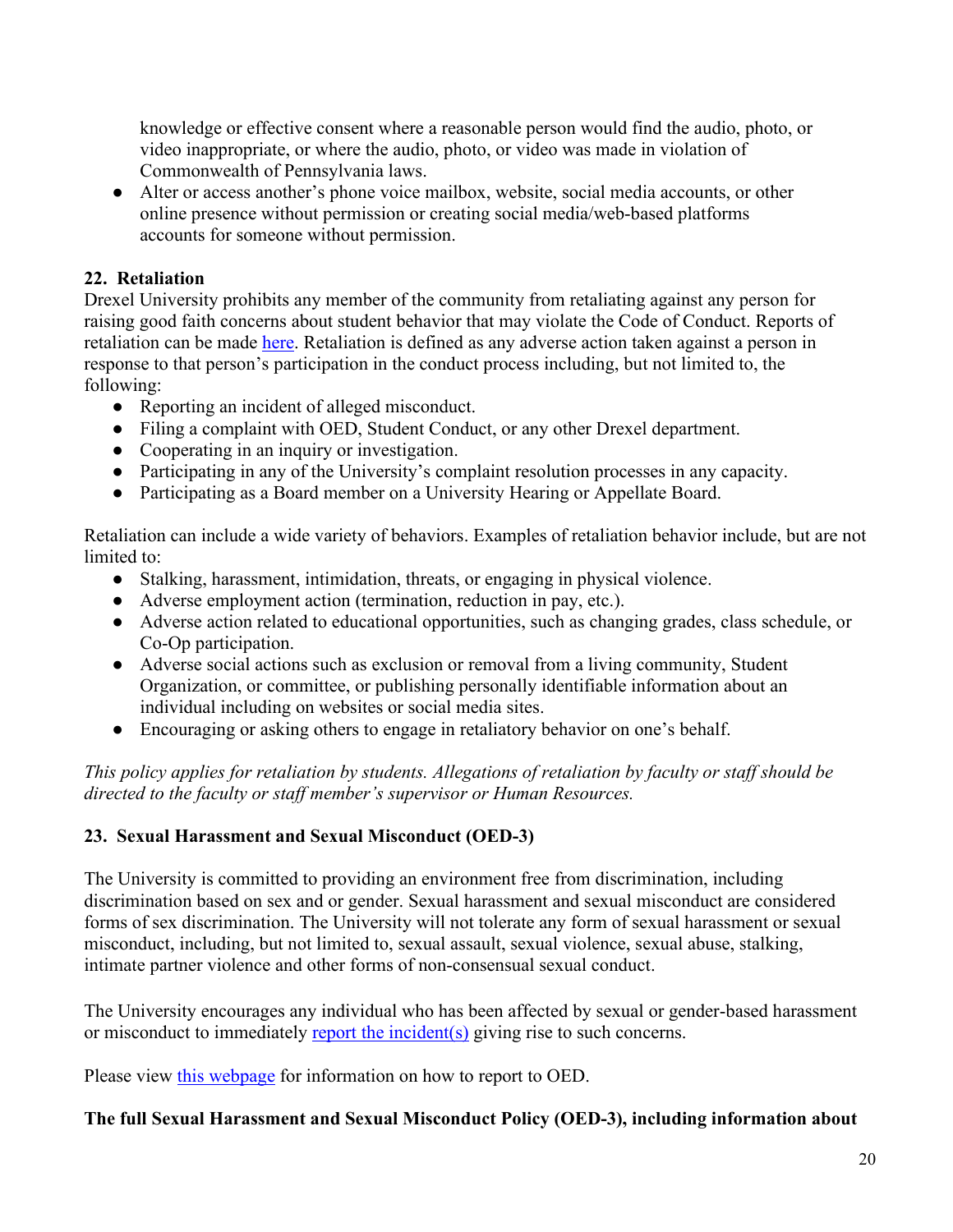# reporting, can be **<u>[found here](https://drexel.edu/oed/policies/overview/OED-3/)</u>**.

#### **24. Solicitation**

Solicitations and sales are not permitted without proper authorization from University officials.

Door-to-door solicitation is prohibited at all times including distributing anything underneath doors of residence halls or other University rooms. Students are prohibited from using University facilities for business purposes of any nature without proper authorization from a University official.

# **25. Theft**

Violations of the University's Theft Policy include, but are not limited to,

- Taking, attempting to take or assist in the taking of money, property, services, identity, or any item of value for which they do not have rightful possession.
- Using property or services without proper authorization or permission.
- Knowing, possessing, retaining, or disposing of any stolen property even if there is intent to return the property.

# **26. Unauthorized Access/Entry**

Unauthorized access or entry to, into, or onto any property owned or operated by the University or any private or restricted property is prohibited, including but not limited to:

- Gaining access to residential facilities without following established procedures.
- Using emergency exits in non-emergency situations.
- Remaining in a University building after the building has closed.

The University prohibits access to windows, roofs, balconies, railings, ledges, and fire escapes of all University owned or operated buildings.

# **27. Unauthorized Use of University Property or Documents**

Examples of Unauthorized Use of University Property or Documents include, but are not limited to, the following:

- Use, possession, or sale of a University ID card to obtain entry or services to which a person is not entitled. Examples include, but are not limited to, using another person's University ID for entry to the DAC, the Dining Hall, the Libraries, and other ID-required buildings/facilities.
- Use, possession, or sale of a parking tag that was not specifically issued to the Student.
- Possession, duplication, or sale of any University keys not specifically issued to the Student.
- Unauthorized use of University documents, records, or information.
- Use of official University property or services for personal use or for use other than originally intended.

# **28. Unmanned Aircraft Systems (Drones)**

Unmanned Aircraft Systems (Drones) are prohibited from being operated inside or near University facilities including residence halls.

Students must comply with the City of Philadelphia and Federal Aviation Administration regulations related to Unmanned Aircraft Systems (Drones). A link to those regulations is [provided here.](https://beta.phila.gov/2018-04-13-drone-usage-and-faa-regulations/)

# **29. Violence**

Physical violence or threatened physical violence against another person or group is prohibited. Responding to violence with violence may also be a violation of this policy, unless such violence is a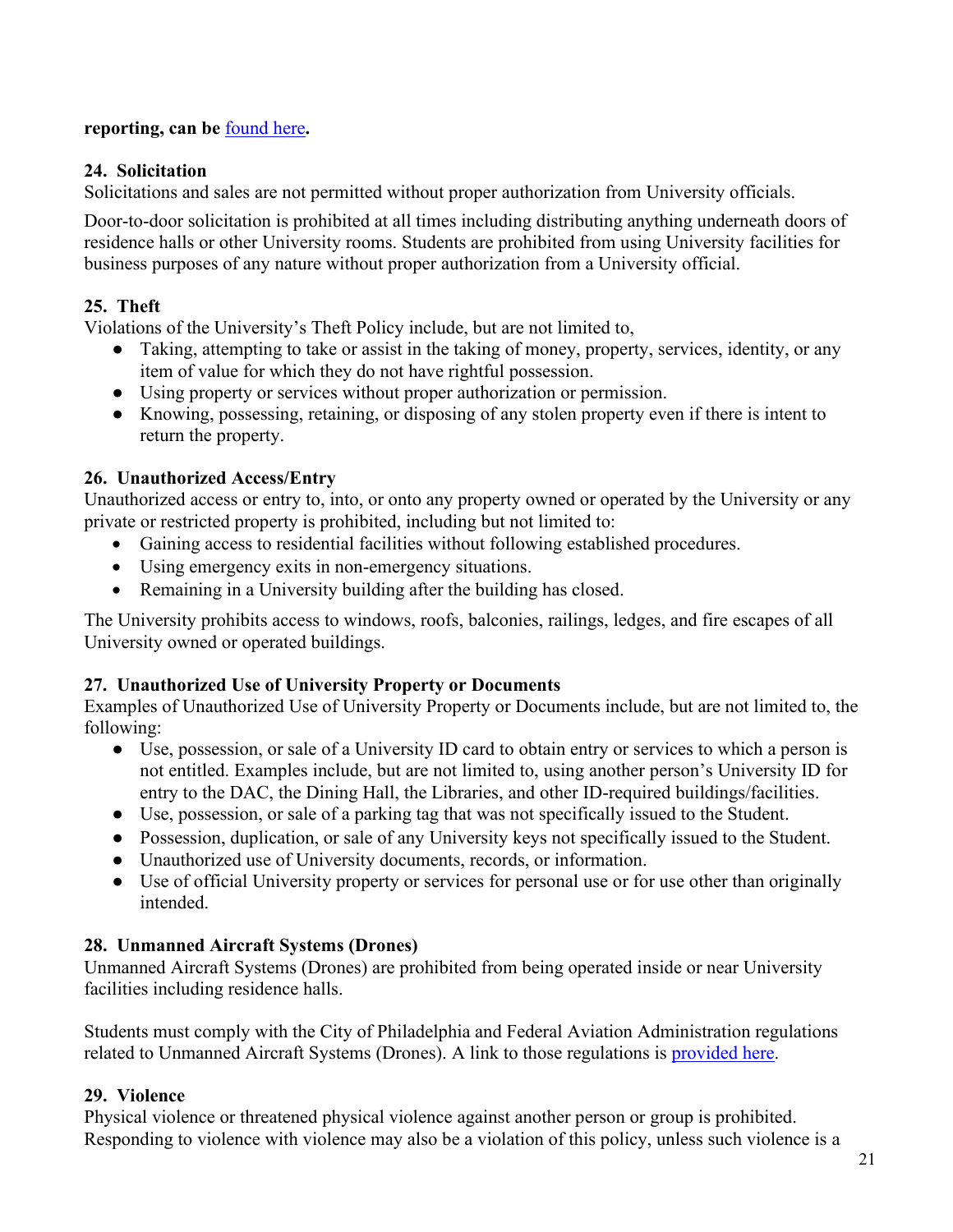direct response of reasonable self-defense.

#### **30. Weapons**

The possession of weapons on University property or at University-sponsored events is prohibited.

Students should not keep, use, possess, transport, or display the following list of weapons. This list is not exhaustive.

- 3-D printed weapons
- Airsoft rifles/pistols
- Ammunition including rounds, casings, shells, clips, magazines, cartridges, and paint pellets
- Bows, crossbows, and arrows,
- Brass knuckles
- Dangerous knives (for example: switchblades or any knife with a blade over 3" that is not reasonably designed or appropriately used for culinary purposes)
- Decorative swords
- Guns (handguns, shotguns, semi-automatic weapons, automatic weapons, etc.)
- Lethal or dangerous device capable of causing injury
- Mace or pepper spray
- Makeshift weapons
- Martial art weapons
- Pellet or BB guns
- Projectile weapons triggered by air, gas, explosion, or mechanical means
- Rifles
- Stun guns or Tasers

Realistic facsimiles of weapons are also specifically prohibited. The ROTC is authorized to store, transport, and use firearms when engaging in University-authorized or ROTC authorized activities.

# **31. Wheeled Transportation**

This Policy was created to promote pedestrian safety and to prevent physical damage to exterior surfaces owned and maintained by Drexel University by bicycles, motorcycles, skateboards, in-line skates, and scooters. This list is not exhaustive.

# **I. Bicycles**

A bicycle is a vehicle, and cyclists must obey all traffic laws. Anyone using a bicycle shall do so in a safe manner and always yield the right of way to pedestrians. Bicycles shall be operated at a reasonable, safe, and prudent speed at all times.

Cyclists are required to use designated bike racks for parking. Bicycles may not be parked or stored blocking building entrances or exits, stairways or pedestrian walkways. Bicycles may not be parked or stored in hallways, stairways, or public areas in University buildings.

Bicycles may not be parked or stored inside any Drexel University building unless the area is specifically designated for such storage. Exceptions can be made for residents of Stiles Alumni Hall, please contact Housing and Residence Life staff for more information.

# **II. Hoverboards/Skateboards/Skates/In-Line Skates/Scooters**

The use of hoverboards, skateboards, skates, in-line skates, and scooters is permitted as a means of transportation on public thoroughfares; but are not permitted on any Drexel University property including pathways, ramps, railings, curbs, benches, steps or stairs and other such structures.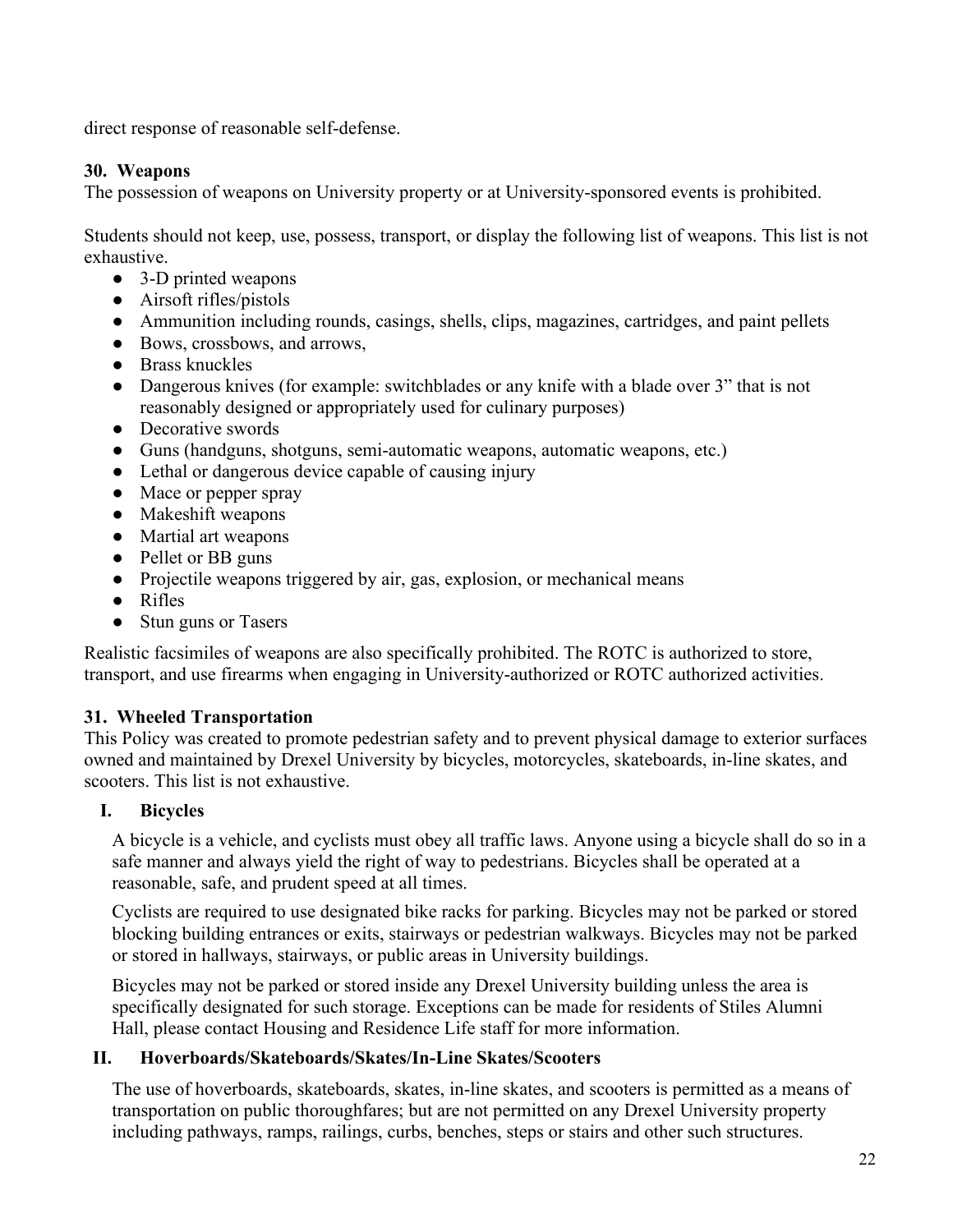The use of hoverboards, skateboards, skates, in-line skates, or scooters is never permitted inside any University building.

### **III. Motorcycles, Motorbikes, and Motorized Scooters**

In accordance with PA Motor Vehicle law, motorcycles, motorbikes, or motorized scooters may not be operated on sidewalks or pedestrian pathways. Motorcycles, motorbikes, or motorized scooters must be parked in designated parking spaces and may not be stored or parked within University buildings.

# **Section 6: Residential Facilities Policies**

The Code of Conduct Residential Facilities Policies apply to any Student or Student Organization that resides in any facility owned, operated, or leased by the University. This includes but is not limited to University residence halls, Greek Houses, and master lease properties.

All residential students must sign a Housing and Residence Life (HRL)and Dining Agreement in order to receive a housing assignment. By agreeing to the terms of a Housing and Residence Life Agreement, the resident agrees to adhere to the Code of Conduct and Residential Facilities Policies as well as any local or state ordinances. The Residential Facilities Policies are enforced concurrently with the Code of Conduct. Students and Student Organizations are expected to abide by the following Policies and understand how the Policies and Code intersect.

# **Policies are subject to change based on CDC and government recommendations (i.e. COVID). It is the responsibility of students to check their Drexel email for communication regarding such policy changes.**

If a resident breaches any provision of the Housing and Residence Life and Dining Agreement, the resident may be subject to loss of housing, disciplinary action, and liable for any damages. The Housing and Residence Life and Dining Agreement becomes legally binding on the date the resident electronically signs their application. The Housing Agreement can be <u>found here</u> in its entirety.

# <span id="page-22-0"></span>**General Provisions of Residency**

- **1. Alcohol**
	- Alcohol possession or consumption is only permitted in spaces in which all Students and guests are over the age of 21. In individual rooms, alcohol can only be possessed or consumed by the resident who is over 21 and should be restricted to the area of space occupied and assigned to that student. Alcohol is not permitted to be present, consumed, or stored in common areas.
	- Alcohol consumption is not permitted in public areas of the residential facilities regardless of the individual's age. Residential lounges, lobbies, kitchens, and entryways are considered public areas. Additionally, a student room/ suite/apartment with an open door is considered a public area.
	- Alcohol consumption is not permitted by anyone in an adjacent area to a residential facility including, but not limited to, balconies, parking lots, patios, loading docks, porches, lawns, etc.
	- Residents, who are under 21 years of age, are not permitted to keep empty alcohol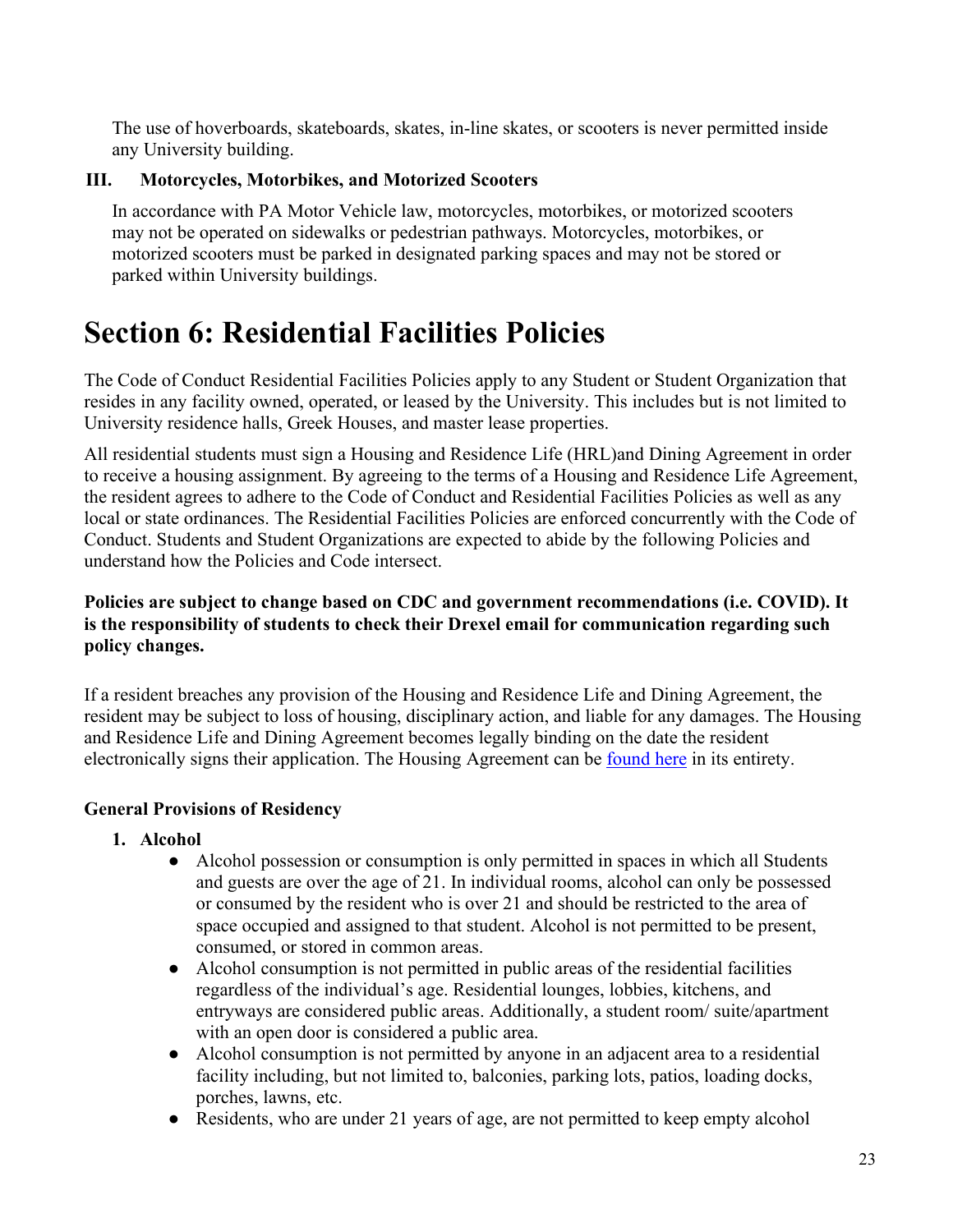containers in their rooms at any time for any reason including decorative purposes.

- Residents, who are under 21 years of age, are not permitted to have shot glasses in their rooms at any time for any reason including decorative purposes.
- Drinking paraphernalia including, but not limited to, funnels and beer pong tables are not permitted. This list is not exhaustive.
- Regardless of ownership or origin, any of the following items found in a residential facility will be confiscated and disposed of: unauthorized alcoholic beverages, alcoholic beverages found in the possession of minors, kegs, beer balls, taps, or other mechanisms used to dispense alcohol. Public Safety staff is authorized to confiscate and dispose of such items. Residence Life staff is authorized to direct residents to dispose of such items.
- Drinking games including, but not limited to, beer pong, flip cup, and shots of any kind are not permitted. Simulated drinking games are also prohibited regardless of whether or not alcohol is used.

# **2. Art Projects**

Students are expected to exercise extreme caution when completing art projects. Proper ventilation must be maintained and floors, walls, and furniture must be protected. Any damages incurred will be assessed by Housing and Residence Life staff. The use of spray paint or any aerosol spray is prohibited.

# **3. Common Areas**

# *General Policies for Common Areas*

- Policies regarding common areas of residential facilities are subject to change based on local (Philadelphia), state, and national guidance regarding COVID-19.
- The use of residence hall common areas is restricted to the building occupants, their guests/visitors, and University-affiliated groups and organizations that have reserved a space through the facility's staff or Conference & Event Services.
- Groups that utilize common areas must be limited to the number of persons that can be accommodated by the common area's maximum occupancy standard.
- Common area furniture must remain in the assigned common area. A fee may be assessed if common area furniture needs to be moved back to its appropriate location. Residents are not permitted to possess common area furniture or other equipment that has been assigned to a common area in their assigned spaces. Students found in violation of this standard will face disciplinary action.
- Common areas cannot be used for sales or solicitation.
- Common areas should not be physically modified in any way without prior approval.
- Due to health and safety concerns, students are expected to keep common areas, including common kitchens, reasonably clean and orderly for community use. All kitchen dishes, pots, and pans must be washed and stored immediately after use. Counters should be cleaned following use. Garbage should be disposed of properly and not flushed down sink drains. Continued failure to adhere to these standards could result in disciplinary action.
- Residents are not permitted to sleep in the common areas of residential facilities.

#### *Common Area Reservations and Event Policies*

All reservations for common area spaces must be approved by Housing and Residence Life or Conference & Event Services. Priority for the use of these facilities is given to residents and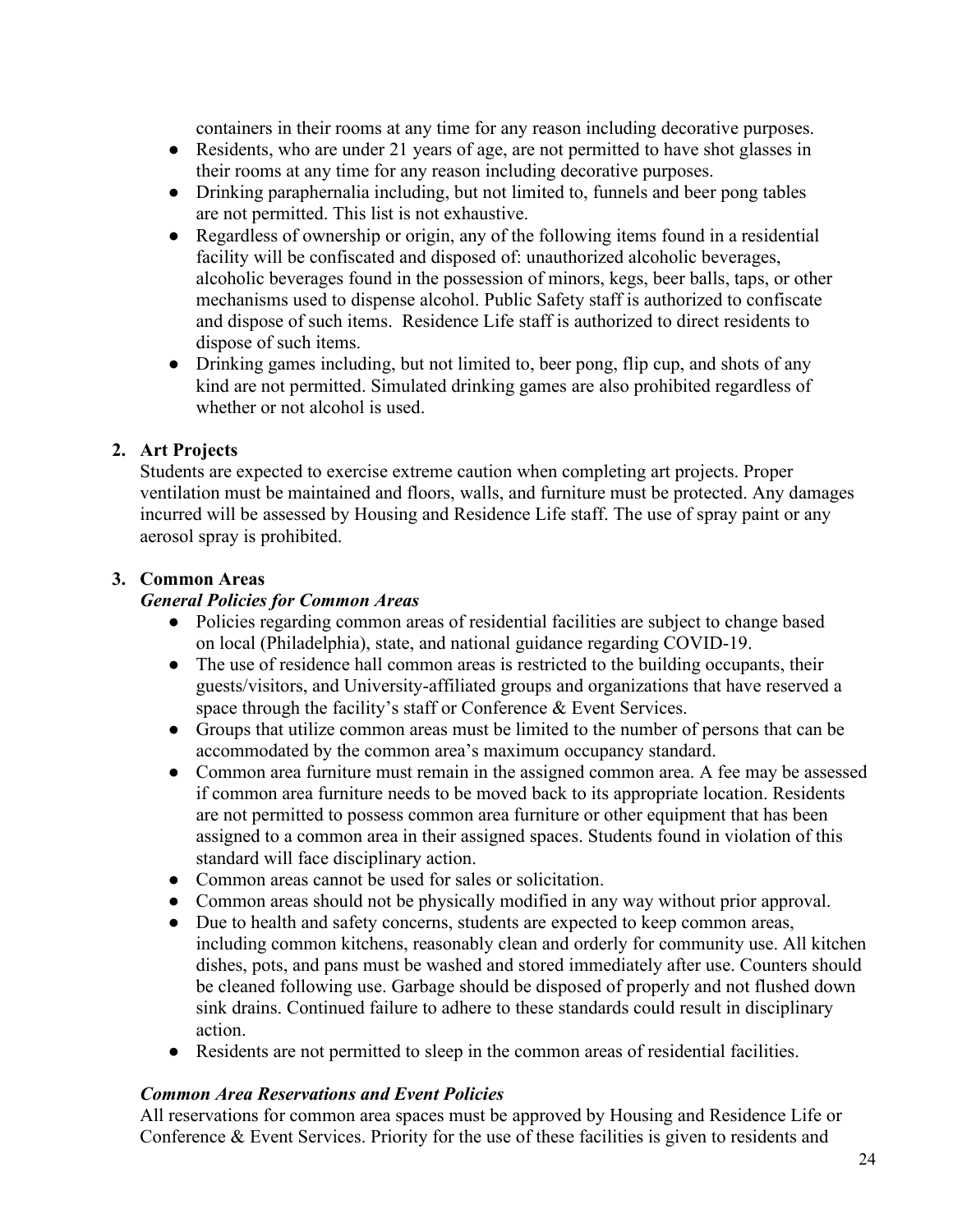resident groups.

- These offices reserve the right to monitor the event and take any action necessary to ensure the security of the participants, residents, and facilities.
- A group exceeding 25 requires the hiring of additional desk staff to be paid by the sponsoring group. Certain locations also require the hiring of security guards through the Department of Public Safety; the sponsoring group is responsible for payment.
- Publicity for the event must be limited to the residence halls and academic buildings of the University following the University Posting policy in the Code of Conduct.
- All nonresident groups are expected to adhere to the Code of Conduct and Residential Facilities Policies.
- Any costs resulting from use, including any damages, will be passed on to the responsible hosts.

# **4. Community Developed Policies**

Upon the approval of HRL, residents within a defined area (floor, building, etc.) can create policies that further the quality of the living experience for all its members (community standards agreements).

Community Developed Policies must:

- 1. Be congruent with current University and HRL policies and procedures.
- 2. Be agreed upon by all community members.

# **5. Damage/Vandalism**

The following Damage/Vandalism policy applies to all individually assigned spaces, common areas, areas outside of the Student's assigned space, and all acts of vandalism of the residential facility or property.

- Students are required to report any information regarding specific acts of vandalism or damage (including accidental damages) to Housing and Residence Life staff, or Public Safety within 24 hours. Reports can be made by submitting an online Work Order, contacting a Resident Assistant or other HRL staff member, or calling Public Safety at 215.895.2222.
- Residents cannot paint, damage, or otherwise alter the private or public spaces of the facility or property.
- Residents must keep the exterior of facilities (including porches, lawns, etc.) free of garbage, unapproved furniture, and flammable liquids and gases.
- Residents are prohibited from engaging in behaviors of disorderly conduct that are inconsistent with the health and safety of the residential community. See Code of Conduct policy Destruction of Property and Disorderly Conduct for specific examples of violations.
- Residents are prohibited from causing unnecessary garbage or debris in the hallways, public spaces, egresses, etc.
- Residents are held responsible for the condition of the room that they are assigned. Each room is inspected during check-in and a Room Condition Report (RCR) is completed. Residents should check the information on the RCR for errors, add additional information, and sign it. As residents check out of their spaces, damage inspections will occur using the RCR as guidance.
- Residents are not permitted to repair or attempt to repair damages.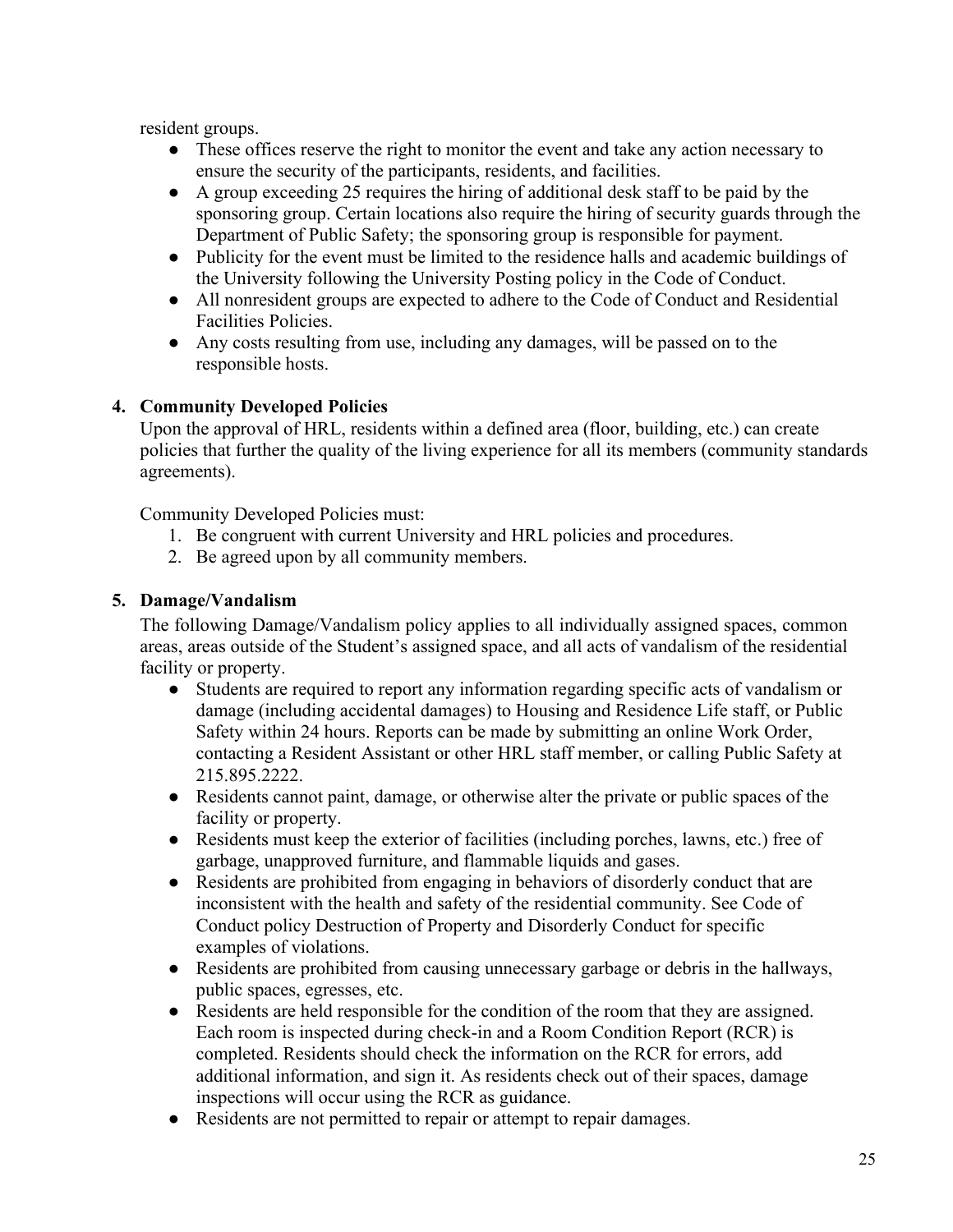Repair or replacement costs will be assessed to the individual(s) responsible. These damage costs can be appealed for damages above \$100.

When it is not possible to determine the individual(s) responsible, costs will be prorated among the residents of a building floor, wing, suite, apartment, etc. When costs are prorated, this is referred to as "Common Area Damage". Common Area Damages charges cannot be appealed. Residents must agree to satisfy by specified due dates any damage assessment charges billed to them. HRL staff members (excluding Resident Assistants) make all final determinations of damages.

#### **6. Damage or Loss of Personal or University Property**

- The University is not liable for any loss or damage incurred to residents' personal property, whether by flood, fire, theft, or any other cause.
- Residents of University Housing are expected to provide adequate insurance coverage for all personal property by their move-in date. Students should ensure their property has the necessary coverage whether by coverage through a parent/guardian's homeowner's insurance policy or through individual renter's insurance coverage.
- Residents assume any and all liability for damage or claims that result from their own negligence, as well as any negligence of their guests.
- Residents are liable for any damage and/or loss to a room, its furnishings, or any other part of the residence hall.
- Misuse, abuse, theft, or damage to personal property by one resident or group of residents to another is not permitted.

# **7. Equipment Use**

Front desks in residence halls are responsible for administering the use of equipment such as for sports and recreation. A University ID is required for use of this equipment. Improper use or abuse of this equipment will result in disciplinary action.

# **8. Facility Access**

# *Residence Halls*

- All residence hall entrance doors are locked for student safety 24 hours each day. Access to the residence hall is only through the front door. All other doors are locked from the outside and equipped with exit alarms that sound when the door is opened. These doors are to be used only in case of an emergency.
- To enter a building, residents must scan their ID at the proximity reader by the lobby doors. The ID will allow access to the front lobby. Residential students will have the ability to self-scan into the hall and should show their picture ID to the desk staff.
- Residential students who fail to present their Dragon Cards more than 7 times in a year, will be placed on restricted access for their assigned residence hall.
- Bags, carts, trunks, luggage, etc. can be searched based on reasonable cause by Public Safety or HRL Professional Staff.
- HRL Professional Staff and Public Safety reserve the right to deny admittance to any person to the residence halls.

# **9. Fire Safety**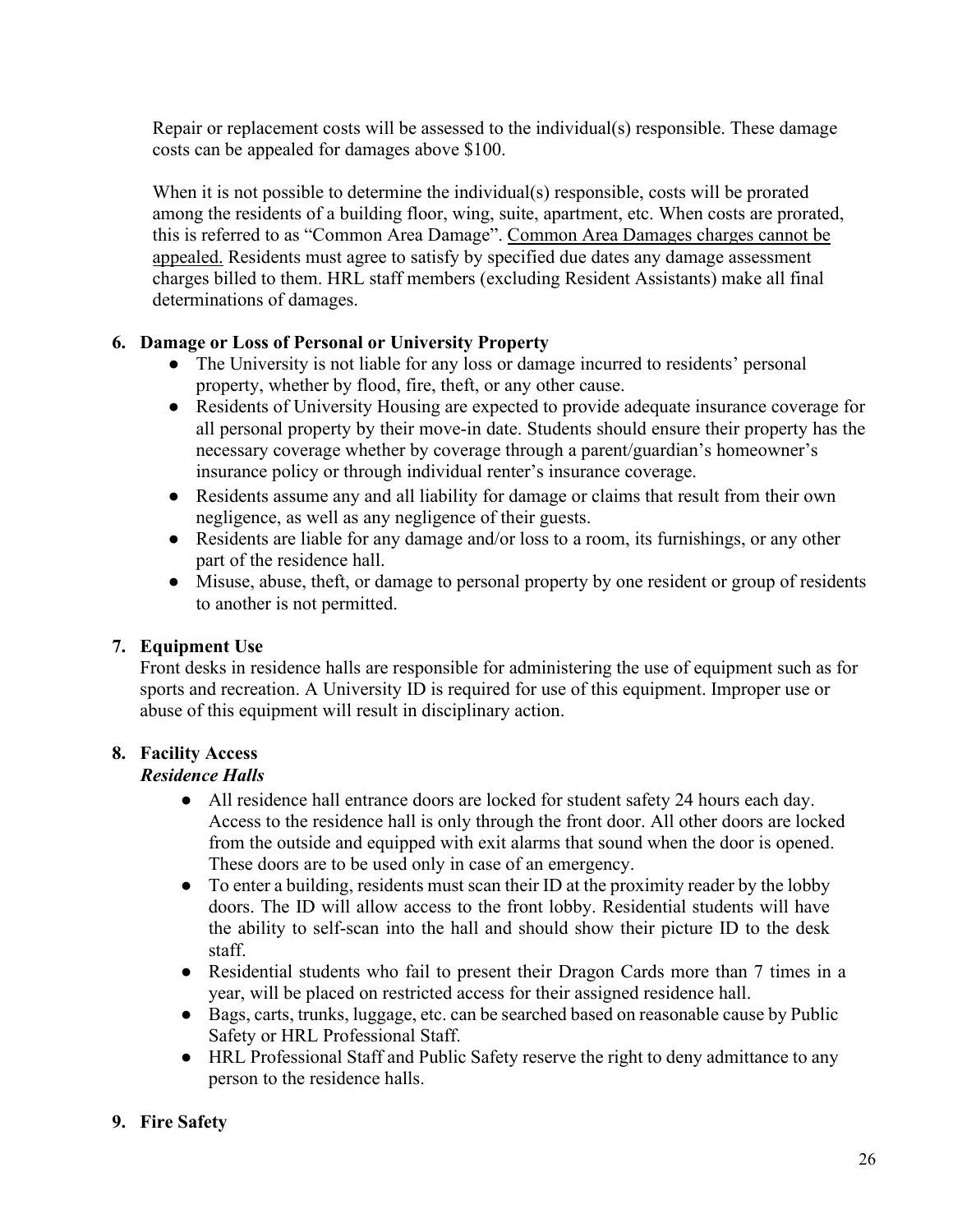- Residents are prohibited from tampering with, damaging, or misusing fire safety equipment or setting off a fire alarm, except in cases of fire emergencies. Fire safety equipment includes fire alarm pull stations, fire hoses, smoke and heat detectors, fire extinguishers, water standpipes in high-rise buildings, sprinkler systems, door closers, and posted evacuation plans. This list is not exhaustive.
- Any resident who fails to leave a residential facility whenever the fire alarm is engaged will be subject to disciplinary action and possible fines. Additionally, in the cases of false alarms, the City of Philadelphia may fine any resident(s) found responsible for initiating a false fire alarm in excess of \$500.
- Residents are not permitted to prop open fire exit doors. Residents must report a propped fire exit door to HRL staff (including resident assistants and desk assistants) or Public Safety.

# **10. Hall Sports**

Sports activity or any other type of physical activity that causes disruption in the residential facilities is prohibited. Activities include, but are not limited to skateboarding, inline skating, bike riding, hoverboard usage, water gun usage, ball and Frisbee tossing, boxing, or wrestling. This list is not exhaustive.

# **11. Mail and Package Delivery**

Each resident is assigned a mailbox in the residence hall. All residents will be issued a combination when the resident checks in.

Residents must adhere to the following policies regarding Mail and Package Delivery:

- Residents are not permitted access to mailboxes that are not assigned to them. Packages will only be issued to the student addressed on the package.
- Residents are responsible for collecting mail that is placed in their assigned mailbox. Residents must empty their mailboxes when they check out.
- Residents are responsible for contacting creditors when they vacate a room to provide an updated mailing address. HRL will not forward mail to off-campus locations once they have vacated their rooms.

#### **12. Pets**

- Students may not at any time be in possession of animals except for non-carnivorous fish, even for short-term visits, in University residential facilities, unless prior approval is provided through the University's policy on Service and Assistance Animals (OED-5). The full policy can be [found here.](http://drexel.edu/oed/policies/overview/OED-5/)
- Non-carnivorous fish may be kept in a 10-gallon or smaller aquarium. The occupants of the room will assume all charges for damages related to the use or malfunction of the aquarium.
- Students without prior approval through the University's policy on Service and Assistance Animals (OED-5), or are found with an animal (except non-carnivorous fish) in their room, will be asked to remove it immediately. Failure to comply with this request will result in disciplinary action along with the permanent removal of the animal by University Officials. If the animal presents an immediate threat, Public Safety and/or Drexel Police may be involved.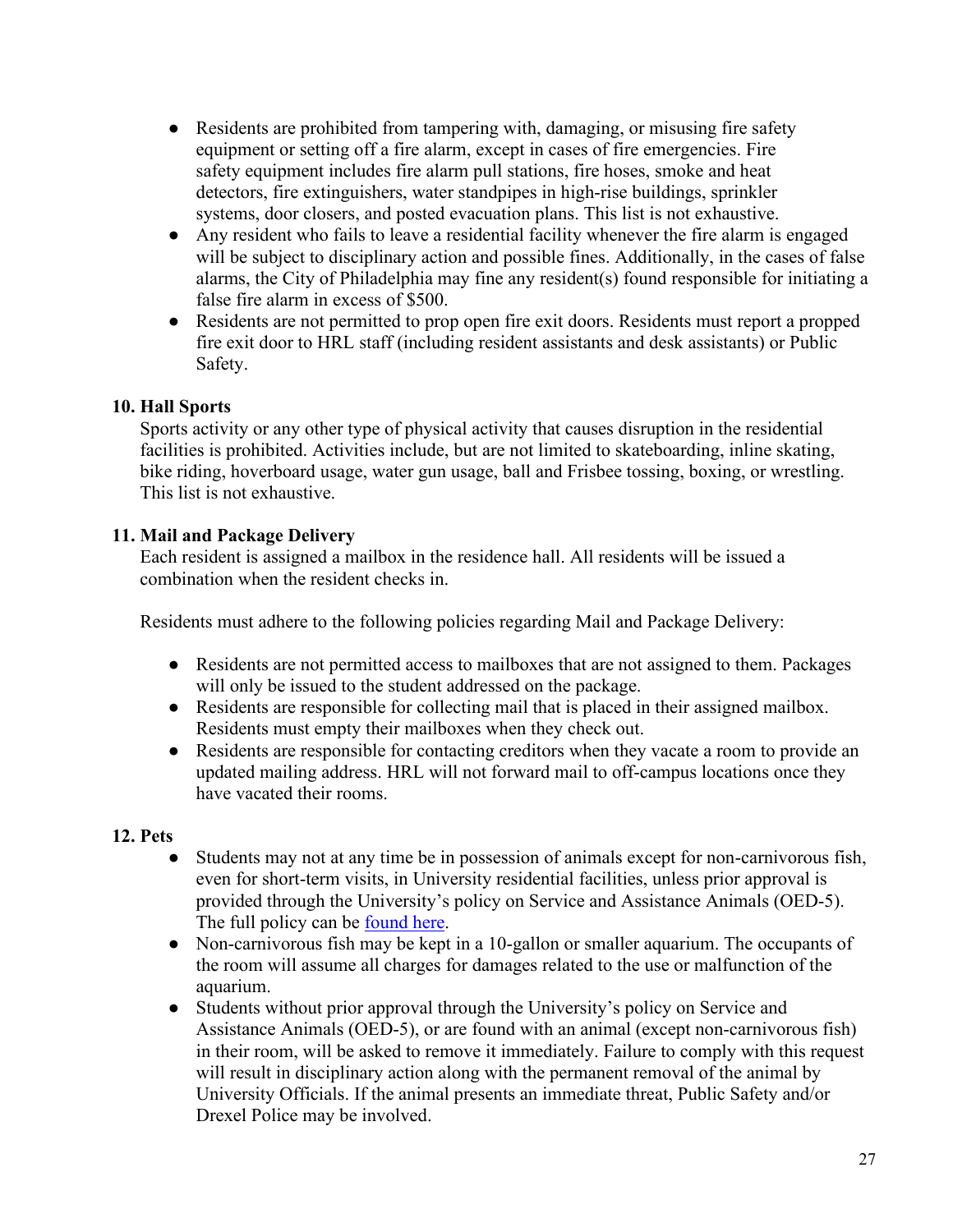# **13. Quiet/Courtesy Hours and Noise Violations**

- All residential communities will adhere to 24-hour Courtesy Hours. Courtesy Hours are times when residents are expected to keep from unduly interfering with anyone else's ability to sleep, read, or study.
- Unreasonable amplification of music out of windows or porches is not permitted.
- Quiet Hours are Sunday–Thursday from 10pm until 10am and Friday/Saturday from 12am (midnight) to 10am or as deemed appropriate by University officials and city ordinances.
- During final exams, 24-hour quiet hours are enforced in residential facilities.

#### **14. Reasonable Expectations of Privacy**

All residents are encouraged to communicate their needs clearly, using roommate agreements, regarding privacy matters with roommates, suitemates, floormates, and housemates. All residents should expect to maintain personal privacy within their student rooms and community bathroom facilities. Students who invade an individual's privacy within bathroom facilities, or who violate an individual's privacy by entering their room without permission or recording an individual without permission will face disciplinary action.

Additional policies and standards regarding Reasonable Expectations of Privacy are as follows:

- When having guests, each resident should be conscious of the privacy of their roommate(s). Residents should exercise their right to privacy responsibly and conduct themselves appropriately, being mindful of extra responsibilities and social obligations of having guests.
- The right to privacy does not imply the right to violate the Code of Conduct, University Procedures or city, state, and federal laws.
- Unauthorized sharing of another person's information, such as email addresses, phone numbers, or room assignments, is prohibited.

#### **15. Rooftops, Windows, and Balconies**

# **1. Rooftops**

Students who are present on the roof or any other architectural feature not designed for recreational or functional use will be subject to fines, assessments for any damage, and disciplinary action if the student's presence is not caused by a valid emergency. The University assumes no financial or legal responsibility for any student injured as a result of such action.

#### **2. Windows**

All window screens must be kept in position at all times. Students found responsible for removing screens from residential facility room windows will be fined per screen.

#### **3. Balconies**

Access to balconies of any residential facilities is strictly prohibited.

#### **16. Safety & Sanitation Inspections and Room Searches**

The University recognizes and respects each resident's desire for privacy, especially within the context of a group living environment; however, the University reserves the right to enter and inspect any student room at any time without permission or consent of the room occupant(s) to provide emergency service or general maintenance work, make safety or condition inspections,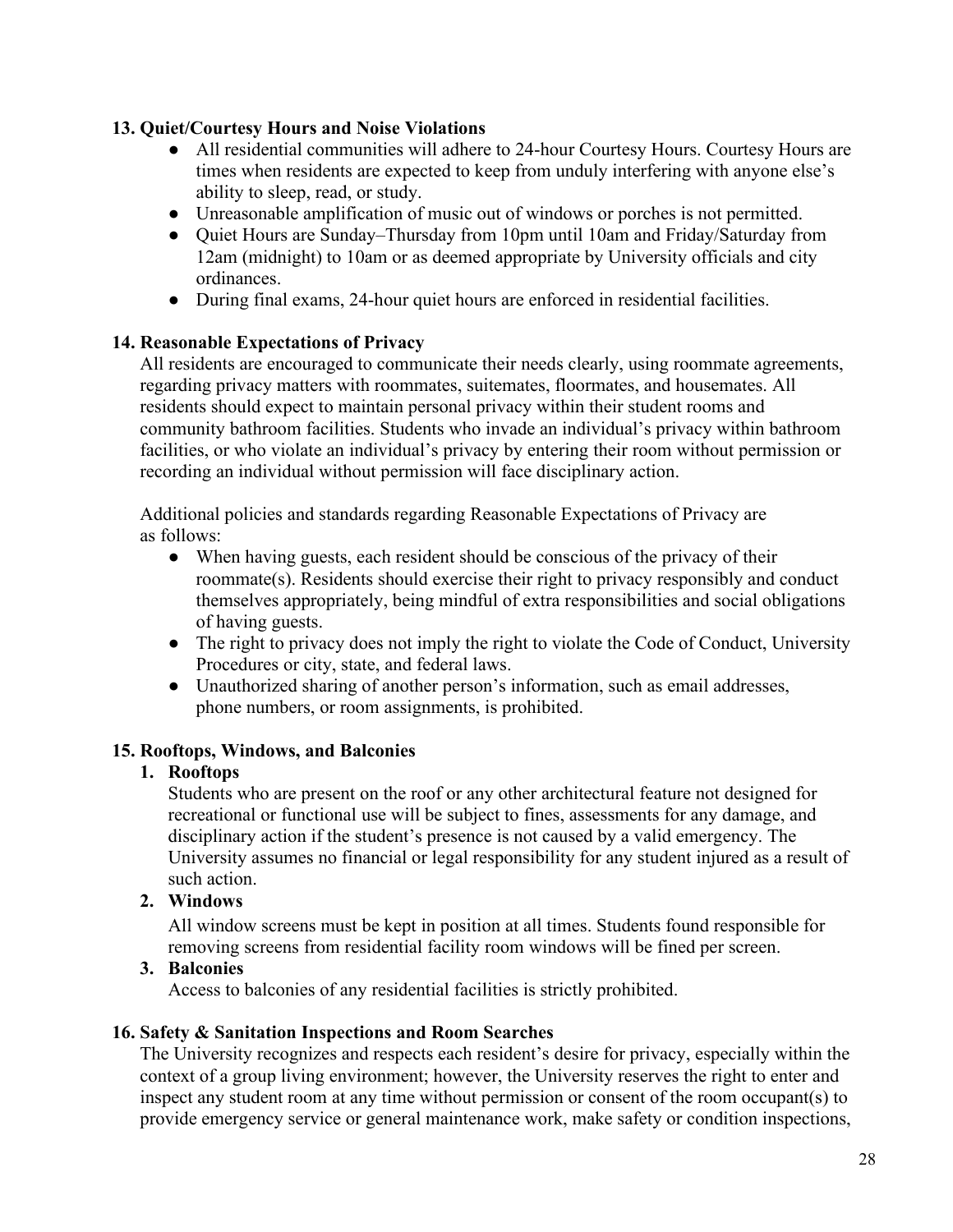or investigate possible violation(s) of University policies or city, state, or federal laws.

Rooms shall be entered in the resident's presence or absence by authorized University personnel when there is reasonable cause to believe:

- A resident's safety may be in jeopardy.
- A room or its furnishings may be damaged.
- Custodial or maintenance functions must be performed.
- University policies or city, state, or federal laws are being violated.
- Sanitation, safety, and/or damage inspections are to be completed.
- That there could be stolen property in the space.

Safety and Sanitation Inspections are conducted each term. Best efforts will be made to notify students of the date of the inspections. Should a resident not be present at the time the room is to be inspected, staff members will conduct the inspection in the resident's absence.

#### **17. Smoking**

- Smoking (including electronic cigarettes, vaping devices, and hookah) is not permitted in any University residential facility. Students will be charged for any related maintenance or cleaning as the result of smoking in a residential facility.
- Smoking (including electronic cigarettes, vaping devices, and hookah) is prohibited around all entrances, exits, and perimeters of residential facilities.

Students must also adhere to Code of Conduct policy #11 (Fire Safety) and the related regulations around smoking and fire safety at Drexel University.

#### **18. Solicitation & Selling**

Solicitation and selling by students and all others are not permitted in University residential facilities.

- No person, organization, or department can conduct a business, sales, or solicitation in residential facilities.
- No person, organization, or office may enter these facilities to distribute or collect questionnaires and surveys and/or to collect any other information in person from students in their place of residence, without obtaining advance written permission from Housing and Residence Life.
- No deliveries may be made to individual rooms unless HRL has granted prior permission.
- No advertisements or flyers are permitted on or under the doors of residence hall rooms.

#### **19. University Housing and Dining Agreement Compliance**

In addition to these policies, residents are required to abide by all terms and conditions listed in their signed Housing and Residence Life and Dining Agreement, to include the University Residency Requirement. Residents are expected to read and understand the agreement before signing. The agreement is updated each academic year and contains specific language and requirements for Residents in undergraduate housing, graduate housing, and affiliated Student Organization housing.

The Housing and Residence Life and Dining Agreements can be [found here.](https://drexel.edu/campusservices/universityHousing/forms/)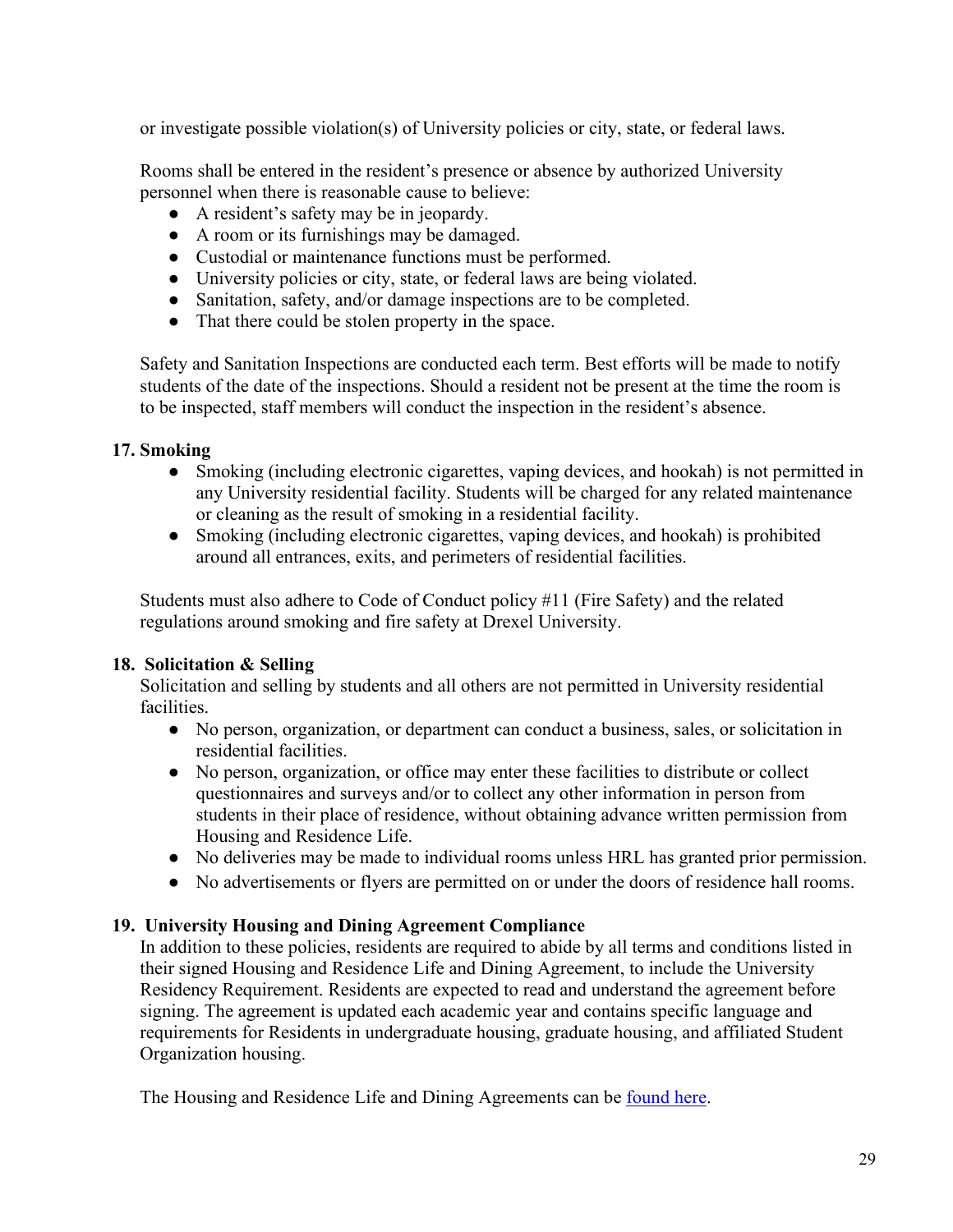# <span id="page-29-0"></span>**Individual (Assigned) Room Policies**

### **1. Cooking**

The only cooking permitted in a resident's room is that which can be done in a microwave oven. Because of the danger of electrical overload, high-wattage appliances are prohibited. Residents in Stiles Hall and Van Rensselaer Hall are allowed to cook in their suite. In all other facilities, approved appliances must be used in the common area kitchen.

# **2. Decorations**

Residents are expected to decorate with adherence to the following policies on room decorations:

- All decorations must be fire-resistant.
- Only Underwriters Laboratory (UL) or Factory Mutual (FM) approved cool bulbs are allowed.
- Natural trees and cut tree boughs are not allowed in residential facilities.
- Students are not permitted to hang any items from the sprinkler piping, sprinkler heads, or any room electrical wiring.
- Decorations may not obstruct free passage of the hallways or entry/exit to the room.
- Electrical decorations must be kept away from metal door frames; lights must be strung so a door will not close on the wiring.
- $\bullet$  No permanent alterations may be made to the residence hall rooms (i.e., painting the room, ceiling, furniture, etc.).
- Students will be charged for any damages resulting from decorations in the room.

# **3. Guests and Visitors**

#### **Guests and Visitors policies are subject to change based on local (Philadelphia), state, and national guidance regarding COVID-19.**

At the start of the academic year, roommates in undergraduate buildings are required to complete roommate agreement forms that outline basic expectations of all occupants of a particular room or suite. Guests are defined as individuals who are not assigned to the resident host's room. While the primary purpose of these spaces is to provide a safe and welcoming environment for learning, it is also a home. Roommates and/or suitemate(s) unable to reach a livable solution should work with HRL staff to mediate any conflicts.

For properties associated with a Fraternity or Sorority, guests include members of the Student Organization that are not assigned to live in the facility.

Resident hosts must adhere to the following policies for all guests:

- Hosts are responsible for the actions of their guests and will face disciplinary action if their guests violate any of the Code of Conduct. Hosts should familiarize their guests with University policies before inviting them to campus.
- All guests to a room are subject to the roommate agreement of all room residents. Residents should work to reach an amicable agreement on the presence of guests in a residence hall room.
- The presence of guests may not restrict free access for legitimate occupants to any common space and any private space they may have, or create any situation that infringes on the need of roommate and/ or suitemate(s) to remain undisturbed.
- $\bullet$  For residential facilities that have a front desk, resident hosts must sign in their guest(s)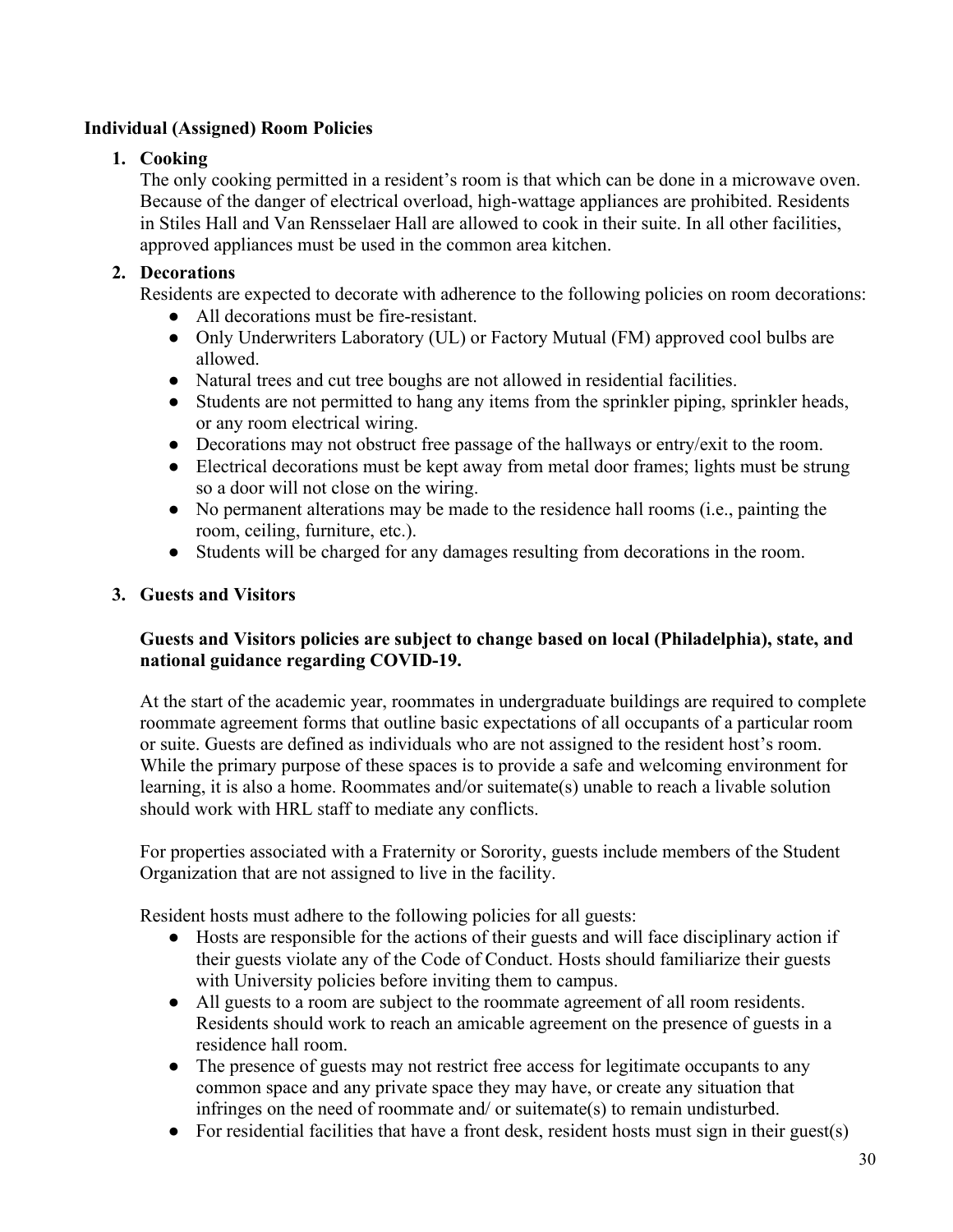following proper procedure at the front desk. The host must escort all signed-in guests back to the front desk to sign them out of the building at the end of the visit. If a guest is not properly signed out, then the guest would be considered still in the building. Students may not sign in or sign out guest(s) for other residential students.

- Resident hosts must escort their guest(s) at all times within the hall.
- Photo identification will be required for each guest. It is the responsibility of each host to inform their guests that they need identification to be permitted into the residence halls. Photo identification of the guest(s) will remain at the desk until the guest(s) vacate the building. Acceptable forms of photo identification include: a driver's license, or a university/college/school ID. No other forms of ID will be accepted.
- Guests without ID will not be allowed access into the hall.
- Resident hosts are limited to three guests at any one time, unless otherwise permitted by HRL professional staff.

# *Overnight Guests*

An overnight guest is defined as anyone signed in for a significant portion of the overnight period, spends at least 4 hours in the halls and some portion of that time includes 3:30am-7am.

- Guests are allowed to visit in a student room for no more than three (3) nights in a seven (7) day period. An individual guest may spend no more than nine (9) nights per month within a residential facility.
- Guests under the age of sixteen (16) are not allowed overnight in the residence halls. Limited exceptions may be made with advance notice and written parental consent provided to the HRL professional staff that oversees the residential facility.

#### **4. Lockout Policy**

- When locked out, a resident should report to the front desk of their residential facility to notify the desk staff that access will be needed.
- Students will be allowed to sign out a spare key to allow access to their assigned room. Spare room keys should be returned to the front desk immediately after use. Spare keys can be checked out for a maximum of 24 hours.
- If the initial room occupancy key is not located, the lock core will be changed and the student will be billed a \$75 fee per affected lock. For suite-style residences, all affected lock cores will need to be changed, making the total cost \$225 for a 4-person suite, and \$300 for a 6-person suite.
- Students are not allowed to borrow the spare room key for a room other than their assigned room. Students who abuse this policy are subject to disciplinary action.
- Keys must be returned in person and will not be accepted by mail.
- Students are afforded two (2) free lockouts per term, all subsequent lockouts will incur a \$25 fee per lockout.

#### **5. Maintenance Requests/Work Orders**

Students should report maintenance needs by filing a work order request. Please see [the](http://drexel.edu/housing) [University Housing website](http://drexel.edu/housing) for instructions on how to complete a work order request.

#### **6. Non-Permitted Items**

There are various items that are not appropriate for use in student rooms for safety reasons. Possession of one or more of these items can subject the occupant(s) of the room to a fine and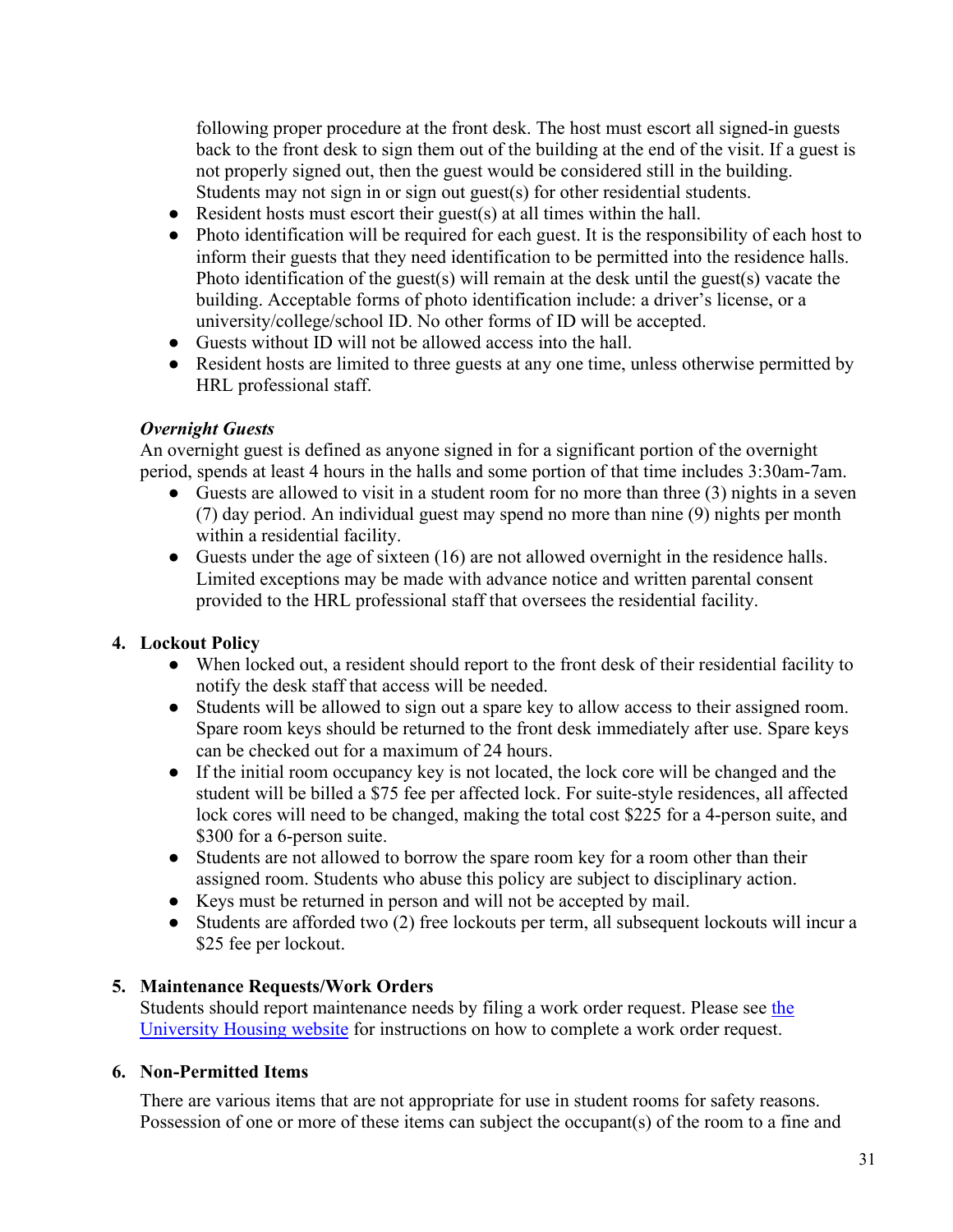possible disciplinary action.

Examples of non-permitted items include, but are not limited to, the following:

- Bed risers
- Bicycles (unless they are in a University-designated bicycle storage area)
- Candles
- Coffeemakers with a hot plate
- Extension cords
- Flammable liquids, gases, or other substances
- Furniture that is not provided by the University
- Halogen lamps
- Hammocks in bedrooms and/or common spaces
- High-wattage electrical appliances
- Hot plates
- Hoverboards
- Illegal drugs
- Incense and incense holders
- Indoor grills
- Live or cut trees
- Lofts
- Outside antennas and/or satellite dishes for television/radio reception
- Outside routers for Internet usage (see drexel.edu/it)
- Pets/Animals (unless prior approval via OED-5)
- Popcorn poppers
- Portable space heaters; electrical appliances with a heating element
- Sandwich makers
- Surveillance cameras
- Toasters
- Toaster ovens
- Waterbeds
- Weapons (see Weapons policy in the Code of Conduct for definitions)

# **7. Open Flames**

Open flames are not permitted. The lighting and burning of candles, incense, or any other item with an open flame is not permitted. Candles are not permitted for decorative purposes.

#### **8. Room Assignments and Access**

- Students are only permitted to reside in their assigned spaces through University Housing.
- Students are only permitted to switch rooms or bed spaces when authorized and approved by HRL or University Housing Staff.
- Students are encouraged to lock their doors at all times.
- Students are encouraged to report the presence of any suspicious persons or unusual activities in residential facilities to the proper authorities (i.e. DUPD, Public Safety, HRL Staff).
- Room keys or access cards are not provided to guests.
- Students should not enter another resident's room without the knowledge and consent of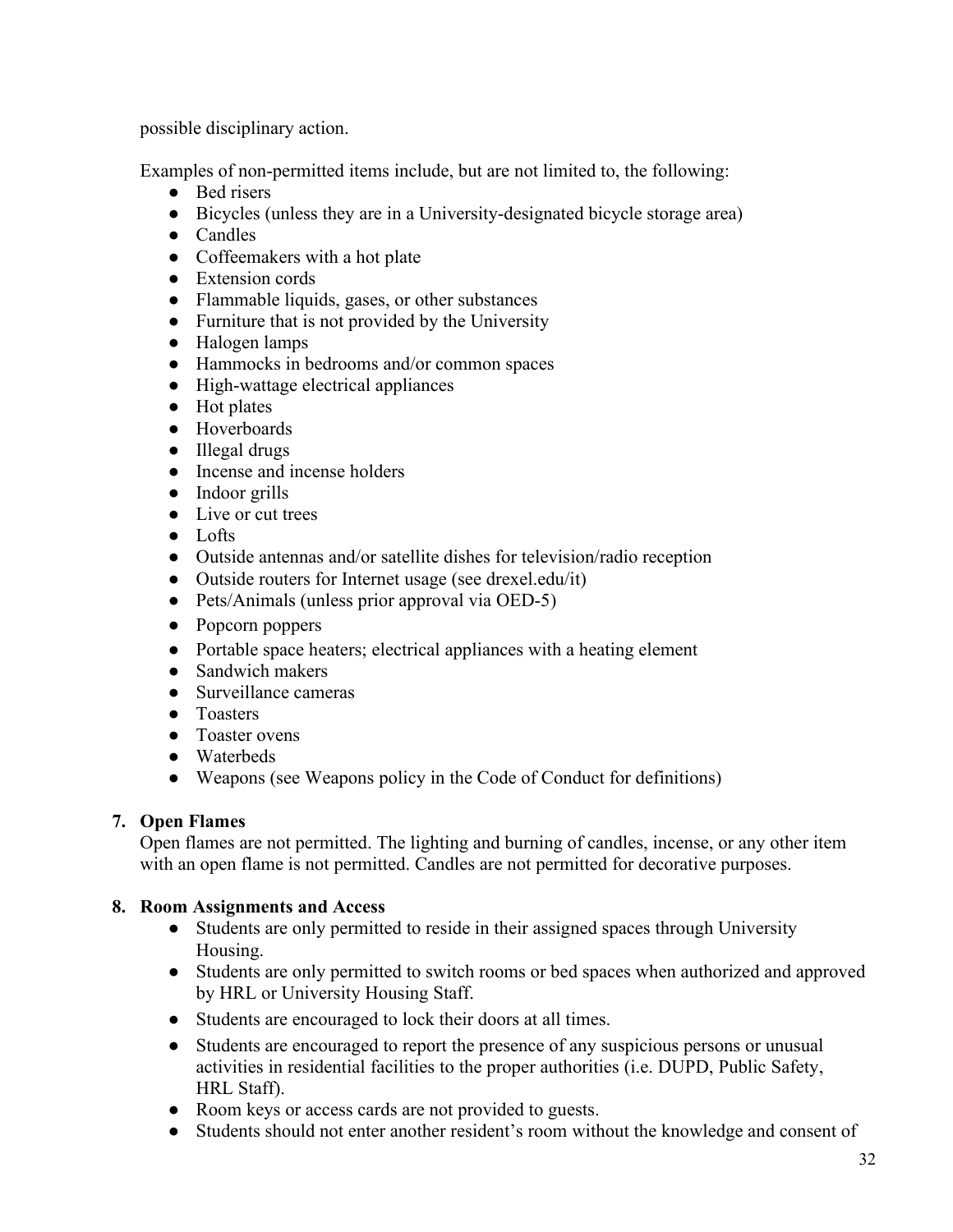the occupant(s), regardless of whether or not the door is closed and locked.

- Residents are not to tamper with automatic door locks or prop open doors with automatic closures.
- Residents are not to enter/exit through fire doors except during fire alarms/fire drills.
- The University reserves the right to enter a resident's room for the purposes of investigation, inspection, and repair or in cases of clear emergency. (See Room Inspection/Search Policy for additional information.)

# **9. Room Furnishings**

- All University supplied furniture must stay in its assigned room.
- Furniture must be used for intended purposes.
- Students are not permitted to leave room furnishings in common areas, hallways, or corridors. Furniture found in any of these areas will be returned to the student's room and a fine for obstruction of egress and a moving charge will be assessed to the student for each incident.
- Cinder blocks are not permitted in University residences.
- Lofts of any type are not permitted in residence (unless issued by the University).
- Ping-pong tables, pool tables, video arcade games, and other large game tables are not permitted due to limited room space and potential disruption to other students.

#### **10. Room Keys**

- Students are responsible for carrying their keys with them at all times.
- The room occupancy key issued to each resident is the property of the University and is issued to that particular resident for their exclusive use.
- Students are not permitted to lend or give their room keys to anyone or any group.
- It is unlawful to duplicate any residence hall key.
- Students are not permitted to put their own locks or alarms on any residence hall doors.
- Keys must be returned when a student vacates their residential assignment. A lost or unreturned key will result in a lock core change and a \$75 fee per affected lock. For suitestyle residences, all affected lock cores will need to be changed, making the total cost \$225 for a 4-person suite, and \$300 for a 6-person suite. In the event of a broken key, a replacement fee will be charged.
- Lost or misplaced keys should be reported immediately to the front desk staff.
- At the time of move out, keys must be returned in person to the residence hall desk and will not be accepted by mail.

# **11. Vacant Room or Half-Room Policy**

In the event that a bed space within a suite or room becomes vacant at some point during the year, resident(s) are not permitted to utilize that space. The room or half-room must be kept clean and "move-in ready" for a new occupant. Failure to adhere to this policy may result in a fee and/or disciplinary action by the University.

# **Section 7: Additional University Policies**

The following policies are under the jurisdiction of offices or departments other than Student Conduct. Alleged violations of any of the policies can be resolved through the Student Conduct Process. Policies are subject to change based on CDC and government recommendations (i.e. COVID). It is the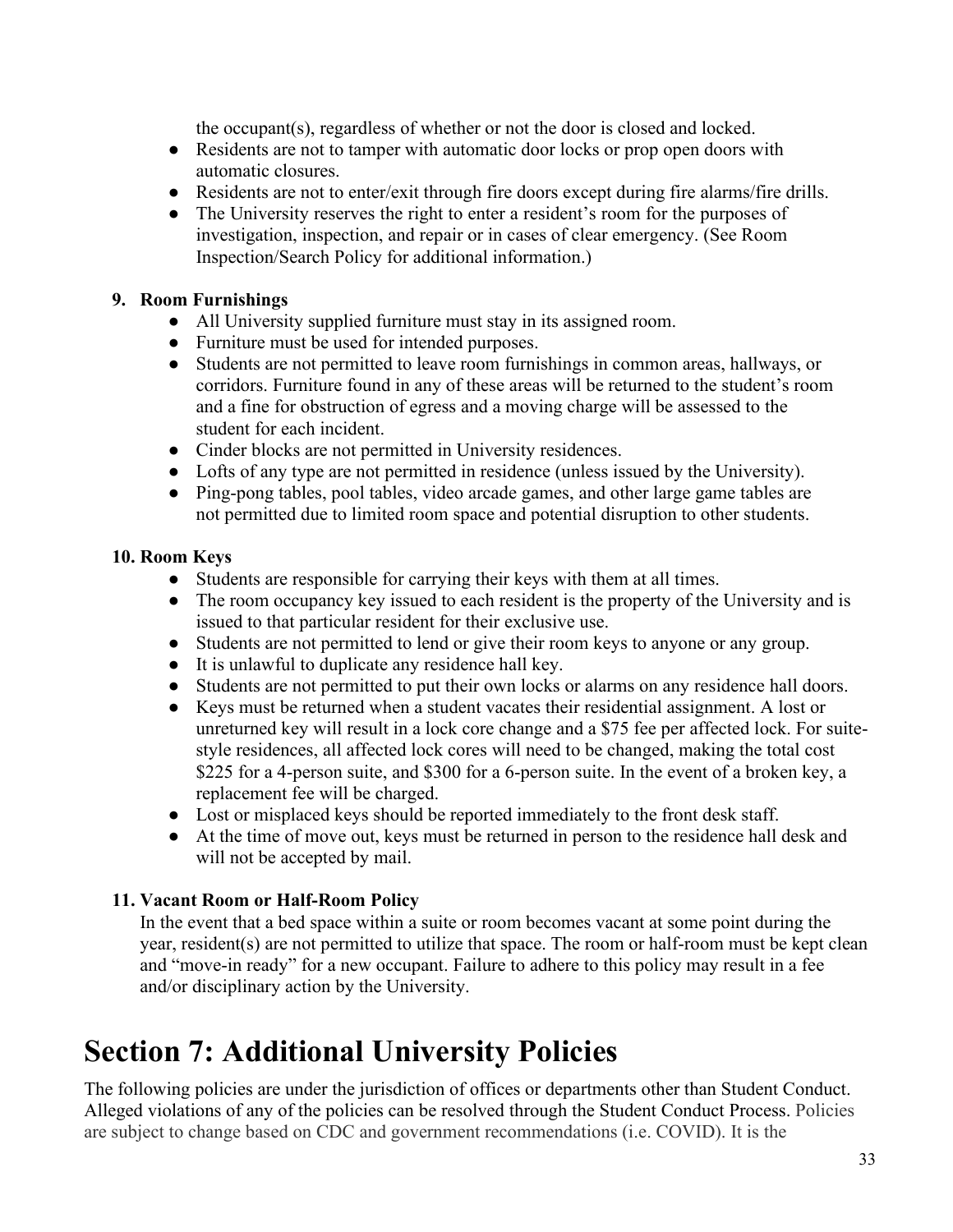responsibility of students to check their Drexel email for communication regarding such policy changes.

#### **1. Campus Engagement Policies and Guidelines**

Campus Engagement, comprised of the offices of Student Involvement and Leadership, Fraternity and Sorority Life, Recreation Athletics and the Student Center for Diversity and Inclusion, can establish policies and/or guidelines for recognition, funding, event registration, and other privileges granted to Student Organizations. Students and Student Organizations are expected to familiarize themselves with and adhere to the policies and guidelines of their affiliated office. Failure to adhere to the policies and guidelines may result in disciplinary action under the Code of Conduct in addition to any action taken by the affiliated office.

#### **2. DragonCard Policy**

The DragonCard is the official identification card of Drexel University. It serves to identify students, faculty, and professional staff of the University and is a tool to access buildings, dining plans, Dragon Dollars and other on- campus services. The DragonCard is the property of Drexel University and is governed by University regulations.

DragonCards are issued only to Students who are registered for classes (or are on an official coop assignment) for the current term. The DragonCard must be carried at all times while on University-owned property, as Students may be required to produce proper Drexel identification to a Public Safety officer or University official.

All members of the University community can immediately mark their card as "lost" via the GET Portal to prevent unauthorized usage and [learn more information](http://drexel.edu/dragoncard) [a](http://drexel.edu/dragoncard)bout these instances. Temporary identification cards are issued as a service at the request of the Student. These temporary cards are valid for a maximum one-week time frame and Students may only receive one temporary identification card per term.

Each year, it is the responsibility of the student to bring their DragonCard to one of the validation locations to have their registration status verified and receive a validation sticker noting the current calendar year. Students without validated DragonCards are not permitted access to most buildings and services on campus.

Every Student should familiarize themselves with the applicable policies in the Code regarding DragonCard use/misuse. More information about the DragonCard can be [found here.](http://drexel.edu/dragoncard)

#### **3. Health Insurance Policy**

All full-time Students are required to demonstrate proof of coverage under a health insurance plan each academic year that they are enrolled. Domestic Students may satisfy the requirement by purchasing the Drexel Health Insurance plan or by submitting an online insurance waiver form. Failure to complete an online waiver form or purchase the University-sponsored plan will result in a default enrollment into the University-sponsored plan. The charge for this plan will subsequently appear on the University bill. Once this charge has been placed on the Student's account it cannot be removed and Students will be enrolled in Drexel Student Health Insurance for the full academic year.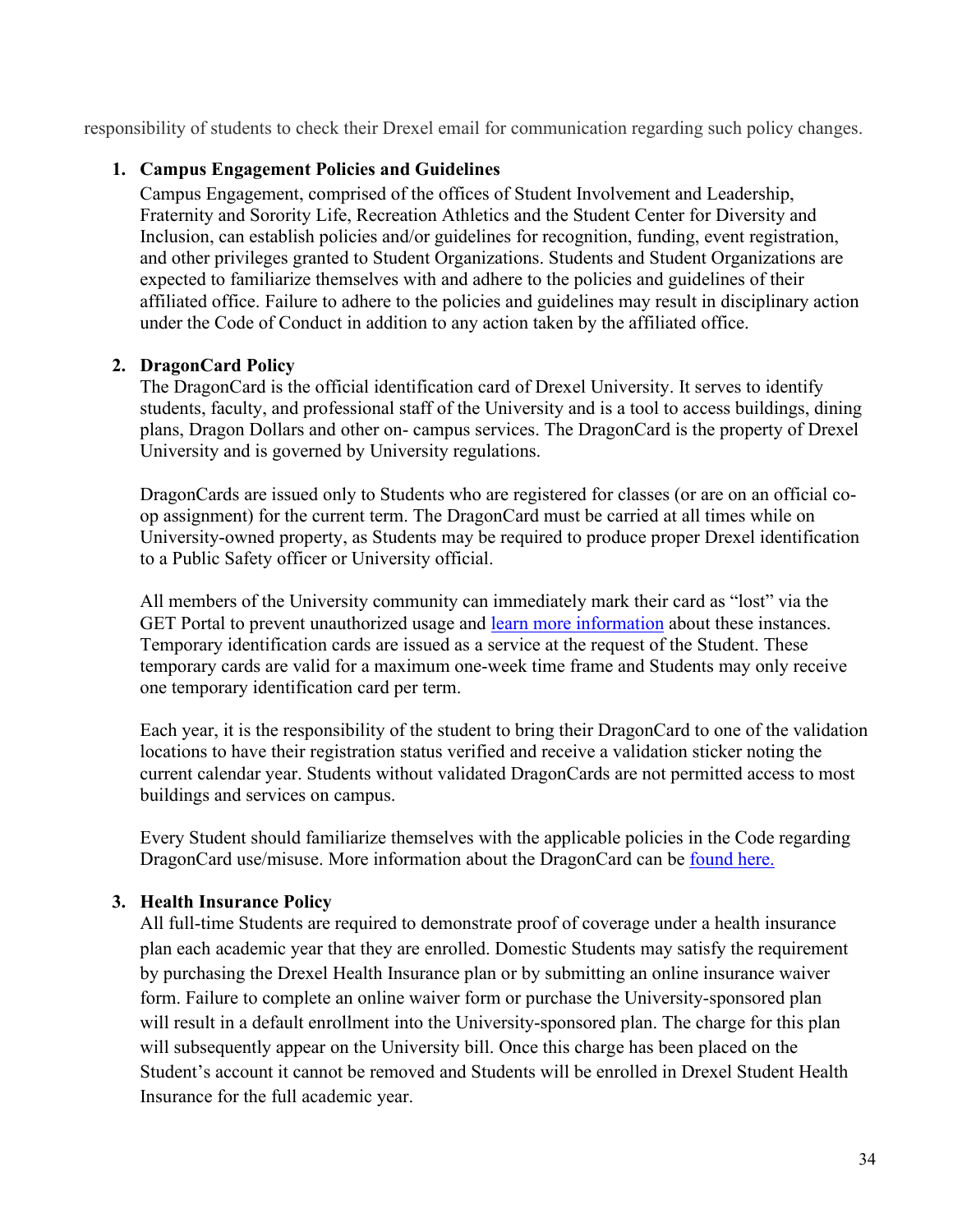All undergraduate international Students must purchase the University-sponsored plan (the only plan accepted in lieu of the Drexel plan will be Embassy-sponsored coverage). Graduate international students holding a J-1 visa must also purchase the University-sponsored plan so that federally governed J-1 mandates are met.

Information about the Health Insurance Policy can be [found here.](https://drexel.edu/studentlife/support_health_services/health_insurance_immunizations/)

# **4. Immunization Policy**

Drexel University requires all entering full-time undergraduate and graduate Students and all full- and part-time international Students (includes all visa holders and permanent residents) to complete the following immunization schedule, also [found here:](https://drexel.edu/counselingandhealth/insurance-immunizations/immunizations/)

- MMR vaccine: measles, mumps, rubella (2 doses)
- Hepatitis B vaccine (2 doses, 3 preferred)
- Tuberculosis screening by all full-time Students and testing if necessary (information available on the immunization form sent to Students)
- Varicella (chicken pox; either history of disease or two doses of the varicella vaccine)
- TDAP (within the past 10 years)
- Meningococcal (for all Students 21 years or younger or any student living in University housing)
- COVID-19 immunization (specific requirements [found here\)](https://drexel.edu/counselingandhealth/insurance-immunizations/immunizations/COVID-19Immunizations/)

The immunization form requires a doctor's signature.

Drexel University currently does not require the Meningococcal B vaccine as the American College Health Association, our guiding body, has not yet endorsed this vaccine as required for university students. We do recommend that all Drexel Students speak with their family physicians about the advisability of getting this vaccine, and if necessary, we will assist students in finding Philadelphia locations where the vaccine is available.

The immunization requirement is based on the recommendations of the Commonwealth of Pennsylvania Department of Health Immunizations and the American College Health Association. Students can satisfy this requirement by completing the immunization form that is mailed to students prior to entering Drexel. Students can access the form online [found](https://drexel.edu/studentlife/support_health_services/health_insurance_immunizations/) [here.](https://drexel.edu/studentlife/support_health_services/health_insurance_immunizations/)

Failure to comply with this policy will result in a hold being placed on the Student's record, which will prevent registration for the next term's classes. Residential students who have not complied with the stated immunization policy will also not be able to move into or remain in their residence hall until completing this requirement.

Information about the Immunization Policy can be [found here.](https://drexel.edu/studentlife/support_health_services/health_insurance_immunizations/)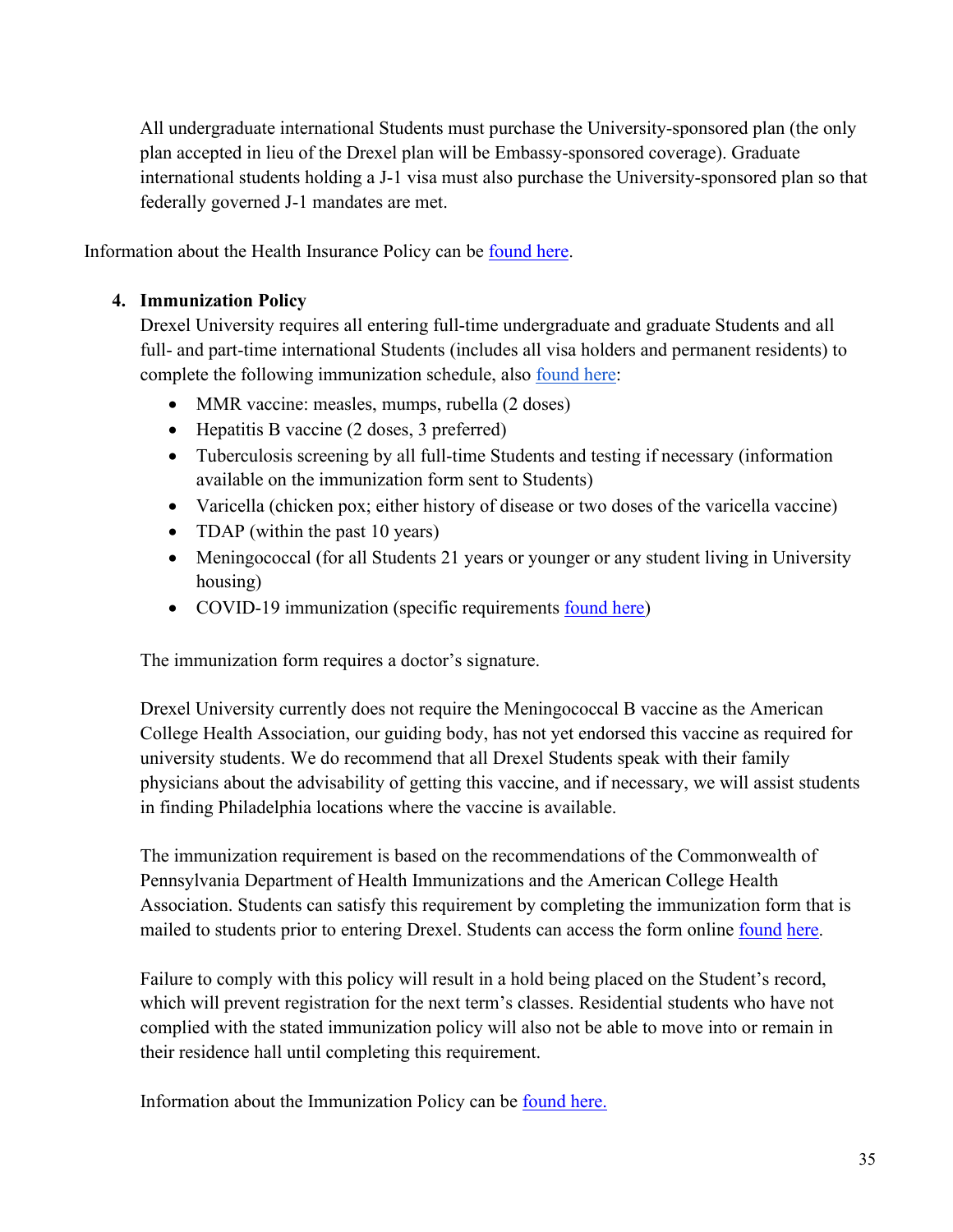# **5. Social Host Policy**

Drexel University supports safe social hosting practices by individual Students and Student Organizations. Hosts, individuals and Student Organizations, are expected to take reasonable measures to discourage alcohol abuse and to uphold the laws of the Commonwealth of Pennsylvania, as well as the Code of Conduct.

The following guidelines are intended to help hosts understand their responsibilities when hosting a social event. These guidelines are not intended to absolve a host of liability and can be supplemented by additional measures, as the host sees fit. Allegations of misconduct may be issued, despite a host's best efforts to follow these guidelines. These measures are suggestions and are not meant to be exhaustive.

- Do not host an "open" event. An open event is one that permits entry to students, guests, and any other member of the community who wishes to attend. Hosts should know who is in their space to ensure crowds do not become too large and those attending can be held accountable for their actions.
- Hosts, whether individuals or Student Organizations, should never sell alcoholic beverages. Additionally, "common source" alcohol - including kegs, bulk quantities of alcohol, or jungle juice/alcoholic punch in any form, is not permitted under Drexel's Code of Conduct, regardless of the age of individuals consuming the alcohol.
- When hosting a BYO (bring-your-own) event, it is recommended that hosts place a limit on the quantity of alcohol brought by any given attendee. For example, an attendee should not be allowed to bring more than a six (6)-pack of beer. The host should also consider limiting the types of alcohol brought to their space based on the alcohol-by-volume rating of a given beverage. Hard liquor should be discouraged or banned completely.
- A comparable supply of food and non-alcoholic beverages should be provided by a host and placed in plain sight for attendees to consume.
- The Code explicitly prohibits individuals from providing a space for people under the age of 21 to consume alcohol. Hosts should confirm the age of every attendee by checking their state issued identification card. Please note that checking identification cards does not absolve the host of responsibility in the event that someone under 21 years of age is found intoxicated at the event.
- The host should have designated individuals at an event who will stay sober and monitor the event for the safety of all attendees. These individuals should be familiar with the signs of alcohol poisoning and understand the appropriate steps to seek professional assistance in the event of an emergency. Sober monitors serve mainly to contact professional help and should not be expected to perform CPR, intervene in verbal or physical disputes, or any other action that may endanger their wellbeing or the wellbeing of others. The host should clearly outline the sober monitors' role at the event as any actions by the monitors will directly impact the host.

Students and Student Organizations should familiarize themselves with the Responsible Dragon Amnesty Policy (RDAP) at the beginning of Section 5.

#### **6. Undergraduate and Graduate Academic Policies**

Drexel University academic policies are listed on the Office of the Provost website, and these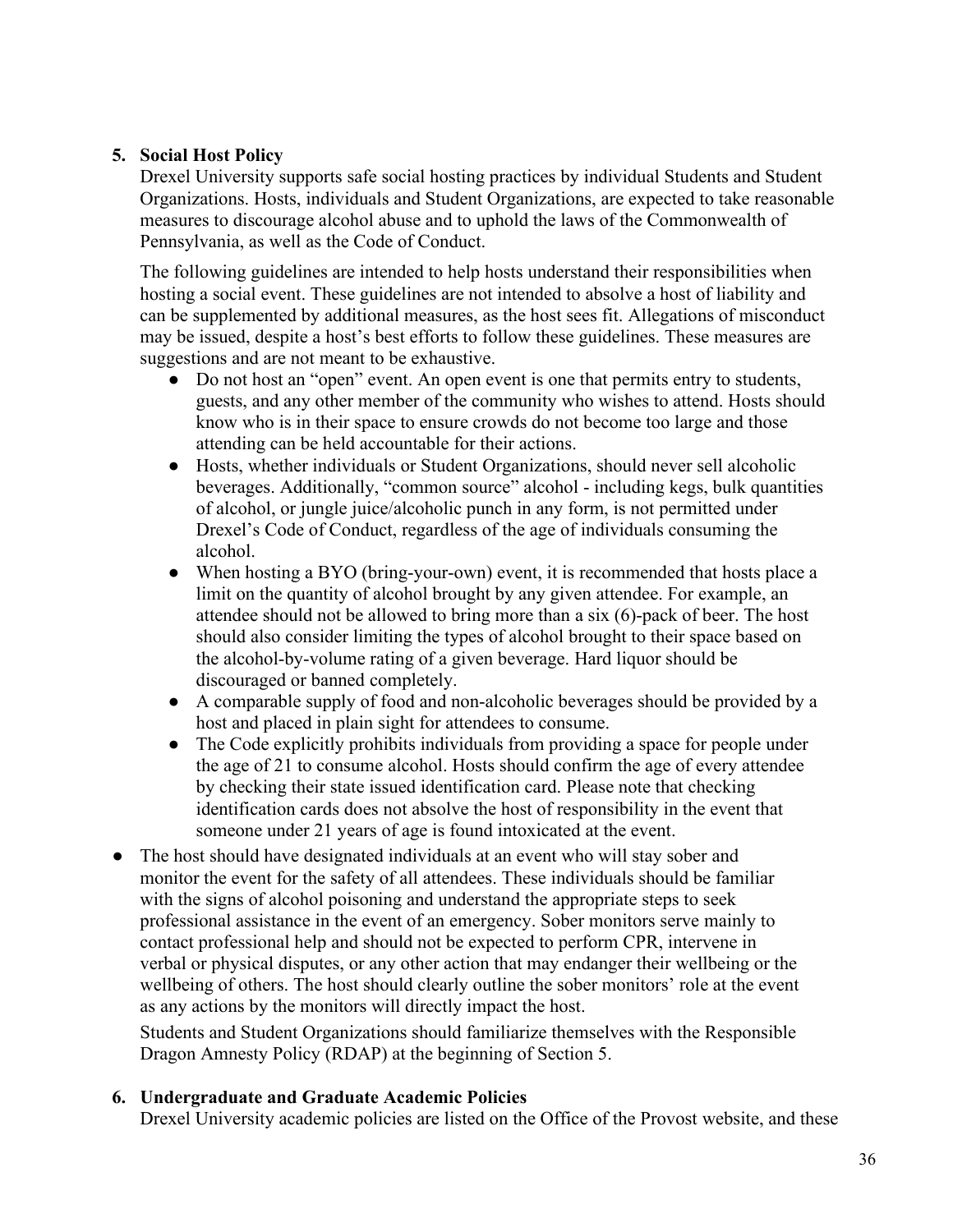policies guide students' decisions about their progress and performance. Some policies apply only to undergraduate or graduate students, and colleges and schools may have published policies and procedures that are consistent with University policies but impose more stringent requirements or provide greater detail consistent with the major/program. Academic policies are subject to change, and Students will be responsible to comply with the most current published policy on the respective websites unless an exception has been granted by the proper authority.

Undergraduate and Graduate Academic Policies can be [found here.](http://drexel.edu/provost/policies)

Graduate students should review the information on the Graduate College website. Policies are subject to change, and students will be responsible to comply with the most current policy unless an exception has been granted by the proper authority.

The Graduate College policies can be [found here.](http://drexel.edu/graduatecollege)

#### **7. 2-Year Residency Requirement**

The Drexel University 2-Year Residency Program has been developed to provide a living environment that complements the Student's educational experience and contributes to the Student's growth as a member of the University community and beyond. Full-time undergraduate students whose permanent address, as stated in their official University Record, is approximately outside of a 10-mile radius of the University City Campus, are required to live in a Drexel Residence Hall for their first (freshman) year and in a Drexel Residence Hall or University-Affiliated Housing for their second (sophomore) year.

Additional information about the residency requirement and exceptions can be found on [the](https://drexel.edu/campusservices/universityHousing/assignment-policies/2YrsResReq/)  [University](https://drexel.edu/campusservices/universityHousing/assignment-policies/2YrsResReq/) [Housing website.](https://drexel.edu/campusservices/universityHousing/assignment-policies/2YrsResReq/)

# **Section 8: Interim Measures**

In instances where there is a reasonable belief that a serious offense of the Code of Conduct has occurred, or that the safety and well-being of members of the Drexel University community or property is compromised, Student Conduct can impose a range of Interim Measures. Student Conduct, in conjunction with the Associate Vice President and Dean of Student Life, as well as any relevant University departments, will perform a safety assessment based on the specific facts and circumstances known at the time to determine if interim measures are appropriate. Students or Student Organizations must comply with the requirements of the particular interim measure, failure to do so will result in additional disciplinary action being taken.

#### **1. Emergency Authority of the Associate Vice President and Dean of Student Life**

Situations may arise that may not be fully covered by this Code, the Associate Vice President and Dean of Student Life (AVP) or designee is granted the authority to act when an incident occurs that compromises the safety and well-being of members of the Drexel University community or preservation of University property. Students are required to report any pending felony charges to the University by emailing studentconduct  $(a)$  drexel.edu. To be clear and to avoid confusion, tickets, citations, and misdemeanors do **NOT** need to be reported to Student Conduct.

#### **2. Interim Suspension**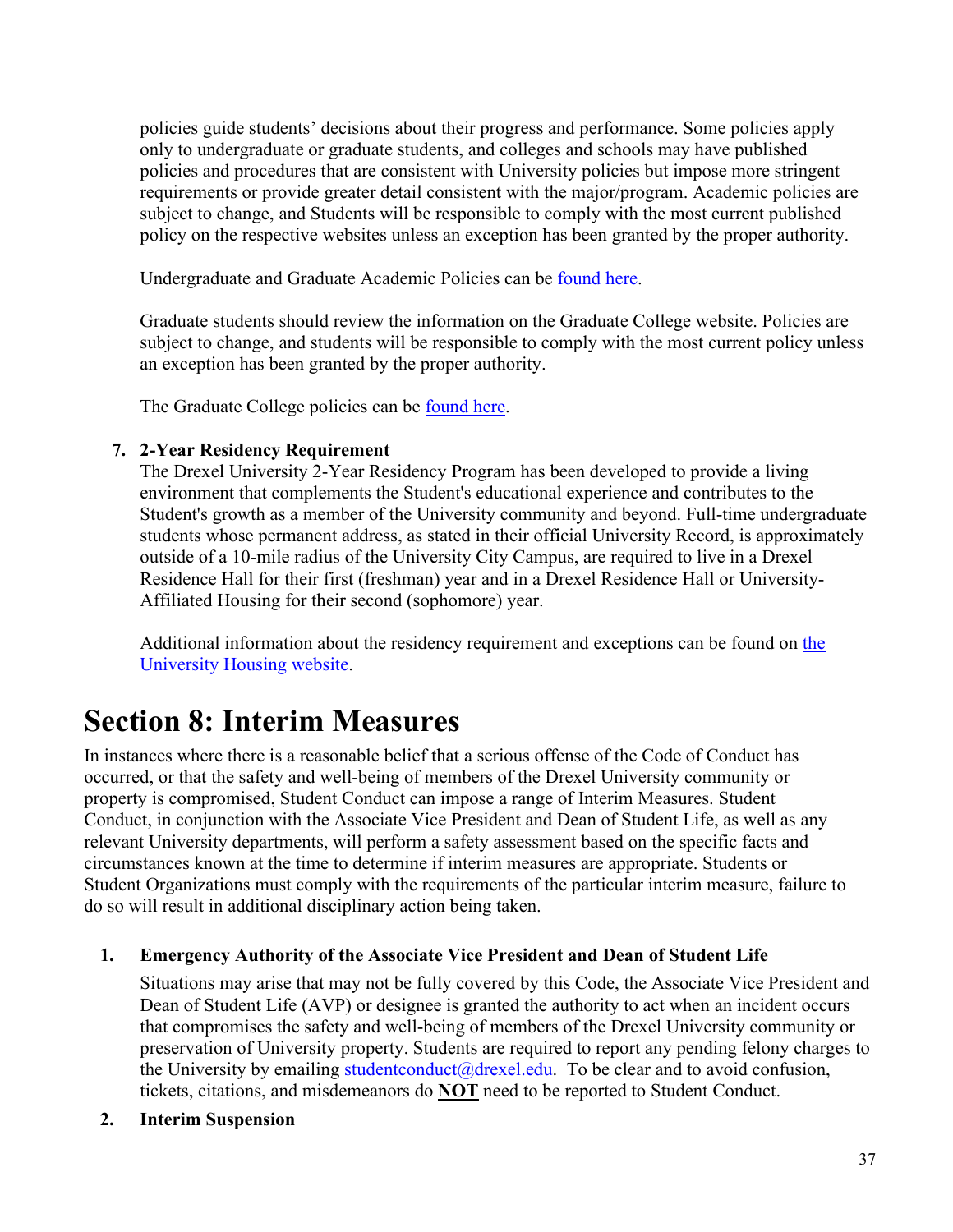The AVP and Dean of Student Life or designee shall have the authority to interim suspend a Student or Student Organization. During an interim suspension, a Student is denied access to campus (including all residential and campus facilities on all Drexel Campuses), Co-op, classes, student-related employment, University activities and privileges. Student Organizations that are in receipt of an interim suspension notice must cease operations as a formal Student Organization until the matter is resolved. Student Organizations must follow all restrictions outlined in the interim suspension notice.

#### **3. Interim Ban from Campus**

Student Conduct shall have the authority to suspend a Student's rights to be present on campus, or on other property owned, operated, or controlled by the University. This may include the virtual environment.

#### **4. Interim Ban from Housing**

In instances where there is a reasonable belief that a serious offense has occurred, Student Conduct may require the immediate removal of the individual or individuals involved from University housing.

#### **5. No Contact or Communication Order**

Student Conduct may issue No Contact or Communication Orders to the students involved, whether disciplinary action is taken or not. No Contact or Communication Orders may also be issued as an interim measure while alleged violations of the Code of Conduct are investigated and adjudicated. A No Contact or Communication Order is used to restrict encounters and communications between individuals, and is typically issued for all parties involved. Student Conduct has the final determination on the issuance and length of a No Contact or Communication Order.

While a No Contact or Communication Order in and of itself does not constitute discipline, and will not appear on a student's disciplinary record, refusal to adhere to the order after written or verbal notification of its terms is prohibited and may result in disciplinary action, including suspension or expulsion.

# <span id="page-37-0"></span>**Section 9: Rights and Responsibilities**

<span id="page-37-1"></span>Student Conduct has developed a fundamentally fair process to resolve cases of alleged violations of the Code of Conduct. Students and Student Organizations are afforded certain rights and responsibilities in this process.

# **I. Student and Student Organization Rights**

All Students and Student Organizations have the right:

1. To be presumed not responsible until information or statements meet the preponderance of the evidence standard.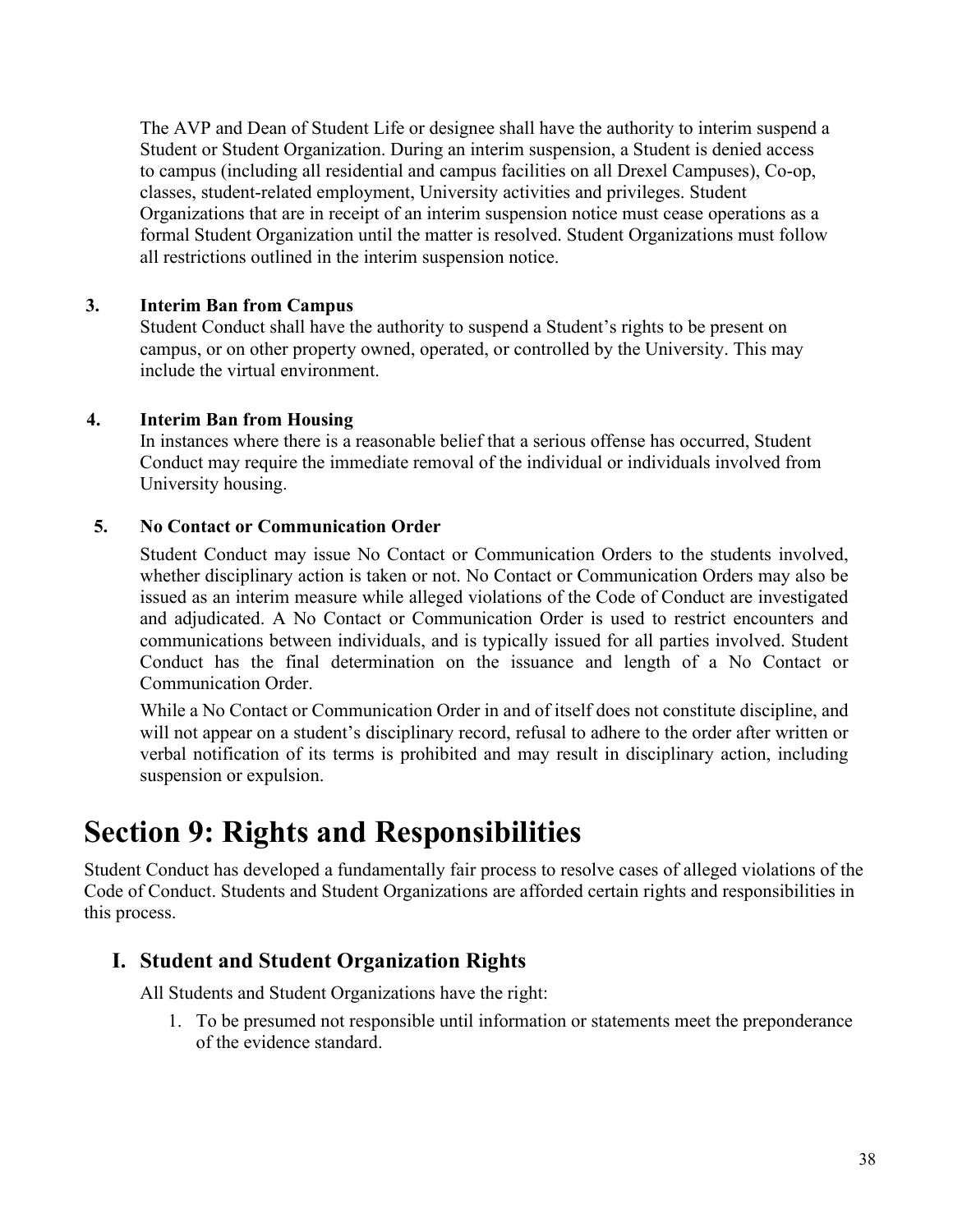- 2. To receive written notice of the alleged Code of Conduct violations and have those allegations explained clearly and fully in a conversation with Student Conduct staff.
- 3. To have the opportunity to review all relevant, redacted materials concerning the alleged violations.
- 4. To contest oral or written statements, including the complaint or report.
- 5. To have a trained Student Conduct Advisor of their choice from within the University community to support them throughout the entire conduct process. Parents, lawyers and other third parties are not permitted to be advisors. *(For OED policy related cases a lawyer may serve as the student's advisor).*
- 6. To present information and witnesses pursuant to the process outlined in Section 10.
- 7. To not respond to questions asked by a Conduct Case Administrator or Hearing Board.
- 8. To be advised of the appropriate Appeal process.

# <span id="page-38-0"></span>**II. Student and Student Organization Responsibilities**

Students and Student Organizations are responsible for:

- 1. Educating themselves and their members on the Code of Conduct and the Student Conduct Process.
- 2. Fully cooperating in all parts of the Student Conduct Process.
- 3. Providing truthful and complete information to any University official to the best of their ability.
- 4. Completing all imposed sanctions as an outcome of a conduct case resolution.
- 5. Checking their Drexel University email account and personal email account as reported in Banner for official correspondences from Student Conduct.

#### <span id="page-38-1"></span>**III.Rights and Responsibilities for Discrimination, Harassment, and Bias Incident Prevention Policy (OED-1) and Sexual Harassment and Sexual Misconduct Policy (OED-3) Cases**

See Appendix A to OED-1 and OED-3 "Procedures for Resolving Reports Against Students" for rights under this policy. OED-1 and OED-3 policies can be <u>found here</u>.

# <span id="page-38-2"></span>**Section 10: Case Resolution and Investigation Processes**

Once Student Conduct receives a report or formal complaint of alleged violations of the Code of Conduct, the formal Student Conduct Process will begin. This process may happen virtually or inperson as appropriate. This section of the Code will detail the case resolution processes for both Students and Student Organizations, and relevant policies and procedures as they apply to the Student Conduct Process.

#### **I. Preliminary Review of Complaints**

Student Conduct reviews all complaints of misconduct to determine if the information provided may reasonably violate any Code of Conduct policies. It is Student Conduct's sole judgement to proceed with formal notifications of allegations. Student Conduct will take the steps deemed appropriate to gather relevant information pertaining to a particular report or complaint. If Student Conduct concludes that there is enough information to meet the preponderance of the evidence standard, the Student Conduct Process will be initiated.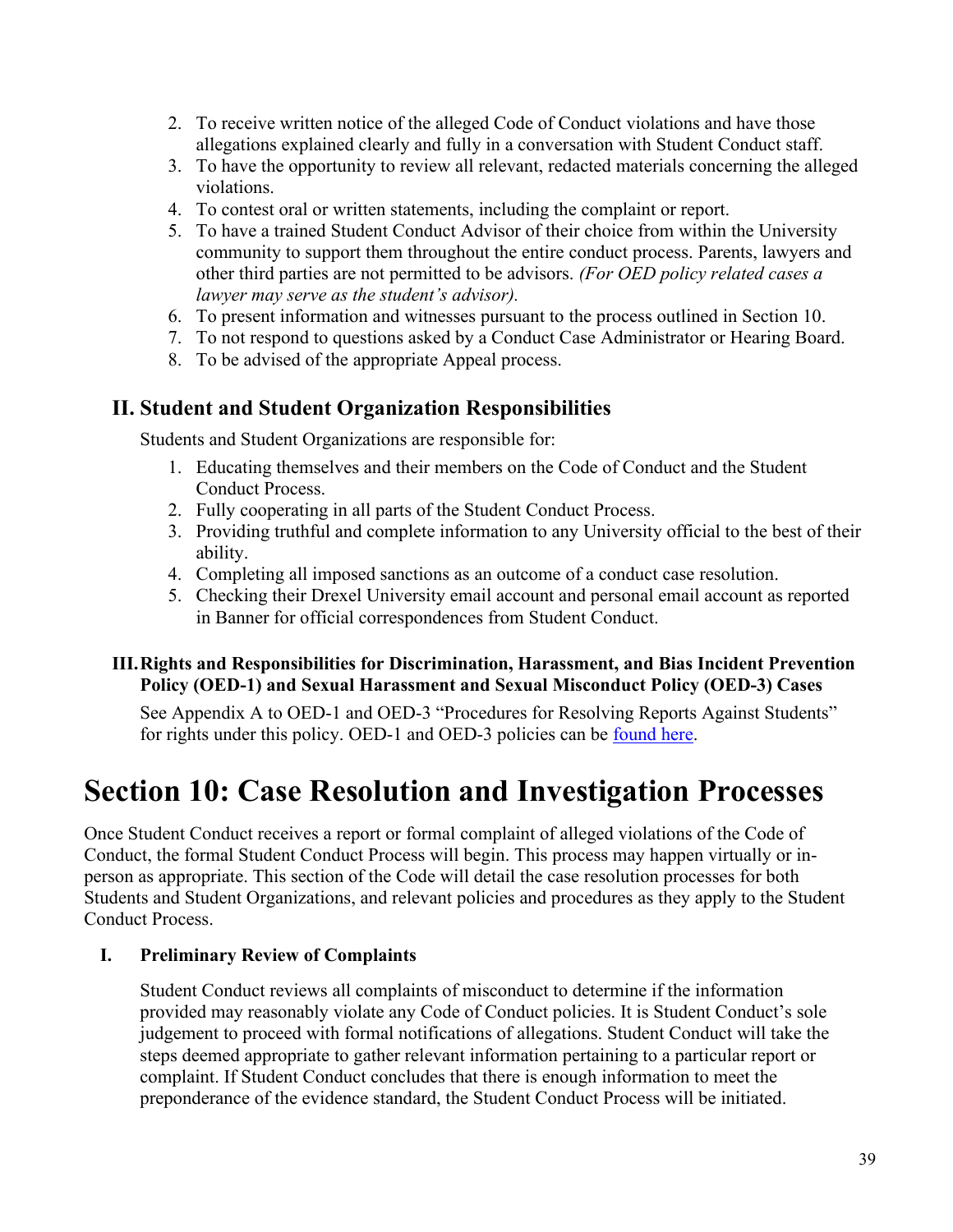#### **II. Conduct Investigations**

When deemed appropriate, Student Conduct will conduct an initial inquiry to gather information about reports of student concerns or alleged misconduct. Conduct Investigations can involve individuals, groups of Students, or Student Organizations, as well as relevant third parties. The goal of a Conduct Investigation is to determine if there are substantial allegations of violations of the Code of Conduct and to check in on general student wellness as it may pertain to a report received by Student Conduct.

If the information gathered through initial inquiry provides sufficient information, if true, to be a conduct violation, the responding Student or Student Organization will receive notification of allegations (Notification of Conference) for violating the relevant Code of Conduct policy(ies). The Student Conduct Process detailed in the sections above would begin with the Investigation Report serving as the primary complaint. If the investigation does not yield substantial findings, appropriate follow-up with the Students or Student Organizations involved may be required.

As with all parts of the Student Conduct Process, Conduct Investigations are not part of a criminal or civil process. Information gathered will only be released as required by a lawful subpoena.

#### **III. Notice of Conference**

The Student Conduct Process begins with a formal notification of alleged violations, Notice of Conference, which will be sent to the Student or Student Organization representative (hereafter: Respondent) via their assigned Drexel University email address. The Notice will include, when available (1) the list of alleged violations of the Code of Conduct, (2) the date, time, and location of the Respondent's Pre-Hearing Conference, and (3) the name and contact information of the Conduct Case Administrator who will be hearing the case. It is expected that Respondents confirm the receipt of this notification and attend the scheduled Pre-Hearing Conference. At the discretion of Student Conduct, an administrative pre-hearing process may be used.

Students are responsible for checking their assigned Drexel University email account regularly. The University is not responsible for communications not received due to an improper personal email address listed in the Drexel Information System or the notification being filtered as Spam/Junk.

#### **IV. Pre-Hearing Conference**

The Pre-Hearing Conference is the initial meeting between the Conduct Case Administrator and the Respondent. As detailed in the Notice of Conference, Respondents have the right to bring a Student Conduct Advisor from within the University community to the Pre-Hearing Conference and any additional resolution meetings, to include University Hearings, as support. Advisors may only speak directly to the Respondent and not to the Conduct Case Administrator on behalf of the Respondent.

If a Respondent fails to comply with attending a Pre-Hearing Conference as specified, the case can be resolved by the Conduct Case Administrator or appropriate case resolution process in their absence.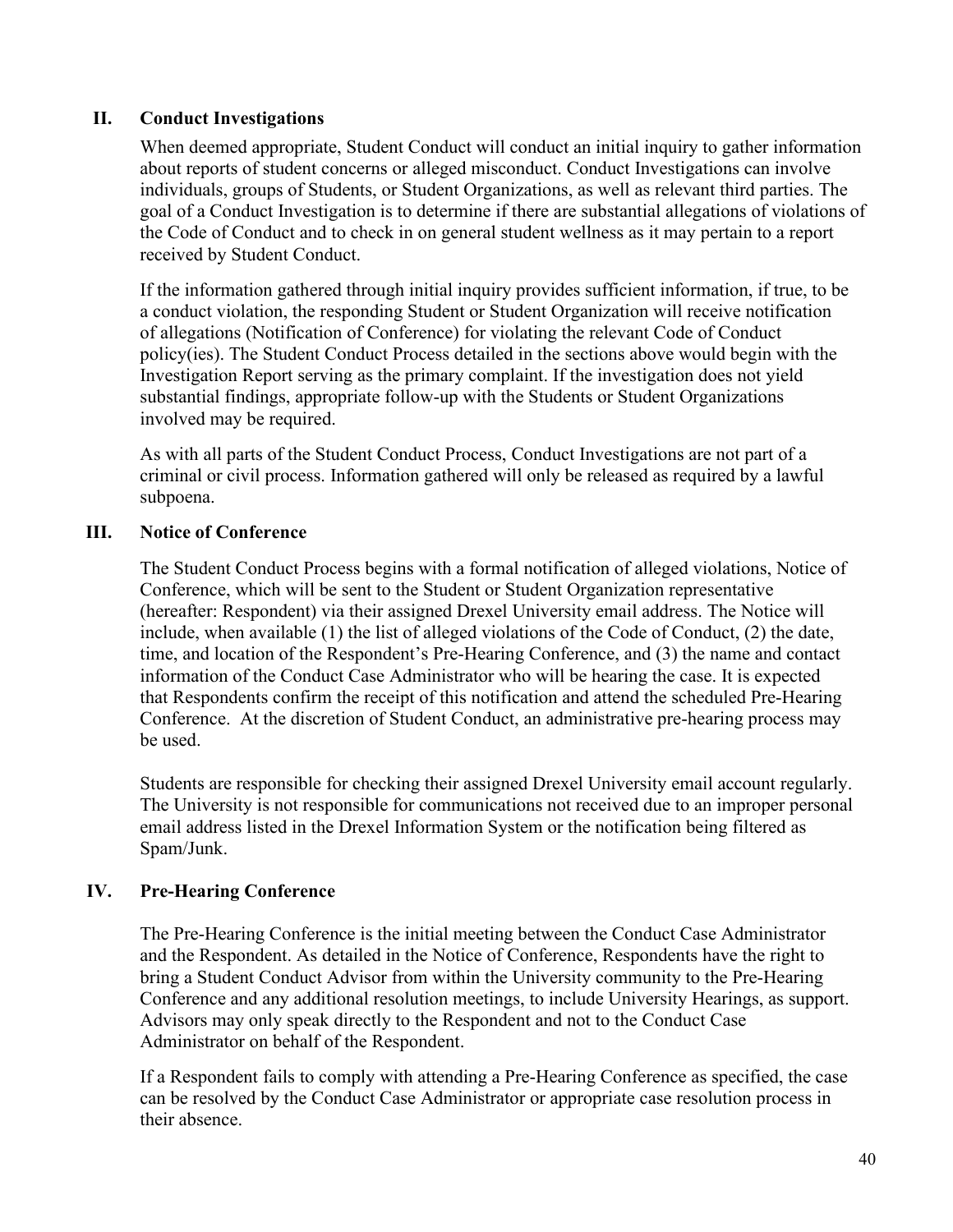The purpose of the Pre-Hearing Conference is to explain the Student Conduct Process, including the alleged violations of the Code of Conduct, methods of resolution, range of appropriate sanctions, and opportunities to appeal. Respondents will have the opportunity to speak about the incident from their perspective, review the report or complaint information, present witness information or statements, and respond to the alleged violations. Respondents have the choice to accept responsibility or deny responsibility for any or all violations.

The resolution of the conduct case depends on the Respondent's acknowledgement of responsibility decision. In addition, allegations can be withdrawn if the Conduct Case Administrator determines that there is not enough information provided to meet the preponderance of the evidence standard that the allegation of misconduct occurred.

Audio or visual recording of the Pre-Hearing Conference is prohibited. Anyone who violates this directive will be subject to disciplinary action.

a) **Requesting to delay the Student Conduct Process:** If a Respondent is facing or reasonably expects to face concurrent criminal charges for the same incident, they can request to delay the Student Conduct Process by providing documentation of the concurrent charges prior to or during the Pre-Hearing Conference. Respondents wanting to delay the conduct process should make their Conduct Case Administrator aware of the concurrent charges either at the start of or prior to the Pre-Hearing Conference. Student Conduct reviews every request on an individual basis and has the authority to determine the length of the delay, if it is granted.

#### **V. Collaborative Resolution**

If the Respondent accepts responsibility for the alleged violations, the case can be resolved through Collaborative Resolution with the Conduct Case Administrator. This can occur at the same time as the Pre-Hearing Conference or at a predetermined subsequent meeting. When a Respondent accepts responsibility for the alleged violations, the Conduct Case Administrator will be responsible for deciding and communicating the sanctions to the Respondent.

An Outcome Letter will be sent to the Respondent via their Drexel University email within seven (7) calendar days of the Collaborative Resolution meeting, barring extraordinary circumstances. The Outcome Letter will detail the sanctions, relevant deadlines, and methods for appeal.

For Collaborative Resolution decisions, Respondents can only appeal based on the **Unduly Harsh Sanction** criteria.

Audio or visual recording of the Collaborative Resolution meeting is prohibited. Anyone who violates this directive will be subject to disciplinary action.

#### **VI. Administrative Hearing**

When a Respondent chooses to deny responsibility for any or all alleged violations during the Pre-Hearing Conference, the case can be resolved through either an Administrative or University Hearing at the sole discretion of a separate Conduct Case Administrator.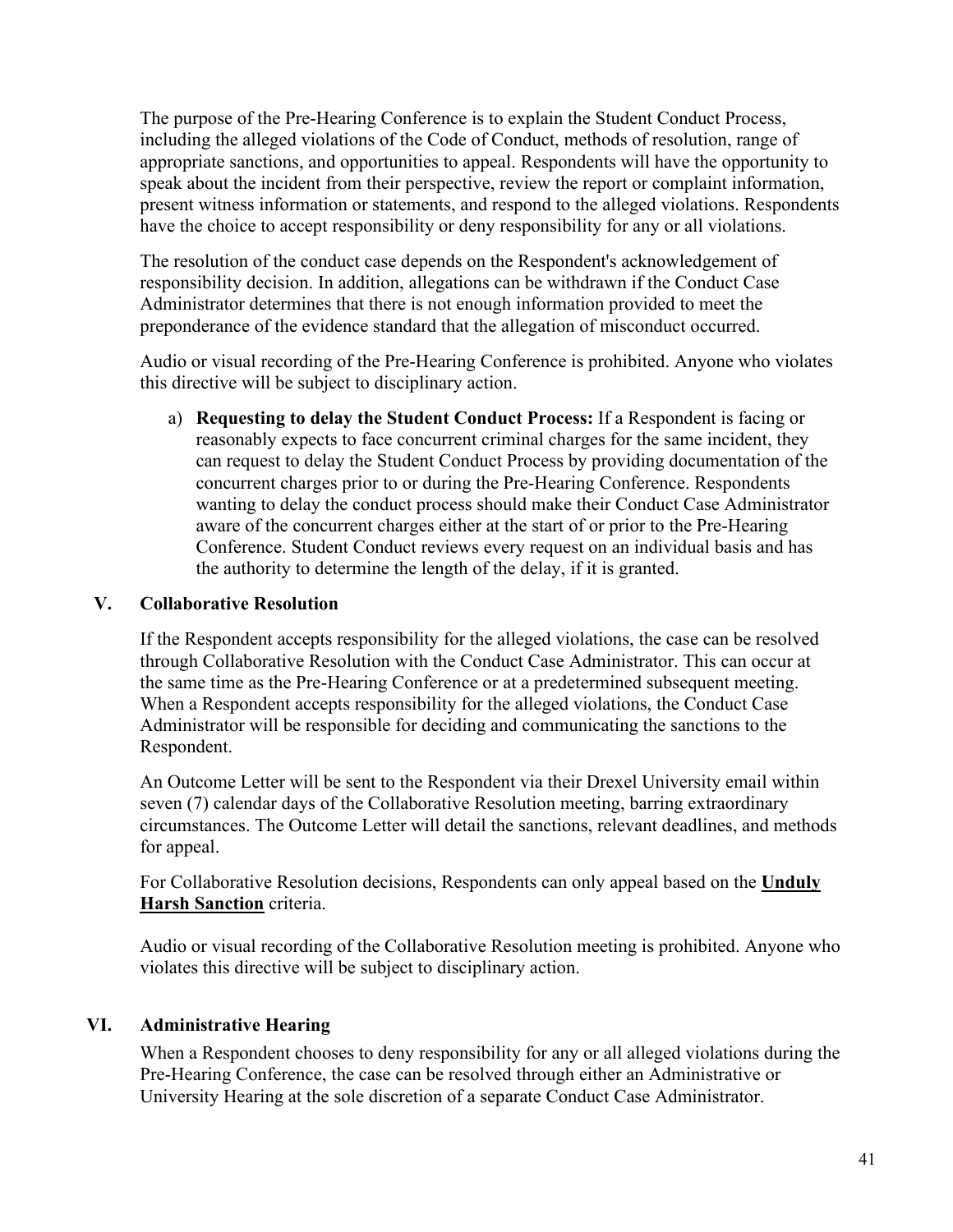If there is adequate information to move forward with the case through the Student Conduct Process, the Pre-Hearing Conference Conduct Case Administrator may send the case to another Conduct Case Administrator for an Administrative Hearing. The Administrative Hearing resolution process follows a documents-only format and the Respondent will not be present for the Administrative Hearing. All cases that could result in Suspension or Expulsion will be referred to a University Hearing Board.

The Administrative Hearing Conduct Case Administrator will make a determination of responsibility for alleged violations based on the preponderance of the evidence standard. The Respondent will receive an Administrative Hearing Outcome Letter detailing their responsibility findings (responsible or not responsible), the assigned sanctions and deadlines (if applicable), and appeal process information.

For Administrative Hearing decisions, Respondents can appeal based on the Unduly Harsh Sanction, New Information, Insufficient Information, or Improper Procedure appeal criteria.

#### **VII. University Hearing**

A University Hearing is conducted by members of the University Conduct Board and a Hearing Advisor. A Respondent's case will be sent to a University Hearing if the potential sanctions are Suspension or Expulsion, if the Respondent is a Student Organization, or if the Conduct Case Administrator determines a University Hearing is the appropriate method for case resolution. Student Conduct has the final determination of whether a case will be referred to a University Hearing.

*For information regarding the procedure for conducting hearings related to alleged violations of the University's Discrimination, Harassment, and Bias Incident Prevention Policy (OED-1) and Sexual Harassment and Sexual Misconduct Policy (OED-3), please review the appropriate policy [here.](https://drexel.edu/oed/policies/overview/)*

Respondents will receive a Notification of Hearing via their Drexel University email account detailing (1) the date, time, and location of the Hearing, (2) the name and contact information of the Hearing Advisor, and (3) instructions on how to prepare for the Hearing. Respondents are expected to confirm receipt of the notification and to provide the name and contact information of their chosen Student Conduct Advisor. Failure to appear at the University Hearing will result in a decision made in absentia and the Respondent will be responsible for any sanctions assigned as an outcome. Respondents can request that the University Hearing be rescheduled one (1) time before the date and time of the Hearing is finalized. Student Conduct reserves the right to approve or deny requests to reschedule a University Hearing based on the individualized nature of the request.

A University Hearing will generally consist of five (5) trained individuals including three (3) students and two (2) faculty or staff members. The University Hearing Board will always be chaired by a student (unless the University is utilizing an External Adjudicator as described below). A quorum of three (3), including two (2) students and one faculty or staff member, must be present to hold a Hearing or an Appeal.

The University reserves the right to utilize an External Adjudicator for cases that are complex and beyond the training provided to University Conduct Board members, at the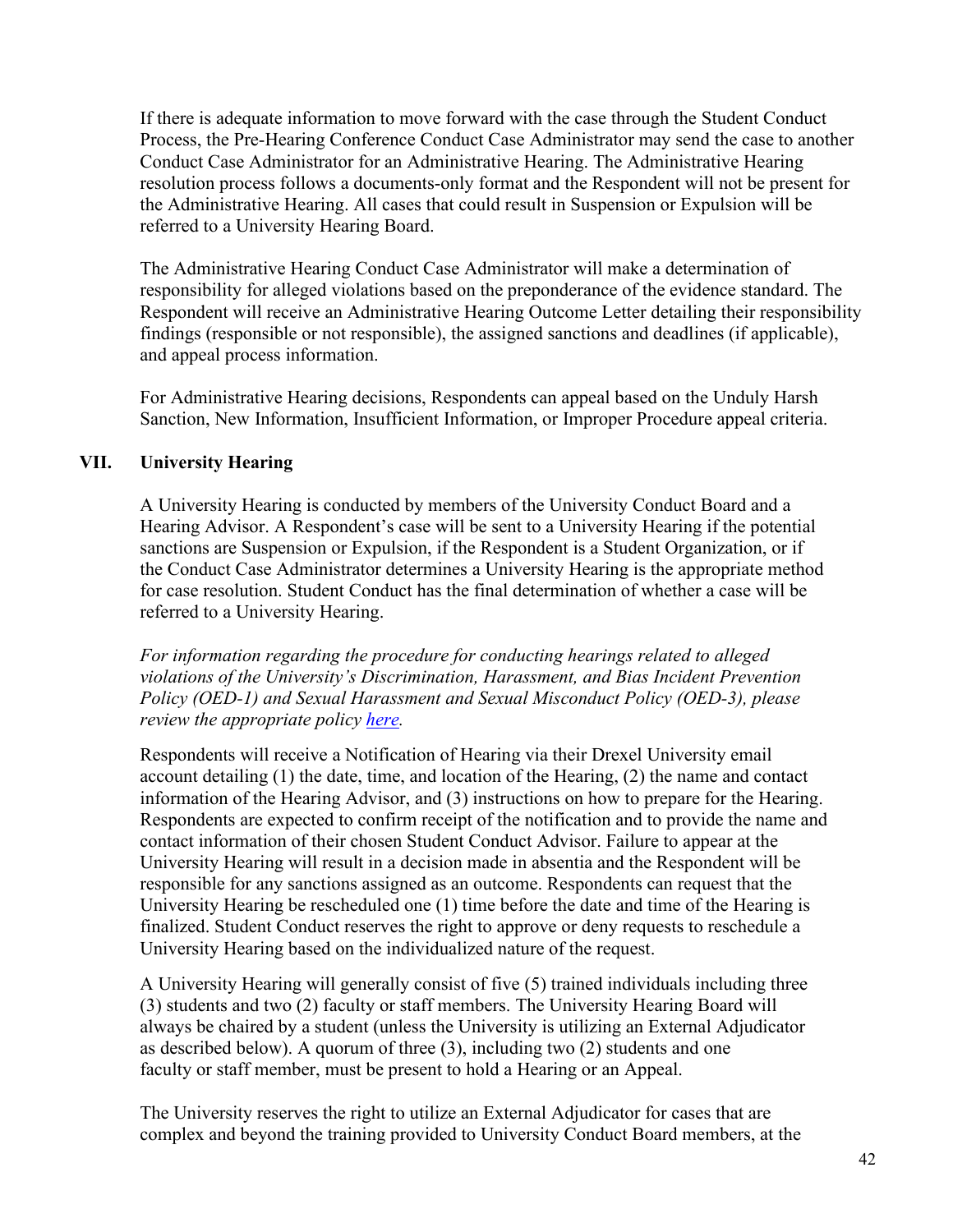determination of the Director of Student Conduct and Care. In such situations, the External Adjudicator serves as the Chair and will constitute a quorum.

For OED related cases, boards may be comprised of all faculty or staff members. The University also reserves the right to utilize an External Adjudicator for OED related cases. University Conduct Board members who serve as a member of a particular University Hearing will not serve on any Appellate Board related to that Hearing.

#### **a. University Hearing Format**

- 1. No University Hearing is open to the public. Parents, attorneys, and other third parties not affiliated with Drexel University are not permitted to attend a University Hearing. *Certain exceptions may be made for OED related cases.*
- 2. The University Hearing is audio recorded in the event of an appeal. No other audio or visual recording is permitted. Anyone who violates this directive will be subject to disciplinary action.
- 3. All parties are reminded about privacy of conduct proceedings.
- 4. Statement of honesty is read to all parties in the room.
	- a. "Honesty is of the utmost importance in these proceedings, as it ensures the integrity and fairness of this process. Honesty is expected of all presenting parties and any dishonesty will result in disciplinary action by the University."
	- b. This applies to the respondent and all witnesses.
- 5. All parties are introduced including Witnesses and Advisors.
- 6. Witnesses are asked if they wish to challenge the objectivity of any Board member(s).
- 7. Witnesses are then excused, barring the need for additional questioning.
- 8. Respondent(s) asked if they wish to challenge the objectivity of any Board member(s).
- 9. The Chair (student UCB member) states the alleged violation(s).
- 10. Depending upon the length of the hearing, the Chair may call a brief recess in the hearing.
- 11. Respondent is asked to proceed with presentation of their case.
- 12. Questions of the Respondent:
	- a. Respondent will receive questions from the Board.
	- b. Witnesses may be called and questioned by the Respondent and the Board.
- 13. The Chair will call on Witnesses to present on behalf of the University:
	- a. The Chair will address the initial questioning of these Witnesses,
	- b. The Witnesses will then receive questions from the Board and the Respondent.
	- c. Witnesses are dismissed after questioning, barring the need for additional questioning.
- 14. The Chair will ask the Board for any final questions.
- 15. Respondent has the opportunity to make a closing statement.
- 16. Hearing is adjourned. The Respondent is informed that they will be notified of the Board's decision within fourteen (14) calendar days, barring extraordinary circumstances.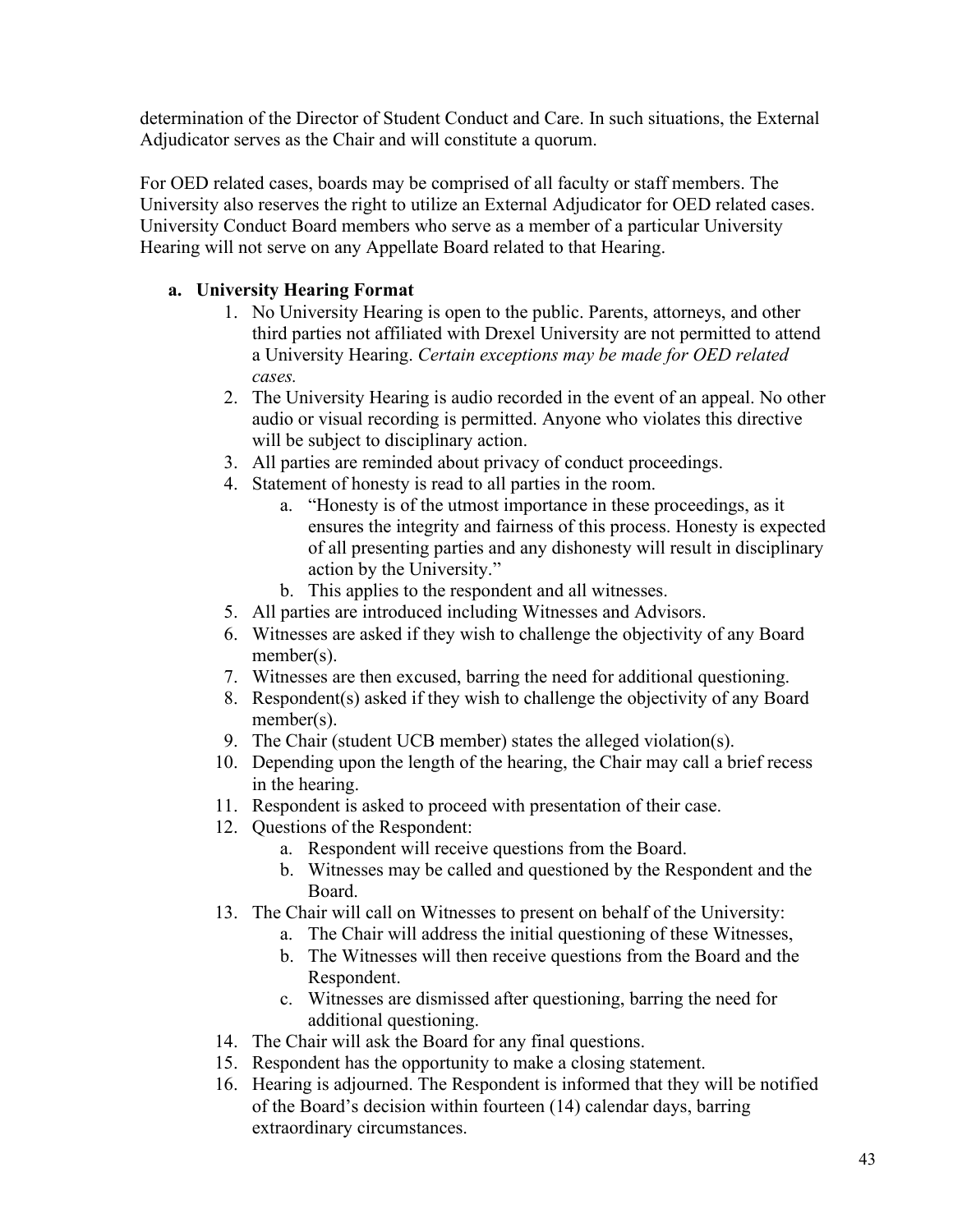#### **b. University Hearing Outcomes**

After the University Hearing is adjourned, the Board will deliberate to determine if the Respondent is responsible or not responsible for the alleged violations of the Code of Conduct based on the preponderance of the evidence standard. In complex or unique circumstances as determined by the Director of Student Conduct and Care, the Board may consist of an External Adjudicator. The Chair will lead the deliberation and call for a vote of finding of responsibility. The determination will be concluded by a majority vote. The Board will recommend the finding to the Hearing Advisor. The Hearing Advisor in conjunction with Student Conduct will make the final determination of responsibility. The Board will write a rationale for the determination that will be made available to the Respondent.

If the Respondent is found responsible for violating the Code of Conduct, the Board will recommend sanctions to the Hearing Advisor. The Respondent's previous disciplinary history will be provided to determine appropriate sanctions. The Associate Vice President and Dean of Student Life or designee will make the final determination of sanctions. Rationale for sanctions written by the Board or Hearing Advisor will be provided to the Respondent in their outcome letter. made available to the Respondent.

The Respondent will receive an Outcome Letter from the Hearing Advisor detailing the Board's decision and sanctions (if applicable) within fourteen (14) calendar days after the Hearing has been adjourned barring extraordinary circumstances.

For University Hearing decisions, Respondents can appeal based on Unduly Harsh Sanction, New Information, Insufficient Information, or Improper Procedure. The appeal process is outlined in Section 12.

#### **VIII. Student Organization Conduct Process**

Student Organizations (including Fraternities, Sororities, all sports teams and other groups recognized by the University) should serve as role models to their peers in upholding Drexel University's values and standards. Student Organizations are responsible for knowing and complying with all policies listed in the Code of Conduct as well all supplemental policies from the departments or organizations they are associated with. Student Organizations, like individual Students, are responsible for the conduct of their members both on and off Drexel University campuses.

The process for resolving complaints against Student Organizations mirrors the process for individual Students with a few exceptions. Please note that interim measures may be taken, if deemed necessary, prior to the adjudication of alleged violations.

#### **a. Preliminary Review**

All reports or complaints of alleged misconduct involving a Student Organization will be reviewed by Student Conduct. The University has the authority to determine whether the Student Organization, individual members, or both should receive notification of alleged violations on a case-by-case basis. Examples of the criteria used by Student Conduct in making that determination are: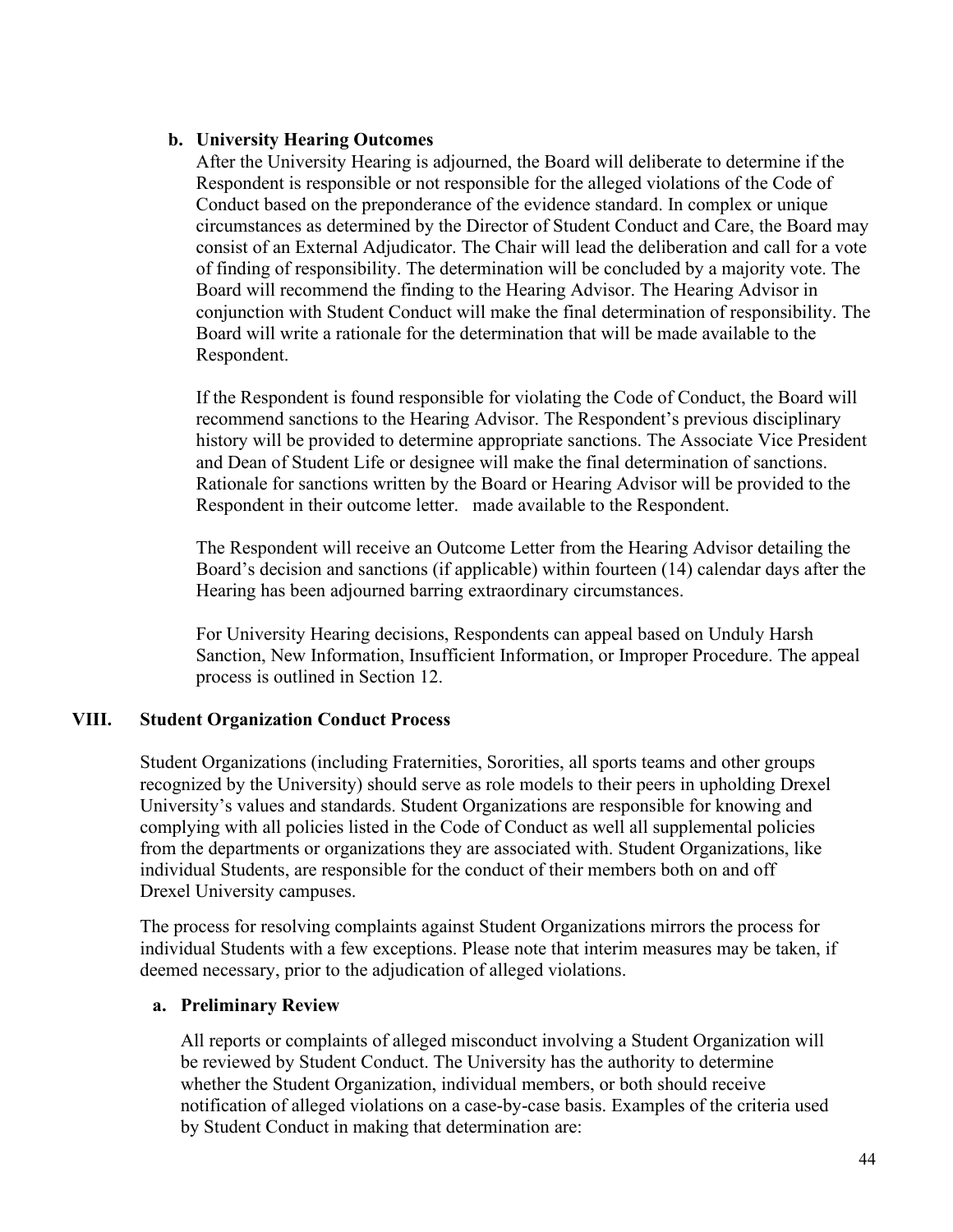- One or more of the Student Organization's members and/or leaders committed or supported the acts in the particular incident.
- The behavior or actions taken can be attributed to a Student Organization sponsored, associated, or financed activity.
- The behavior or actions took place at or on property controlled by the Student Organization.
- The Student Organization's leadership had prior knowledge that the particular behavior or action would be occurring and made no reasonable effort to intervene.
- One or more of the Student Organization's members and/or leaders were not honest about the particular incident.

It is Student Conduct's sole judgement to proceed with formal notifications of allegations. Student Conduct will take the steps deemed appropriate to gather relevant information pertaining to a particular report or complaint. If Student Conduct concludes that there is enough information to meet the preponderance of the evidence standard, the Student Conduct Process will be initiated.

#### **b. Student Organization Conduct Process**

- 1. Notice of Conference sent to the Student Organization Representative. The Student Organization Representative will generally be presumed to be the president of the organization, or in the case of an athletic team (including but not limited to intramural, club, or varsity intercollegiate athletics programs), a team captain, unless the Student Organization notifies Student Conduct otherwise. Notice of Conference may also be sent to relevant stakeholders, including but not limited to staff with oversight of the Student Organization.
- 2. Representatives of the Student Organization (no more than 2) meet with the Conduct Case Administrator for the Pre-Hearing Conference. During this meeting, the Student Organization will be informed of the conduct process, have the opportunity to discuss the alleged violations, and be given a chance to respond to the alleged violations.
- 3. A case may be resolved in the following ways:
	- i. **Collaborative Resolution**  The Student Organization accepts responsibility for the alleged violations and the Conduct Case Administrator determines appropriate sanctions. The Conduct Case Administrator will notify the Student Organization in an Outcome Letter of the final determination and sanctions. Student Organizations can appeal Collaborative Resolution decisions on the criteria of **Unduly Harsh Sanction** only. Definitions, criteria, and the process for appeals can be found in Section 12 of the Code.
	- ii. **University Hearing:** If the Student Organization denies responsibility for the allegation and there is adequate information to move forward with the case through the Student Conduct Process, the Pre-Hearing Conference Conduct Case Administrator will refer the case to a Hearing with the University Conduct Board. The University Hearing format can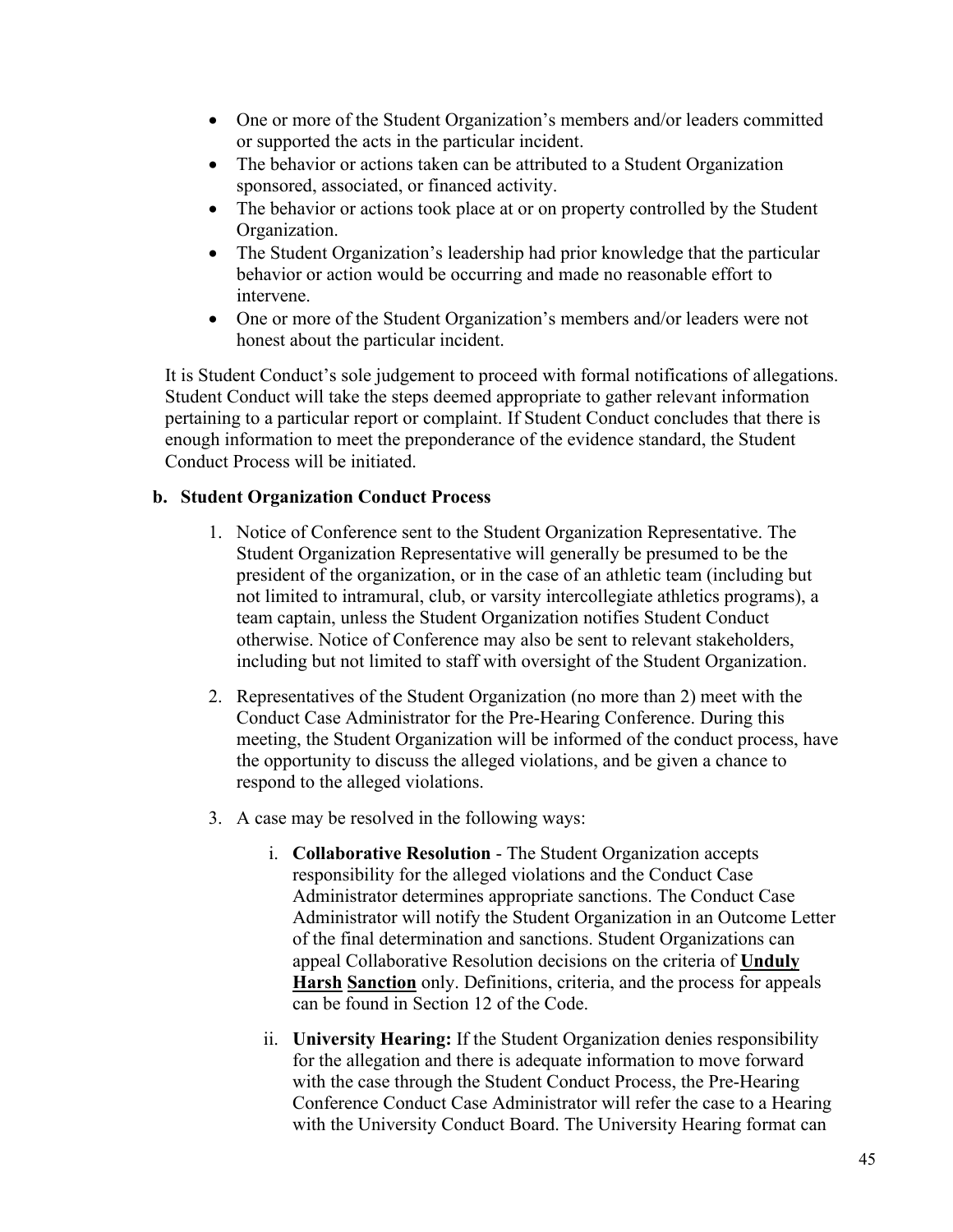be found in Subsection VI. A decision from a University Hearing can be appealed on the grounds of Unduly Harsh Sanction, Insufficient Information, New Evidence, and Inappropriate Procedure.

Definitions, criteria, and the process for appeals can be found in Section 12 of the Code.

#### **IX. Academic Integrity Conduct Process**

Students will be notified by a faculty member in writing via email of an alleged Academic Integrity policy violation. The student will be required to meet with the faculty member to discuss the alleged violation. In this meeting, more specific information about the allegation will be shared with the student. A Student should respond to the notification, via their Drexel email, no later than two (2) calendar days from receipt of the notice, establishing a time to meet with the faculty member. Students will be notified of the outcome of the meeting via their Drexel email within seven (7) calendar days of the meeting. If a Student does not respond to the faculty member's request for a meeting, the faculty member can determine the outcome of the allegation in the student's absence.

If the faculty member determines that the Academic Integrity conduct process should move forward, the meeting outcome notification will explain the next steps as outlined below:

- If the Student agrees that a violation has occurred, the faculty member will inform the Department Head or designee, Program Director, or equivalent administrator (hereafter referred to as Department Head) offering the course of the alleged violation. The faculty member will determine the appropriate academic sanction and notify the Student. The Student will have applicable rights to an appeal as outlined in Section 12.
- If the Student disagrees that a violation has occurred, there are two processes:
	- *If it is a complex case or the outcome could result in the student's dismissal from the program,* the faculty member will refer the case to Student Conduct using the reporting [portal.](https://drexel.edu/studentlife/community_standards/reporting-student-misconduct/) The Student Conduct process will commence. After the Student Conduct process is complete, the faculty member will determine the appropriate academic sanction, if applicable, and notify the Student.
	- *If the case is not complex or would not result in dismissal,* the faculty member can determine the appropriate outcome (responsible or not responsible) and sanctions, if applicable. The Student will have applicable rights to appeal as outlined in Section 12.
- The final decision will be reported to Student Conduct.

Once a case is referred to Student Conduct by a Faculty member or Academic Department, Student Conduct will begin their process. For first time violations, the academic unit will provide the information and in most cases, Student Conduct will simply document the incident and send the accused Student a letter notifying them that a report has been received. No additional action is required for a first-time violation. A file will be kept of the violation in a secure database. If it is a second or subsequent violation, Student Conduct will move forward with the conduct process to determine disciplinary sanctions, as appropriate. If a student denies responsibility though the conduct process, a sanction-only University Board Hearing will be held for noncomplex cases.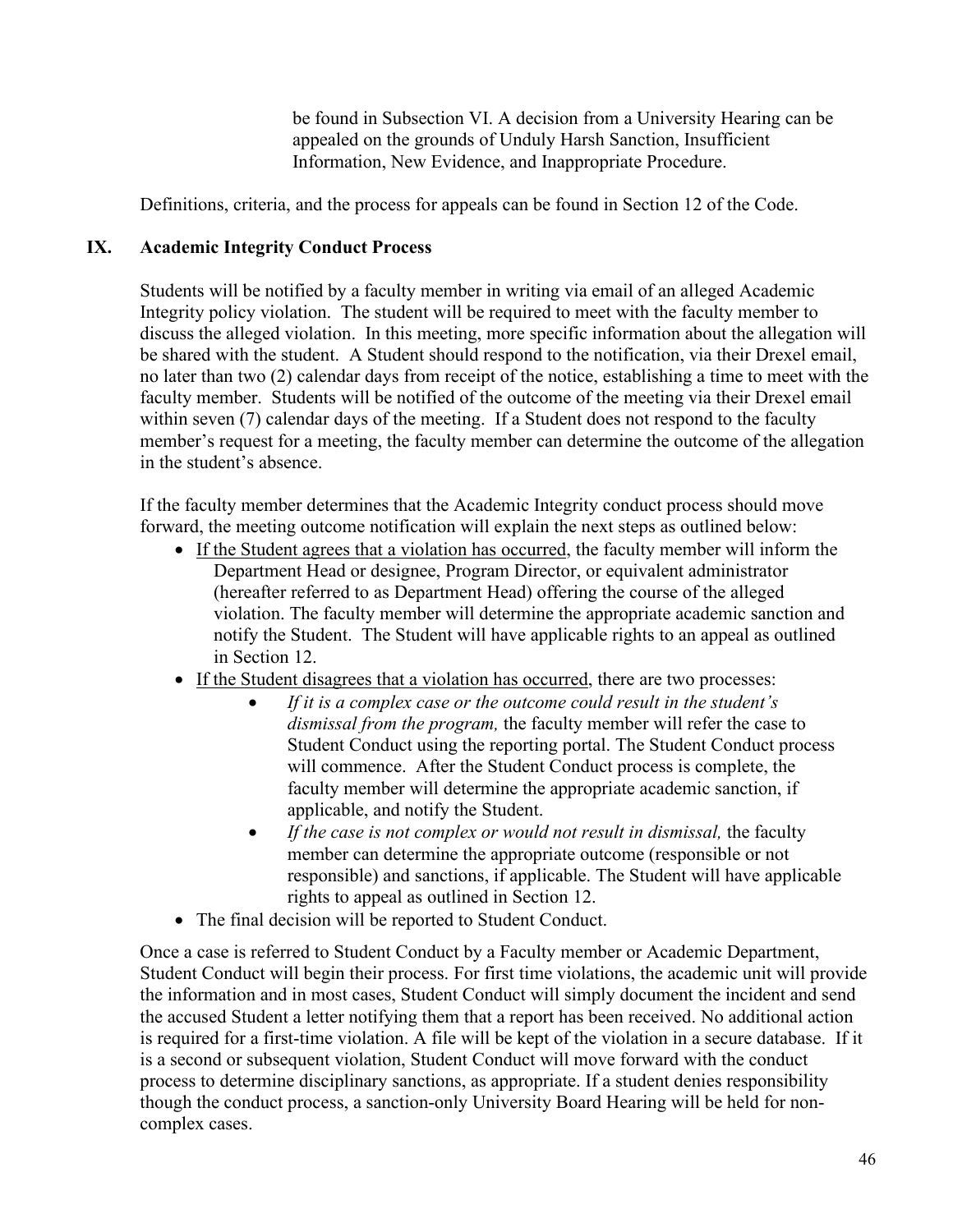The final decision of all first-time Academic Integrity reports, at the conclusion of all appeals, will be reported by the faculty member or designee to Student Conduct within two (2) calendar days of the decision being issued to the student. All subsequent violations will require the Student to go through the full Student Conduct Process as outlined above.

#### **X. Discrimination, Harassment, and Bias Incident Prevention Policy (OED-1) or Sexual and Gender-Based Harassment and Misconduct Policy (OED-3) Processes**

For information on the process for resolving alleged violations of the Discrimination, Harassment, and Bias Incident Prevention Policy (OED-1) or the Sexual Harassment and Sexual Misconduct Policy (OED-3), please review the Procedures for Resolving Reports Against Students sections of each of the policies. These policies can be [found here.](https://drexel.edu/oed/policies/overview/)

#### **XI. Hazing Investigation and Resolution Process**

If a report alleges violations of the University's Hazing policy, Student Conduct has two options to address the allegations.

- 1. If the report contains substantial allegations of violations of the Code of Conduct, Student Conduct will assign a Conduct Case Administrator and the case will be addressed through the Student Organization Conduct Process.
- 2. If the report does not contain adequate information to be resolved immediately through the Student Organization Conduct Process, the Hazing Investigation Team will initiate an investigation to ensure the safety of Student Organization members and potential new members. The investigation process can include individual Student conversations or a full Student Organization process.

Interim measures may be taken prior to and during any investigation, more information about Interim Measures can be found in Section 8.

The Hazing Investigation process will generally follow these steps.

- 1. The Hazing Investigation Team (HIT) convenes and one to two (1-2) Lead Investigators are assigned.
- 2. The responding Student Organization members will receive email notification from Student Life requesting current members and potential new members attend interviews with a specific date, time, and location. The interviews will typically occur within one to two (1-2) business days of the notification. The Investigators will work to accommodate Student Organization members and potential new members based on availability, when possible.
- 3. On the day of the interviews, the Lead Investigator(s) will explain the process and may limit communication within or outside of the space (i.e. no cell phone usage). There will be at least one (1) Process Advisor, unaffiliated with the Student Organization, who will serve to support the Student Organization and its members. The Process Advisor will be a trained member of Student Life. The Student Organization Advisor may be permitted to be present during the process, but will not be allowed to sit in the individual interviews. Students will have their rights and responsibilities explained before the interview process.
- 4. Following the interviews, the HIT Lead Investigators will compile an Investigation Report summarizing what was discovered during the interview process and will make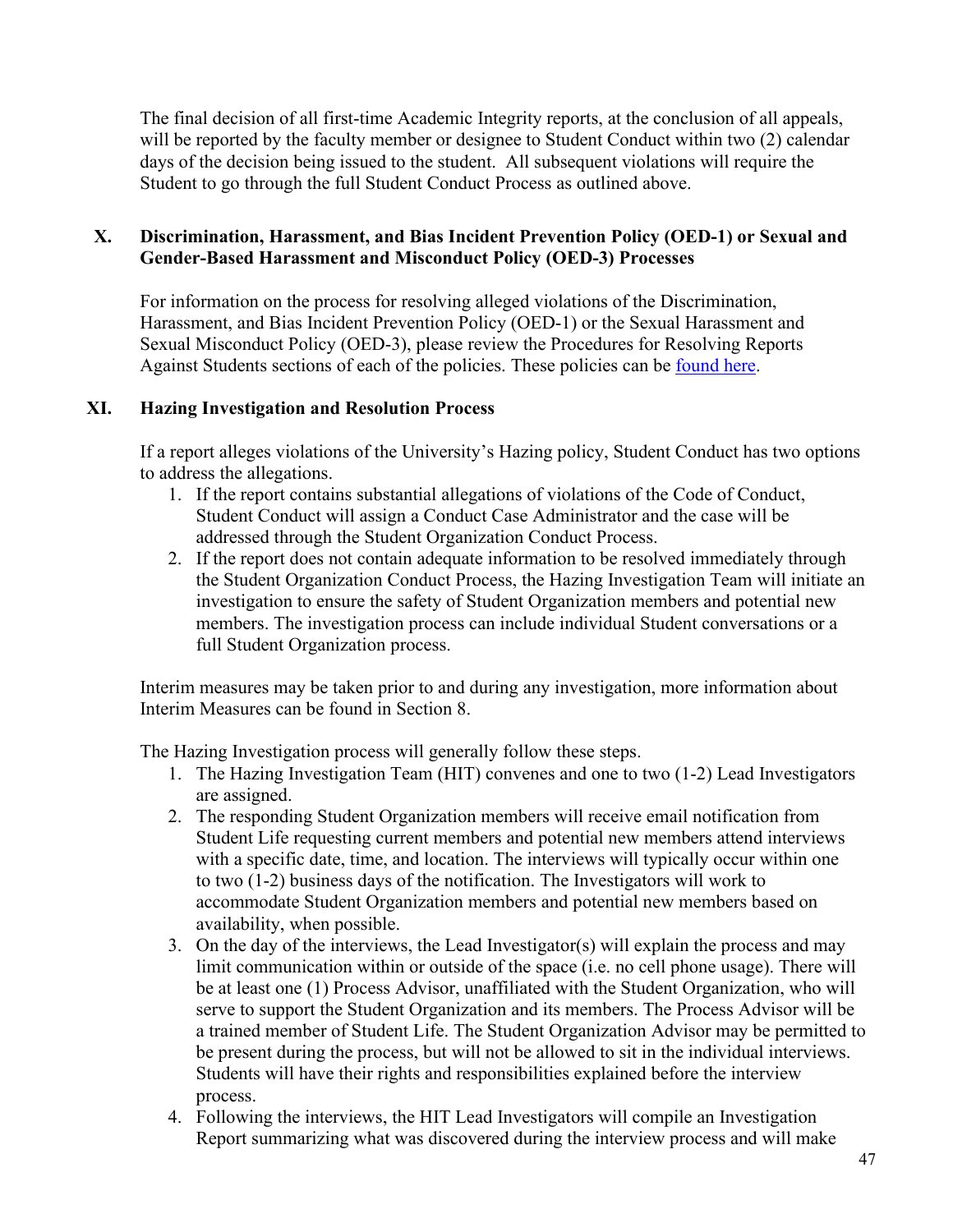recommendations regarding next steps (i.e. conduct process versus an educational conversation).

- 5. Student Conduct, in collaboration with relevant stakeholders, will determine whether to pursue additional actions and will inform the Student Organization Representative of next steps within fourteen (14) calendar days of completion of the Investigation Report, barring extraordinary circumstances.
- 6. If the information gathered through initial inquiry provides sufficient information, if true, to be a conduct violation, the Student Organization Representative will receive notification of allegations (Notification of Conference) for violating the relevant Code of Conduct policy(ies). The Student Conduct Process detailed in the sections above would begin with the Investigation Report serving as the primary complaint. If the investigation does not yield substantial findings, appropriate follow-up with the Student Organizations involved may be required.

# <span id="page-47-0"></span>**Section 11: Sanctions**

<span id="page-47-1"></span>Students or Student Organizations found to have violated the Code of Conduct will be subject to a range of disciplinary sanctions as imposed by Student Conduct. This section details (1) sanctions for Students, **6.** sanctions for Student Organizations, (3) guidelines for sanctioning utilized by Conduct Case Administrators and the University Hearing Board for certain policy violations.

# **I. Sanctions for Students**

Sanctions that may be imposed for cases involving all Students include, but are not limited to, the following:

#### **Expulsion**

Expulsion is permanent termination of student status and exclusion from University premises, privileges, employment on campus, and activities.

#### **Withdrawal of a Degree**

Withdrawal of degree is a permanent disaffiliation between the Student and the University evidenced specifically by the University's decision to rescind a degree already conferred as [cited](http://drexel.edu/provost/policies/%20withdrawal_degree) [here.](http://drexel.edu/provost/policies/%20withdrawal_degree)

#### **Withholding of a Degree**

The University may withhold awarding a degree otherwise earned until the completion of the process set forth in the Code of Conduct, including the completion of all sanctions imposed.

#### **Revocation of Admission**

Admission to the University may be revoked for fraud, misrepresentation, or violation of the Code of Conduct.

#### **Suspension**

Suspension is a separation of the Student from the University for a specified period. A suspended Student will be withdrawn from all courses; and may not attend classes, take exams, receive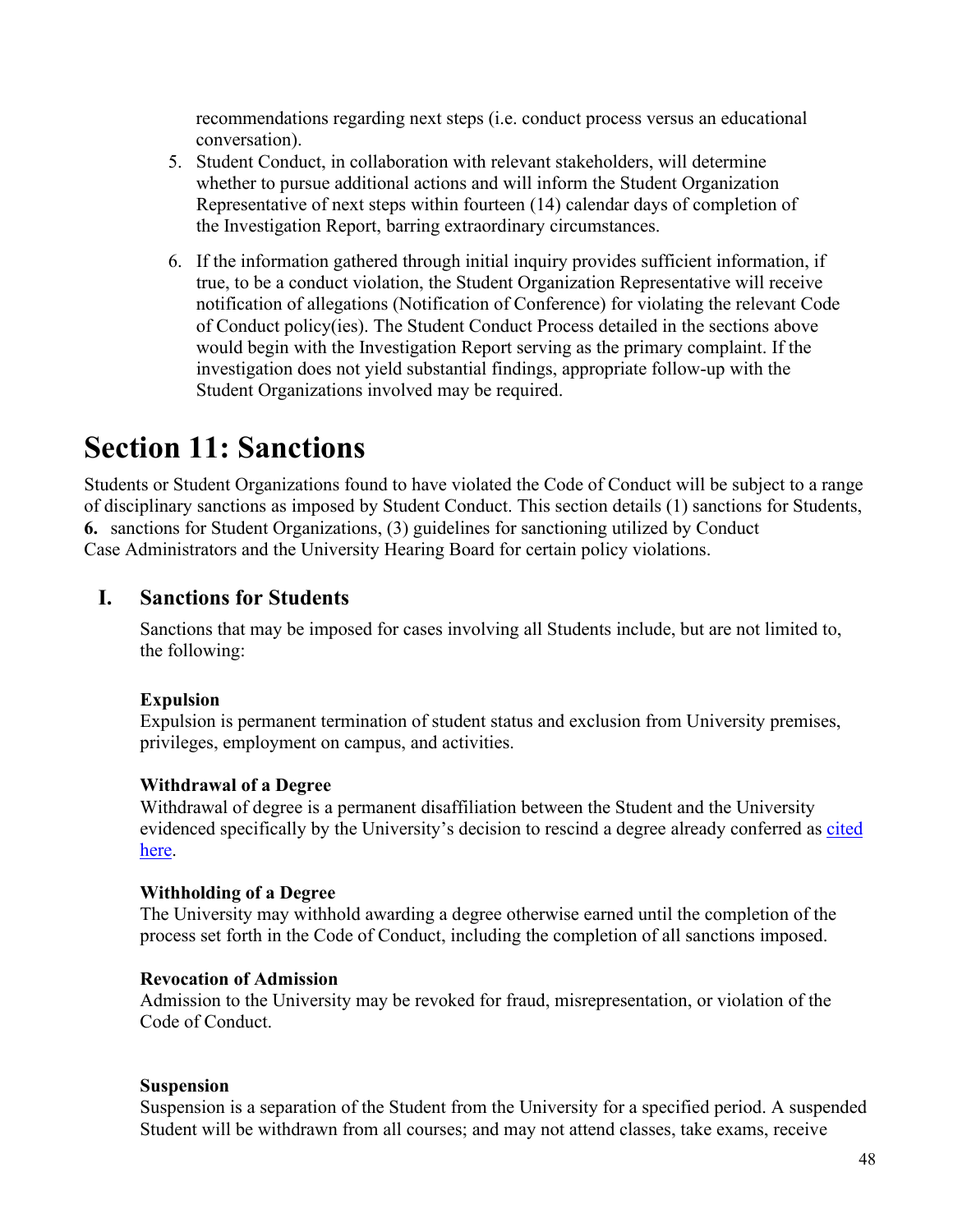grades, maintain a position as a co-op Student, be employed by the university, or be on University premises or at University sponsored activities without the authorization of the Public Safety and/or Student Conduct throughout the entire duration of the suspension period.

### **Deferred Suspension**

Deferred suspension serves as a final warning to a Student that if the Student is again found in violation of any University policy, the University is obligated to consider suspension as a primary response**.**

# **Disciplinary Probation**

Disciplinary Probation is a specific period during which the University provides the Student with the opportunity to prove that they will contribute in a positive manner to the University community. Should a Student violate University policies while on Disciplinary Probation, more severe sanctions will be imposed.

# **Loss of Housing**

Loss of Housing is an involuntary removal from University housing for a designated period. Removal from University housing means that the Student must properly check out of their room in accordance with existing University procedures within the time constraints established by Student Conduct. As indicated in the occupancy agreement, the resident Student will be liable for the full room charge specified, and any damages that may have occurred in the room, if a replacement assignment cannot be made by University Housing. This includes Residence Halls, any Greek-affiliated properties, or spaces master-leased by Drexel University for students.

# **Deferred Loss of Housing**

Deferred Loss of Housing serves as a final warning that any further violation(s) of University policy obligates the University to consider Loss of Housing privileges as a primary response. This includes Residence Halls, any Greek-affiliated properties, or spaces master-leased by Drexel University for students.

# **Ban from University Housing**

A student is prohibited from entering all or specific residential buildings, including fraternity/sorority properties for a designated period.

#### **Deferred Ban from Campus**

Deferred Ban from Campus: Deferred Ban from Campus serves as a final warning that any further violation(s) obligates the University to consider suspending a Student's rights to be present on campus, or on other property owned, operated, or controlled by the University. Ban from campus may also include a ban from the virtual environment.

#### **Administrative Relocation of Housing**

A Student is involuntarily reassigned from one campus housing location to another campus housing location.

#### **Revocation of Guest Privileges**

The residence hall guest privileges of the resident Student are revoked for a designated period.

# **Disciplinary Reprimand**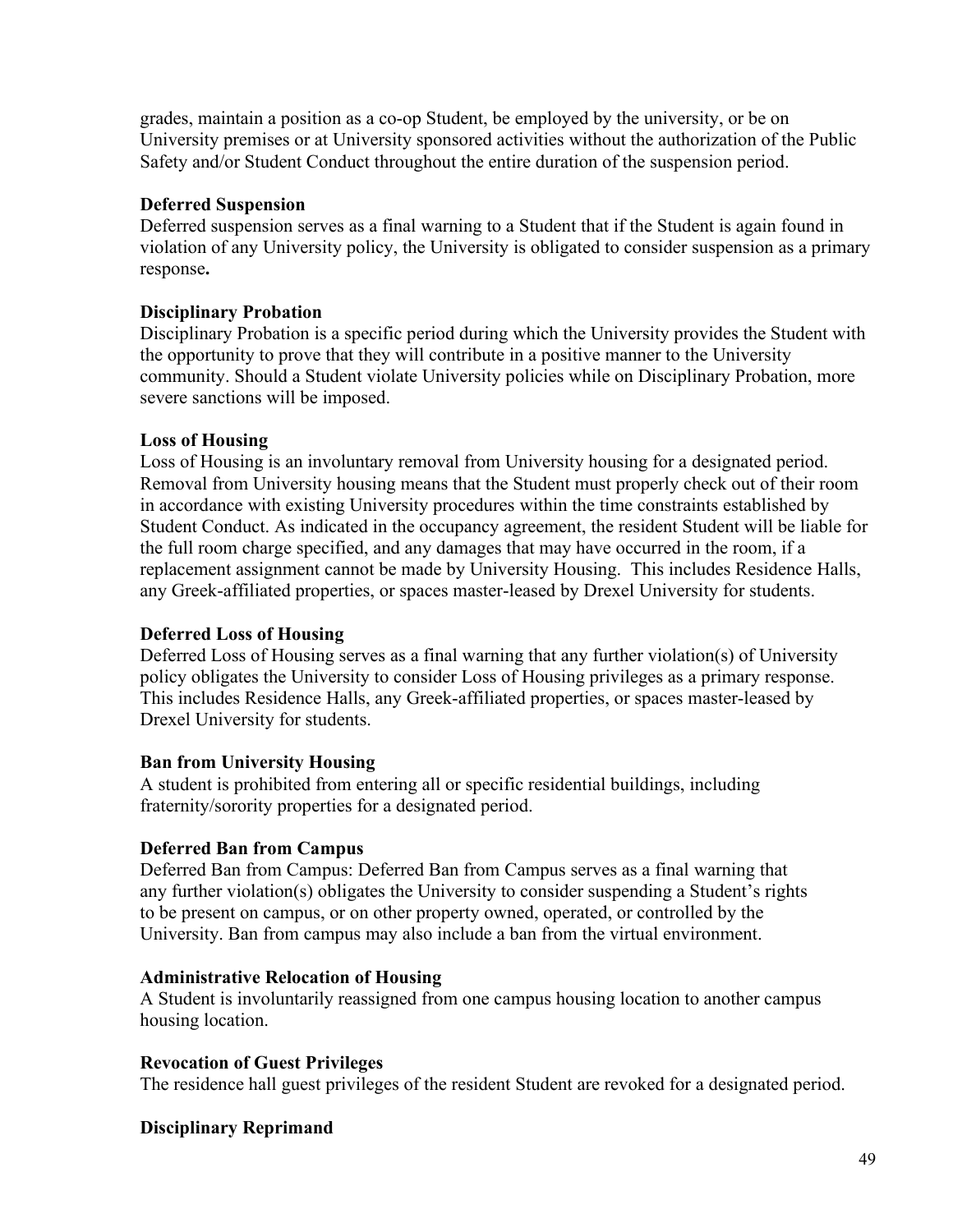A Disciplinary Reprimand is a written notice that a Student has violated the Code of Conduct and that another violation will result in a more severe sanction.

#### **Assignment of an Educational Task**

A Student is required to complete a task that benefits the individual, campus, or community. Examples include, but are not limited to, writing reaction or research papers, attending programs or lectures, completing online education modules, or other educational sanctions deemed appropriate by Student Conduct or designee.

#### **Wellness Intervention**

Student Conduct can require Students to attend an evaluation with the Drexel Counseling Center and provide proof of the completed evaluation if deemed appropriate. Additionally, Student Conduct can require Students to complete a Wellness Consultation with a trained administrator in the Health, Fitness, and Wellness Office and provide proof of the completed consultation.

#### **Notification of Parent or Legal Guardian**

Notification may be sent to parents or guardians of a Student who is under 18 years of age, or financially dependent on their parents or guardians, depending on the circumstances surrounding the incident. Parents or guardians may also be notified of alcohol and other drug incidents for Students under 21 years of age, regardless of financial dependency or resulting sanction.

#### **Fines**

A required monetary payment to the University.

#### **Restitution**

Monetary reimbursement for repair or replacement of property or service rendered to the University.

# <span id="page-49-0"></span>II. **Sanctions for Student Organizations**

Sanctions that may be imposed for cases involving all Student Organizations include, but are not limited to, the following:

#### **Disciplinary Reprimand**

A Disciplinary Reprimand is a written notice that a Student Organization has violated the Code of Conduct and that another violation will result in a more severe sanction.

#### **Disciplinary Probation**

Disciplinary Probation is a designated period during which the Student Organization is given the opportunity to demonstrate the ability to abide by the community's expectations of behavior articulated in the Code of Conduct. Suspension of social privileges, including the ability to host social functions, may accompany this sanction.

#### **Loss of University Privileges and Services**

Loss of University privileges and services includes, but is not limited to, loss of space reservation privileges and the ability to receive or retain University funds.

#### **Loss of Membership Recruitment**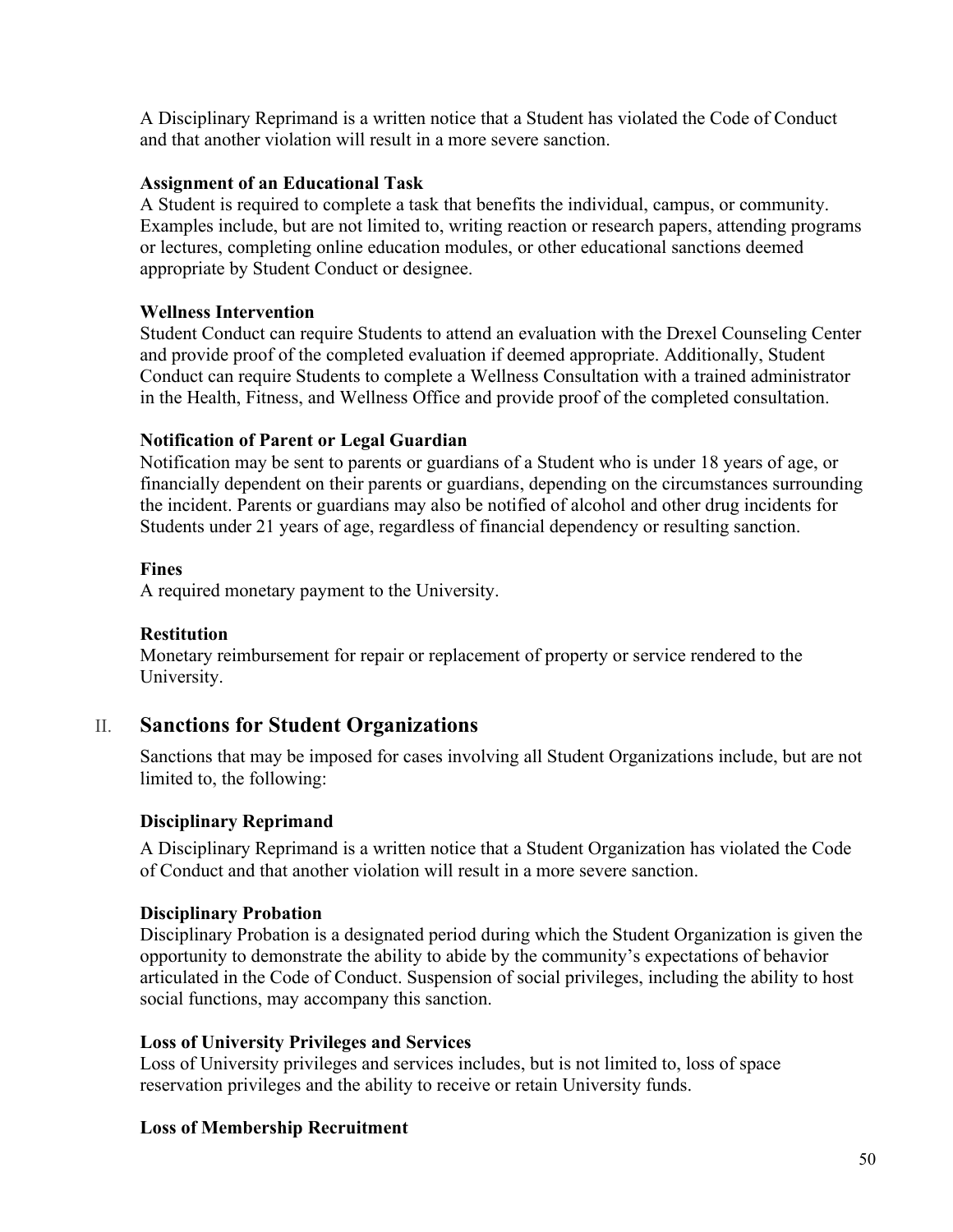Loss of membership recruitment is the prohibition of any event or activity with the goal of increasing student membership or interest in joining the Student Organization for a designated period.

#### **Loss of Use of Common Spaces**

Loss of use of common spaces is the prohibition against using any organizationally-appointed common spaces in the residential facilities by any Students affiliated with the Student Organization. This may include, but is not limited to, lounges, kitchens, and basement spaces.

#### **Alcohol Ban in Residential Facility**

Total ban of alcohol in University Housing for a given period. This ban includes members/residents who are over the age of 21 years old and applies at all times, not just during social events.

#### **Deferred Loss of University Housing**

Deferred Loss of University Housing serves as a final warning that any further violation(s) of University policy obligates the University to consider the separation of a Student Organization from Residential Facilities, including any Greek-affiliated properties or spaces master-leased by Drexel University for students.

#### **Removal from University Housing**

Removal from University Housing is the separation of a Student Organization from Residential Facilities, including any Greek-affiliated properties or spaces master-leased by Drexel University for students. This will be for a specified period, and conditions for readmission to University Housing may be specified.

#### **Deferred Social Suspension**

Deferred Social Suspension is a designated period during which a Student Organization is given the opportunity to demonstrate the ability to abide by the University's student organization social policies. If the Student Organization is found to be in violation of any University policy during this period, the University is obligated to consider social suspension as a primary response.

#### **Deferred Suspension of Recognition**

Deferred Suspension of Recognition is used for offenses found serious enough to warrant suspension, but where the specific circumstances of the case mitigate the offense, or may be issued for repeated offenses of a less serious nature. Deferred suspension is a designated period during which a Student Organization is given the opportunity to demonstrate the ability to abide by the community's expectations of behavior articulated in the Code of Conduct. If the Student Organization is found responsible for violating any additional University policy or regulation during the period of Deferred Suspension, the Student Organization may be immediately suspended from the University and may be subject to additional sanctions for the subsequent violation. If the Student Organization is found to be in violation of a University policy during this period, the University is obligated to consider Suspension of Recognition as a primary response.

#### **Social Suspension**

Social Suspension is the loss of all social function privileges for a defined or indefinite period. A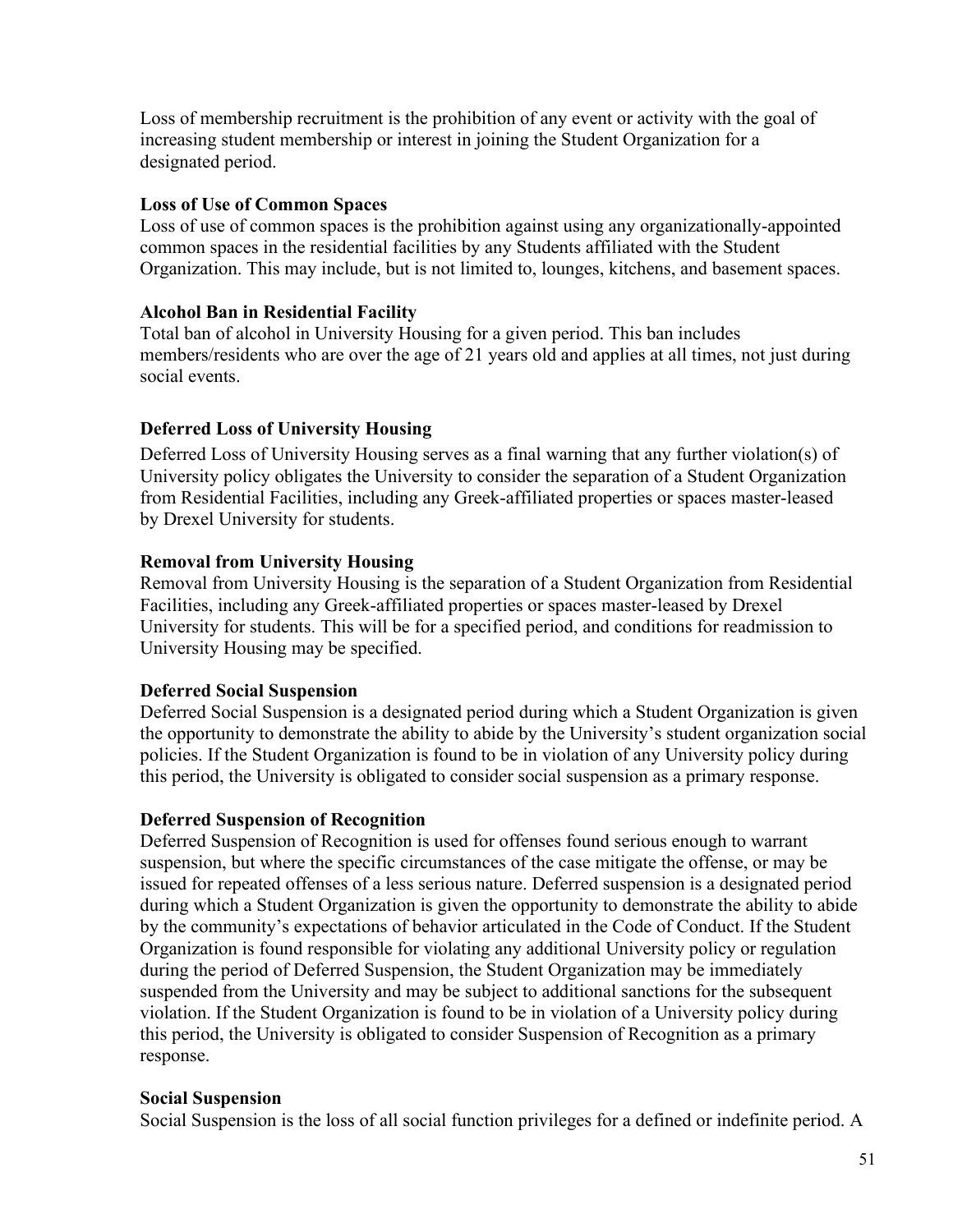social function shall be defined as any event where alcohol will be served, OR any event that has the primary characteristics of a "party." These characteristics include: socialization as the primary purpose and activity, dancing, and/or music (DJ, band, etc.). In addition, no alcohol will be permitted in the affiliated Student Organization University housing assignment by any persons, including those who are 21 and over (if applicable).

#### **Suspension of Activity**

Suspension of Activity is a designated period during which a Student Organization is prohibited from engaging in designated privileges and activities outlined the Student Organization's outcome letter. Specific privileges and activities include but are not limited to participation in practices or competitions, or access or use of University facilities.

#### **Suspension of Recognition**

Suspension of Recognition is a designated period during which a Student Organization loses recognition by the University and access to all University services. A suspended Student Organization must cease all organizational activities. Any attempts to operate the Student Organization without recognition will result in additional disciplinary actions for individual Students. In addition, the members of the Student Organization must vacate the affiliated organization University housing assignment (if applicable) and all of the Student Organization's social media presence will need to be deactivated for the duration of the suspension. After the designated period of suspension, the Student Organization may submit an application for recognition through the appropriate recognition process.

#### **Withdrawal of Recognition**

Withdrawal of Recognition is the permanent loss of recognition of a Student Organization by the University. A Student Organization that has had its recognition withdrawn must cease all organizational activities. In addition, the members of the Student Organization must vacate the affiliated organization University housing assignment (if applicable) and delete the Student Organization's social media presence. The name of the Student Organization and all symbols associated with Drexel's chapter shall be removed from all Drexel University property, including websites. Any attempts to operate the Student Organization without recognition will result in additional disciplinary actions for individual Students.

#### **Organizational Learning and Engagement**

Educational sanctions provide a Student Organization the opportunity to review conduct expectations, understand how behavior can contribute to a positive and beneficial University experience, and learn of campus resources which support academic and non-academic success.

This may include, but is not limited to the following:

- Membership Review
- Risk Management Policy Revision
- Risk Management Training
- Hazing Program/Training/Presentation
- Removal of Student Organization Officers
- Temporary or Permanent Restrictions on Accessing University Funds
- Temporary or Permanent Restrictions on Accessing University Facilities
- Educational Program The Student Organization is to host an educational program on a topic assigned by the Conduct Administrator. This program can be open to the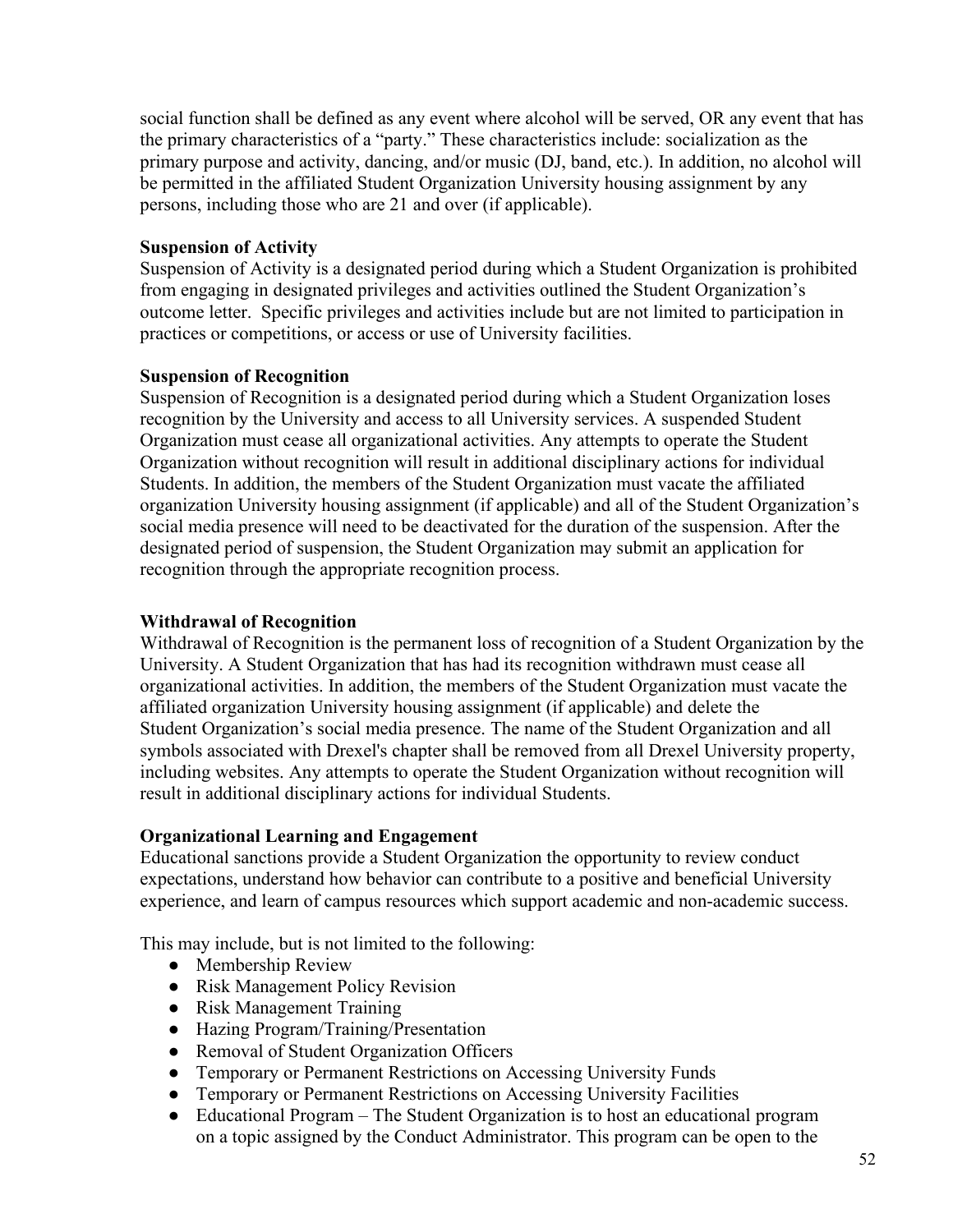entire community, if the Conduct Administrator determines it is appropriate.

- Mandatory Follow-Up Meetings between Conduct Administrator/Drexel Administrator and Organizational Leadership
- Educational Presentation from a Drexel Administrator to the Student Organization's Members

# <span id="page-52-0"></span>**III. Sanction Guidelines**

Student Conduct considers the sanctions listed below to be guidelines for violations of the Conduct Code. Each incident is reviewed on an individual basis and depending on the specifics of the incident, more or less severe sanctions may be imposed. Final decisions regarding sanctioning lies with the Associate Vice President and Dean of Student Life or designee. This section is not comprehensive of all policy violations or potential sanctions.

#### **1. Academic Integrity**

#### **First/All Violations:**

Depending on the severity of the violation, the sanction can range from a failure for the assignment to removal from the academic program. For additional guidance and examples please see the Provost's [website.](https://drexel.edu/provost/policies/academic-integrity/) The decision of the Faculty member shall be reported to Student Conduct, which is responsible for maintaining student conduct records. The incident will result in an official disciplinary record for the student(s). At the discretion of Student Conduct, a first violation may result in additional sanctions assigned by Student Conduct.

#### **Second Violation:**

Deferred Suspension (for at least 3 terms) & the Academic Integrity Education Module.

However, a second violation of this policy may result in suspension or expulsion. All sanctioning decisions will be made on a case by case basis considering all factors involved.

Any Academic Integrity violation beyond a first offense is subject to the sanctions determined by the academic department as well as disciplinary sanctions that may be imposed through the Student Conduct Process. Interpretation of this information as it relates to alleged violations of the Drexel University Academic Integrity policy are left to the discretion of the faculty member, department head, dean of the college, and Provost. Students are strongly encouraged to request that the faculty member specify their individual expectations prior to the commencing of projects and/or assignments.

A violation of the Academic Integrity Policy discovered after the conferral of a degree may result in subsequent Withdrawal of Degree.

#### **2. Acceptable Use Policy**

- First Violation: Disciplinary Reprimand
- Second Violation: \$100.00 Fine & Disciplinary Probation (for at least 1 term)
- Third Violation: \$500.00 Fine, Network Account Temporarily Disabled, Deferred Suspension (for at least 2 terms)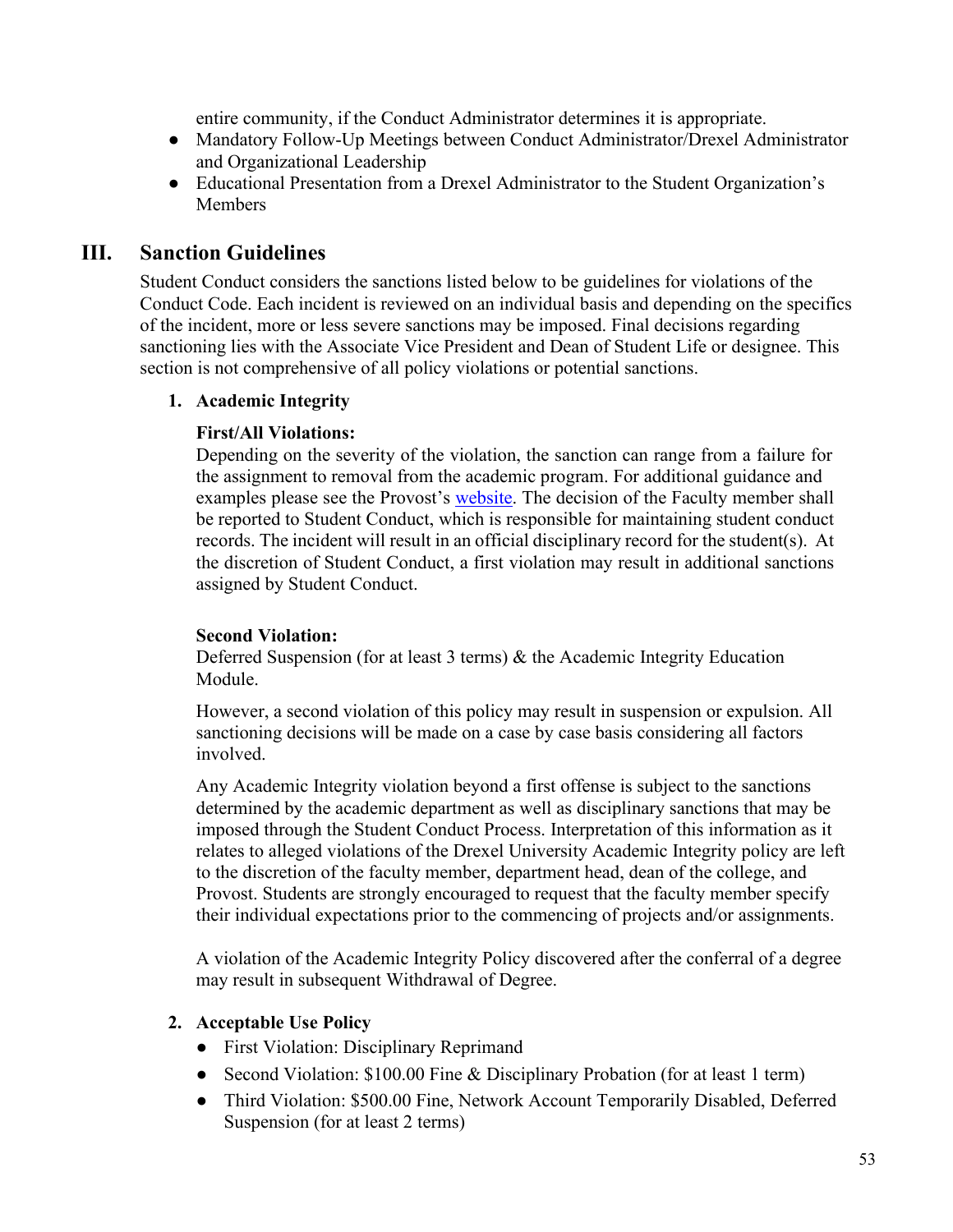• Fourth Violation: Suspension (for at least 1 term)

#### **3. Alcohol**

First Violation: \$100.00 Fine, Disciplinary Probation (for at least 2 terms) to Deferred Suspension (for at least 1 term) and Alcohol Education. For Student Organizations, \$1,000.00 Fine, status sanctions range from Disciplinary Probation (for at least 2 terms) to Deferred Social Suspension (for at least 2 terms) and Alcohol Education.

Second Violation: \$200.00 Fine Deferred Loss of Housing (for at least 3 terms), Deferred Suspension (for at least 3 terms), and a Counseling Referral or Wellness Consultation. For Student Organizations, \$1,500.00 Fine, status sanctions range from Deferred Social Suspension (for at least 3 terms) to Deferred Suspension (for at least 3 terms), Deferred Loss of University Housing, and Educational Tasks.

Third Violation: Suspension from the University (for a least 1 term), or Suspension of Recognition from the University for Student Organizations (1-5 years) and Loss of University Housing.

#### **4. Drugs**

First Violation: \$100.00 Fine, status sanctions range from Disciplinary Probation (at least 3 terms) to Expulsion depending on the severity of the incident. Additionally, Deferred Loss (at least 3 terms) or Loss of Housing (at least 1 term) and/or Ban from Housing sanctions may be applicable. Educational Sanctions Range from Drug Education, Wellness Consultation, Counseling Referral and/or other Educational Tasks. For Student Organizations, \$1,000.00 Fine, status Sanctions range from Disciplinary Probation (at least 3 terms) to Withdrawal of Recognition from the University depending on the severity of the incident and Educational Tasks.

Second Violation: \$200.00 Fine, status sanctions range from Deferred Suspension (at least 4 terms) to Expulsion depending on the severity of the incident. Additionally, Deferred Loss (at least 4 terms) or Loss of Housing (at least 4 terms) and/or Ban from Housing Sanctions may be applicable. Educational Sanctions range from Drug Education, Wellness Consultation, Counseling Referral and/or other Educational Tasks. For Student Organizations, \$1,500.00 Fine, status sanctions range from Deferred Suspension of Recognition from the University (1-5 years) to Withdrawal of Recognition depending on the severity of the incident, Deferred Loss of University Housing, and Educational Tasks.

Third Violation: Suspension to Expulsion. Suspension of Recognition from the University for Student Organizations (for at least 3-5 years) to Withdrawal of Recognition and Loss of University Housing, depending on the severity of the incident.

Large quantities of drugs, social sharing or dealing of drugs will result in more severe sanctions than listed above.

#### **5. Failure to Comply (COVID 19 Protocols)**

In cases of alleged egregious misconduct, interim measures may be imposed at the discretion of the AVP and Dean of Student Life and/or designee.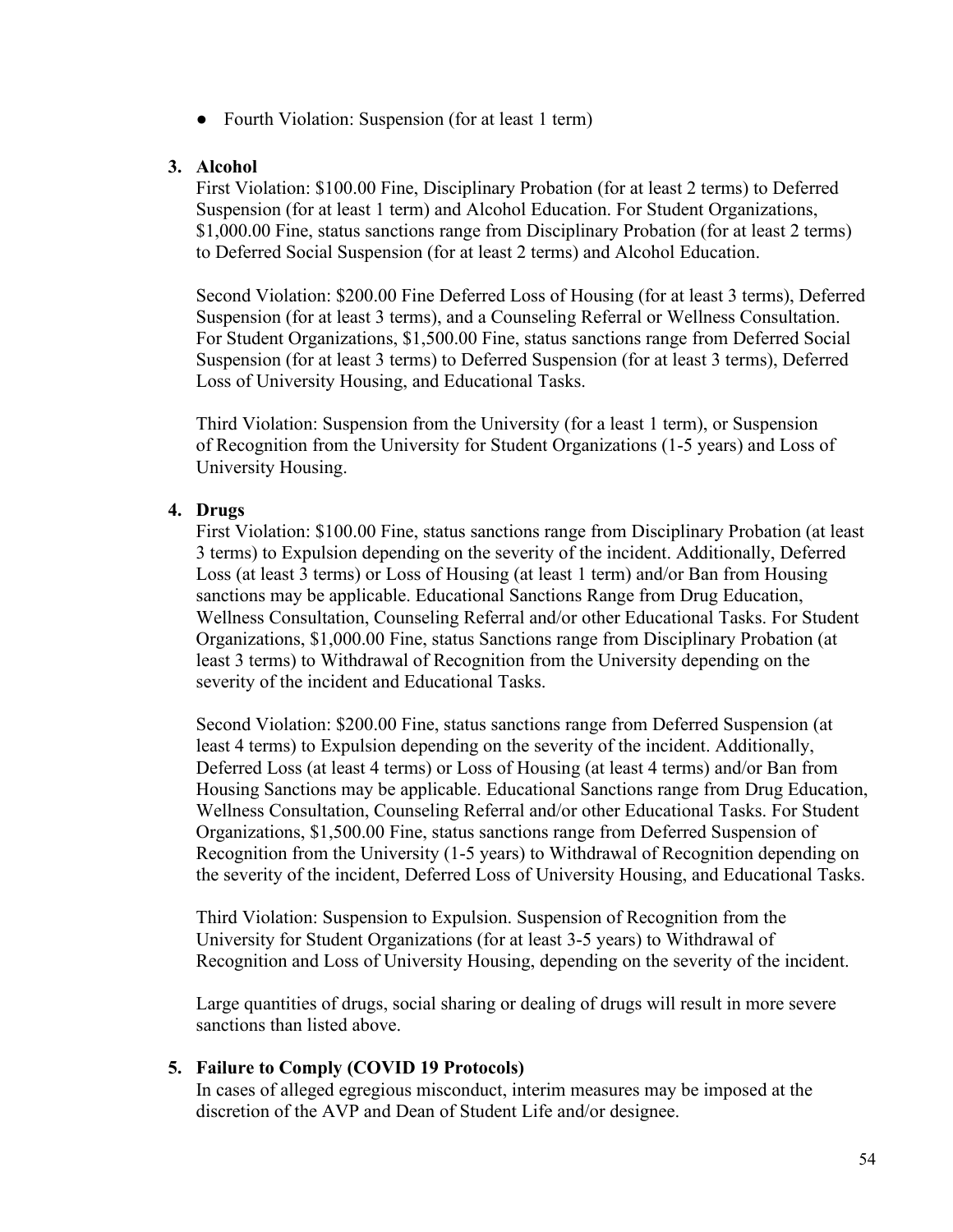Individuals: \$50.00 to \$100.00 fine, status sanctions ranging from Disciplinary Probation to Suspension/Expulsion from the University, Deferred Loss of Housing to Removal from Housing, and educational sanctions. These sanctions will range depending on the severity of the incident.

Student Organizations: \$1000 to \$1500 Fine, status sanctions ranging from Deferred Suspension of Recognition from the University to Loss of University Recognition, Potential Loss of Housing, and education sanctions.

#### **6. Fire Safety**

First Violation: \$100.00 Fine, status sanctions range from Disciplinary Probation (at least 3 terms) to Expulsion depending on the severity of the incident. Additionally, Deferred Loss (at least 3 terms) or Loss of Housing (at least 1 term) and/or Ban from Housing Sanctions may be applicable. Educational Sanctions will also be applied. For Student Organizations, \$500.00 Fine, status sanctions range from Disciplinary Probation (at least 3 terms) to Withdrawal of Recognition depending on the severity of the incident and Educational Tasks.

Second & Subsequent Violations: \$200 Fine status sanctions range from Deferred Suspension (at least 4 terms) to Expulsion depending on the severity of the incident. Additionally, Deferred Loss (at least 4 terms) or Loss of Housing (at least 4 terms) and/or Ban from Housing Sanctions may be applicable. Educational Sanctions will also be applied. For Student Organizations, \$1,000 Fine, status sanctions range from Deferred Suspension of Recognition from the University (1-5 years) to Withdrawal of Recognition depending on the severity of the incident and Educational Tasks.

#### **7. Hazing**

In accordance with The Timothy J. Piazza Anti-Hazing Law have been designated as guidelines for Hazing, Aggravated Hazing, Organizational Hazing.

#### *Physical Harm*

First Violation: Deferred Suspension (for at least 8 terms) to Expulsion for Students; Deferred Suspension of Recognition (for at least 2-5 years) to Withdrawal of Recognition for Student Organizations

Second Violation: Suspension (for at least 8 terms) to Expulsion for Students; Suspension of Recognition (for at least 5 years) to Withdrawal of Recognition for Student Organizations

*Creating Environments in which Physical or Psychological Harm are likely to occur*  First Violation: Deferred Suspension (for at least 8 terms) to Expulsion for Students; Deferred Suspension of Recognition (for at least 2-5 years) to Withdrawal of Recognition for Student Organizations

Second Violation: Suspension (for at least 8 terms) to Expulsion for Students; Suspension of Recognition (for at least 5 years) to Withdrawal of Recognition for Student **Organizations**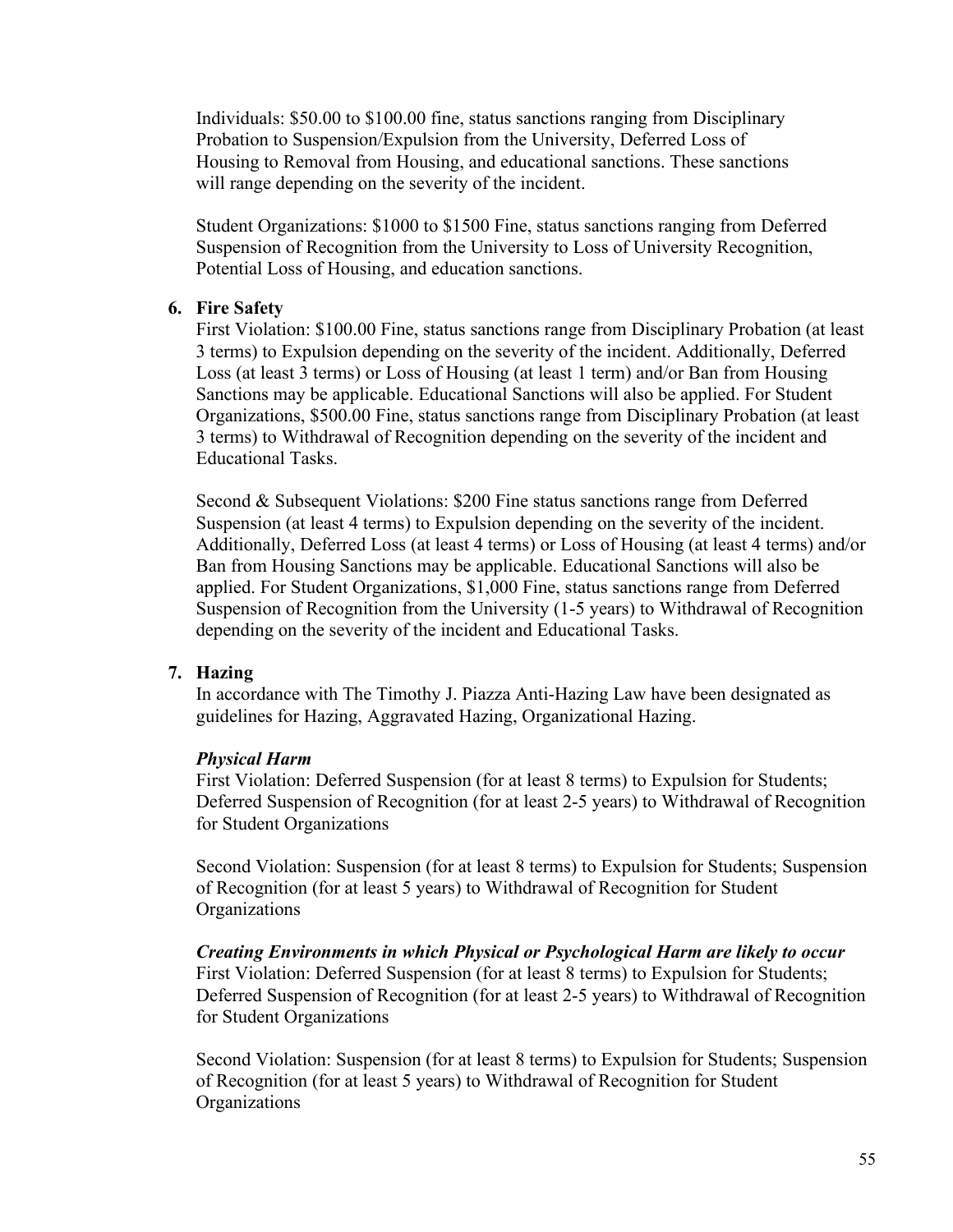#### *All other forms of Hazing*

First Violation: Disciplinary Probation (at least 3 terms) to Suspension depending on the severity of the incident for Students. Educational Sanctions will also be applied. Disciplinary Probation (for at least 4 terms) to Suspension of Recognition (for at least 1-5 years) for Student Organizations. Educational Sanctions will also be applied.

Second Violation: Suspension (at least 4 terms) to Expulsion for Students. Suspension of Recognition (for at least 3-5 years) to Withdrawal of Recognition for Student Organizations.

#### **8. Weapons**

First Violation: Status Sanctions range from Disciplinary Probation (at least 3 terms) to Expulsion depending on the severity of the incident. Additionally, Deferred Loss (at least 3 terms) or Loss of Housing (at least 1 term) and/or Ban from Housing Sanctions may be applicable. Educational Sanctions will also be applied. For Student Organizations, status Sanctions range from Disciplinary Probation (at least 3 terms) to Withdrawal of Recognition from the University depending on the severity of the incident and Educational Tasks.

Second & Subsequent Violations: Status Sanctions range from Deferred Suspension (at least 4 terms) to Expulsion depending on the severity of the incident. Additionally, Deferred Loss (at least 4 terms) or Loss of Housing (at least 4 terms) and/or Ban from Housing Sanctions may be applicable. Educational Sanctions will also be applied. For Student Organizations status sanctions range from Deferred Suspension of Recognition from the University (1-5 years) to Withdrawal of Recognition depending on the severity of the incident and Educational Tasks.

# <span id="page-55-0"></span>**Section 12: Appeals Process**

All Students or Student Organizations have the right to appeal their case resolution decision or sanction to a University Appeal Board or the Associate Vice President for Student Life or designee. Appeals must meet certain criteria, include an appropriate rationale, and be submitted by the outlined deadline in an Outcome Letter to be considered.

#### **I. Rationale for Appeal**

The following are the established rationales for a Student or Student Organization to appeal their case resolution decision or sanction.

#### **Unduly Harsh Sanction**

The sanction given is unduly harsh and inconsistent with sanctioning practices.

#### **New Information**

Information that was not available at the time of the Hearing is now available, and could reasonably be expected to have altered the outcome of the case.

#### **Improper Procedure**

The Hearing did not follow the proper protocol outlined in the Code of Conduct.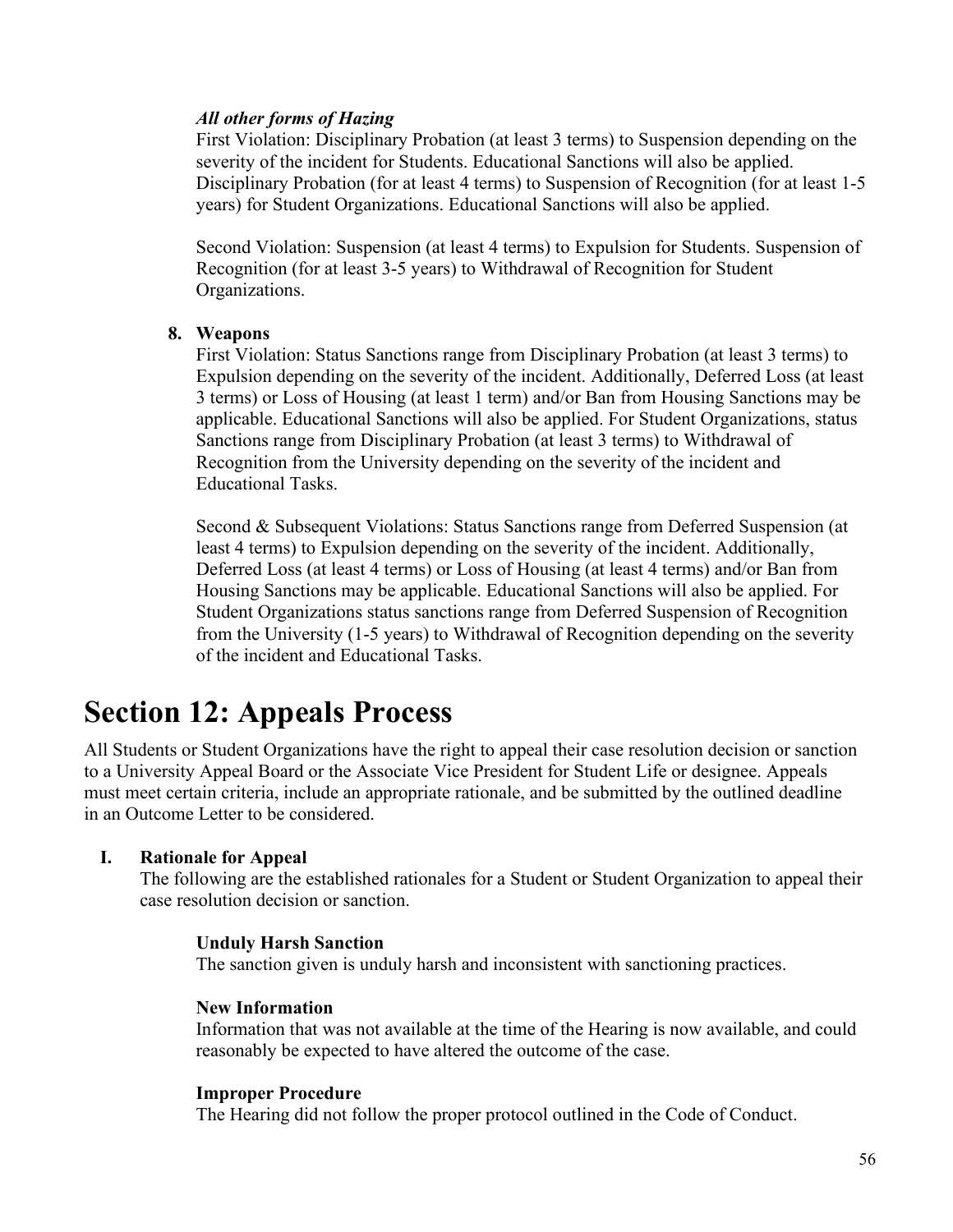#### **Insufficient Information**

Whether a reasonable person could find that the facts in the case were sufficient to establish that it is "more likely than not" that a violation of the Code of Conduct occurred and that the Respondent was responsible for the violation.

#### **II. Appeal Criteria**

It is recommended that a Student or Student Organization meet with a trained Student Conduct Advisor, if they have not already done so, prior to submitting an appeal. All appeals for Students must be written by the Student and not by a third party. Any appeals that are written by a third party will be rejected and will not be reviewed. If an appeal is rejected, the Respondent will not be given an extension on the appeal deadline.

The criteria for appeals is the same for individual Students and Student Organizations. All appeals for Student Organizations must be written by current members of the Student Organization. Appeals written by alumni, Student Organization Advisors, or any other third party will be rejected and will not be reviewed. If an appeal is rejected, the Respondent will not be given an extension on the appeal deadline.

#### A. **Collaborative Resolution**

In Collaborative Resolution cases, the Respondent accepts responsibility for violating the Code of Conduct and the Conduct Case Administrator determines sanctions to be implemented. Respondents have the right to appeal the sanctions decision based solely on the **Unduly Harsh Sanction** rationale.

#### B. **Administrative and University Hearing**

In these types of cases, a Respondent can appeal based on the four rationales previously mentioned (**Unduly Harsh Sanction, New Information, Improper Procedure, or Insufficient Information**).

#### **III. Appeal Process**

#### *(Except for Academic Sanctions and OED Cases)*

All appeals must be submitted electronically to Student Conduct (Student Conduct), via the submission process outlined in all outcome letters. Appeals must be submitted within seven (7) calendar days from the date of the outcome letter. If Student Conduct does not receive the appeal submission within seven (7) calendar days, the Respondent waives the right to appeal and all sanction(s) will be final.

When an appeal is requested, a "stay of sanctions" may be granted when appropriate. A stay of sanctions is defined as the period between the date of the outcome letter and the date of the appeal outcome letter where the imposition of the sanctions is postponed. The postponement will last until the appeal decision is finalized and communicated with the respondent.

Decisions regarding stay of sanctions requests will be determined by the Director of Student Conduct and Care or designee. Student Conduct reserves the right to deny a request for a stay of sanctions.

Appeal Hearings follow a documents-only format, and respondents are not present for the appeal. Appeals are heard by members of the University Conduct Board known as the Appellate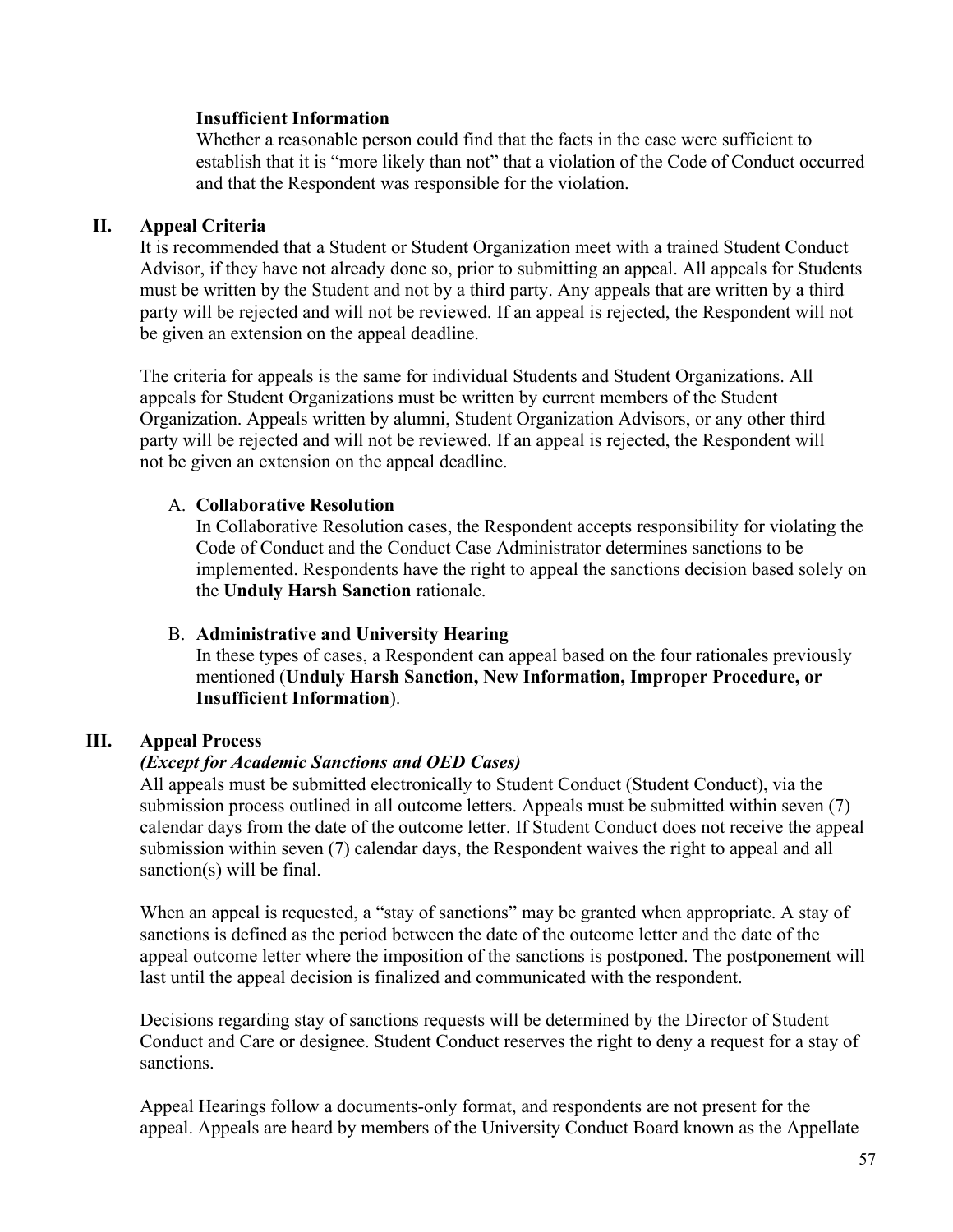Board. The Appellate Board will make a recommendation to the Appeal Advisor or designee regarding the outcome of the appeal. In circumstances involving Covid-19, appeals may be heard by the Associate Vice President for Student Life or designee in lieu of the Appellate Board. The outcome of the appeal will be emailed to the Respondent within fourteen (14) calendar days after the Appeal Hearing. The appeal decision will be final.

#### **IV. Appeal Process for Academic Integrity Violations**

Academic Integrity Violation are assigned two types of sanctions:

- 1. Academic Sanctions: Sanctions assigned by the faculty or College/School related to academic coursework. Examples include, grade reduction, failure in a course, or removal from program.
- 2. Disciplinary Sanctions: Sanctions assigned by Student Conduct related to a Student's disciplinary record. The range of sanctions may include statuses from deferred suspension to expulsion.

First Time Violation:

- Academic sanctions can be appealed through the college/school. This process is described below.
- Disciplinary sanctions typically are not assigned for first time violations, and thus cannot be appealed.

Subsequent Violations:

- Academic sanctions can be appealed through the college/school. This process is described below.
- Disciplinary sanctions can be appealed through the standard conduct appeal process described earlier in this section of the Code of Conduct.

#### *Academic Sanction Appeal Process:*

Students must initiate any appeal related to a violation of the Academic Integrity policy within seven (7) calendar days after the decision has been issued. Additional information for the Academic Sanction Appeal Process can be [found here.](https://drexel.edu/studentlife/community_standards/code-of-conduct/academic-integrity-policy/academic-integrity-conduct-process/)

- 1. For the first level of an Academic Sanction Appeal, the Student can choose to appeal in writing via email to the Dean of the College/School or designee of which the course was taken.
- 1. Once the appeal is received, the dean or designee will review the appeal and issue the appeal outcome letter to the Student.
- II. If the first level appeal is denied, the Student can choose to appeal in writing via email to the Provost or designee. The appeal must be submitted within seven (7) calendar days of the first level appeal decision being issued.
	- 1. Once the appeal is received, the provost or designee will review the appeal and issue the appeal outcome letter to the Student.
	- 2. The Provost's or designee's decision is final and there is no further option for appeal of academic sanctions.

#### **V. Appeal Process for OED Cases**

Appeals for violations of the Discrimination, Harassment, and Bias Incident Prevention Policy (OED-1) or Sexual Harassment and Sexual Misconduct Policy (OED-3) must follow the processes outlined in those policies.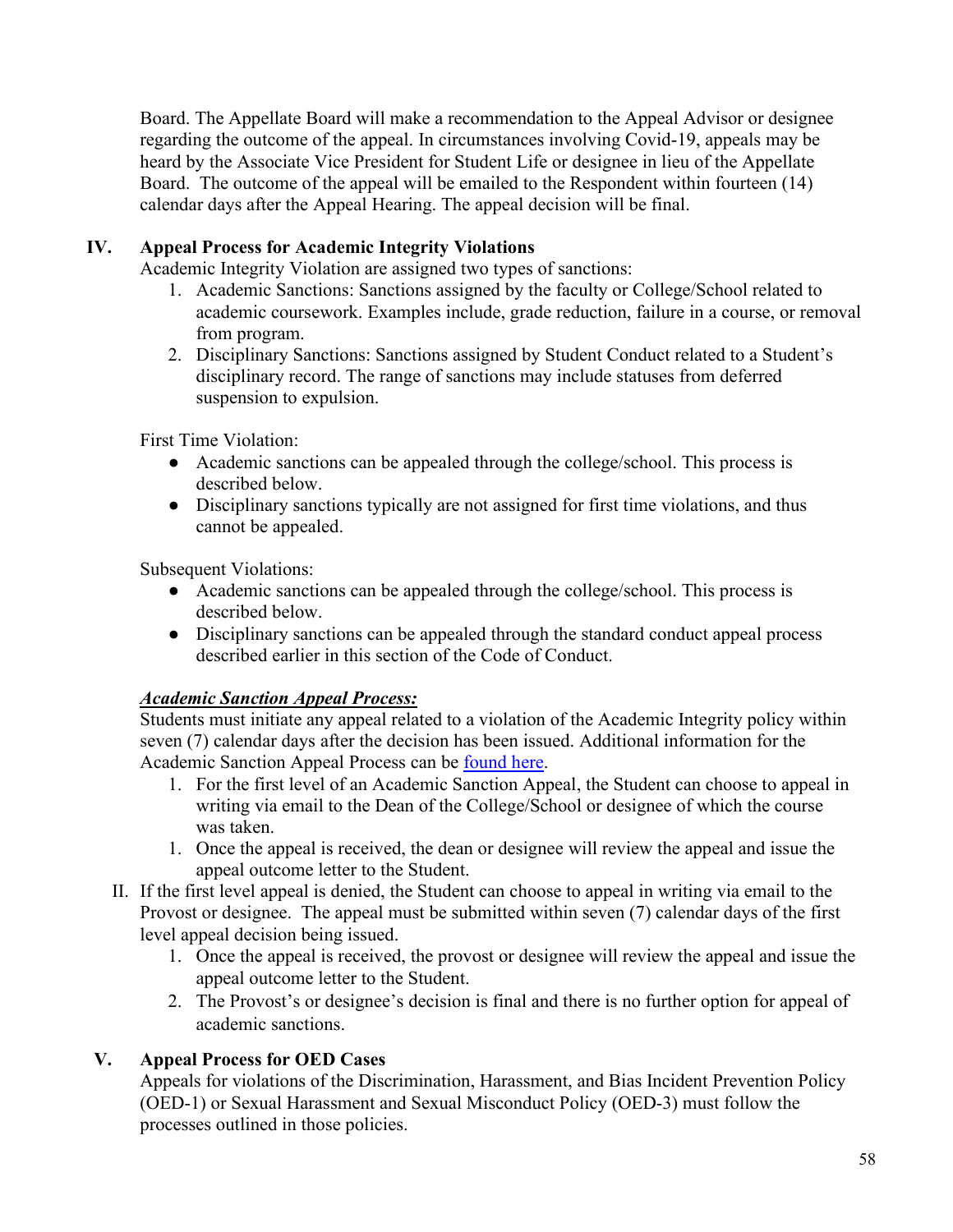Information about the appeal processes can be found in Appendix A of each of the policies [found](https://drexel.edu/oed/policies/overview/) [here.](https://drexel.edu/oed/policies/overview/)

# <span id="page-58-0"></span>**Section 13: Records Retention and Expungement**

#### **I. Conduct Record Retention**

All student conduct records are kept in accordance with the Family Educational Rights and Privacy Act (FERPA) of 1974 and the Clery Act of 1990. Subject to the provisions and exceptions of FERPA, all student conduct files are private. Files may only be reviewed in the approved process by the Director of Student Conduct and Care or designee. Nothing may be removed from or added to a record once a conduct case is resolved. Copies of files, including the content of Hearings or outcome letters, will not be provided except under compliance with federal regulations or legal subpoena.

The University will retain student conduct records (non-Clery) for seven (7) years from the date of the incident. The University reserves the right to keep records for a longer period of time if unresolved or deemed necessary. In cases of expulsion, the University will retain records indefinitely.

The University may disclose the final results of a student conduct proceeding against a Student found in violation of a policy involving violence or a non-forcible sex offense. In such cases, the University will only release the name of the Student found in violation, the violation committed, and any sanctions imposed on the Student.

#### **II. Expungement Policy and Process**

Expungement only applies to disciplinary records maintained by Student Conduct. Copies of letters distributed to other University departments, incident reports, police reports and the results of previous background checks reported and/or maintained outside Student Conduct are not affected by an expungement.

The University is required by law and University policy to retain for statistical purposes information regarding certain types of disciplinary violations. Statistical information from expunged files may be retained, with the Student's name and Student identification number removed.

Students may apply to have their disciplinary record expunged if the following criteria have been met:

- 1. An undergraduate student has completed 96 credit hours.\*
- 2. It has been at least one (1) year since the completion of the date of the last sanction issued.
- 3. The sanctions did not include suspension or expulsion.\*\*

If all three of the criteria outlined above have been met, a student may request consideration for expungement and requests will be considered on a case by case basis. If an expungement is granted, the record will be maintained for seven (7) years but not reported as a disciplinary violation. If after a record is expunged and the student is found responsible for another violation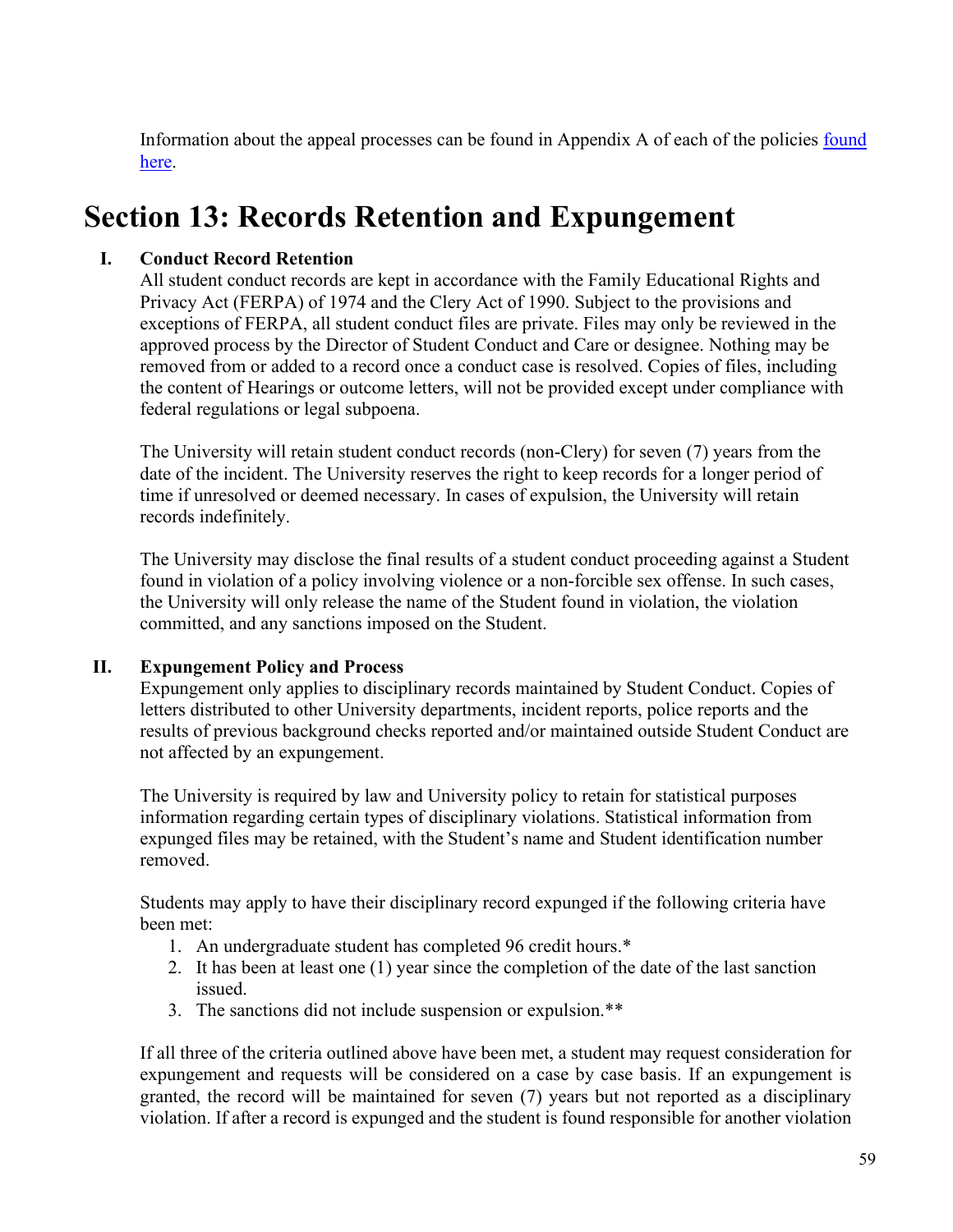of the Code of Conduct, then the expunged record may be removed from the expunged list and become active again.

An expungement petition is discretionary and is not automatically granted; a student submitting a petition should provide a thorough explanation of the reasons they believe an expungement is warranted. Once received the Director of Student Conduct and Care or designee will review the petition and provide a written response to the Student's Drexel University email (if applicable) within ten (10) calendar days.

Factors that will be considered in the review of such petitions shall include:

- $\bullet$  The nature of the violation(s)
- The number of violations
- Whether the Student completed sanctions by the deadline imposed
- The Student's behavior after the violation(s)
- The Student's reason(s) for requesting the expungement
- How the Student believes that they have contributed to the Drexel community
- Any other factors believed to be reasonable and appropriate

In considering expungement, the Director of Student Conduct and Care or designee may, in their sole discretion, confer with others in the University who may have relevant information about subsequent issues, as well as contributions to the community to decide on the request. The current demeanor of the Student, the Student's conduct after the violation, and the nature of the violation, including the severity of any other Student's damage, injury, or harm will be considered. The Director of Student Conduct and Care or designee will determine in their sole discretion whether the request is granted or denied. No appeal is permitted.

To have a disciplinary record considered for expungement, a Student must have satisfactorily completed all their sanctions and must submit [a Request for Conduct Record Expungement](https://drexel.qualtrics.com/jfe/form/SV_bQS1sgojHhh1v7L) [Form](https://drexel.qualtrics.com/jfe/form/SV_bQS1sgojHhh1v7L) to Student Conduct.

Any violations of OED policy that have been petitioned for expungement will be reviewed in consultation with the Office of Equality and Diversity and a decision will be reached on a case by case basis.

\*Graduate student petitions will be considered on a case by case basis with consideration to the student's academic program, the violation(s) and/or sanction of the violation(s) and/or the specific professional criteria for the field of study

\*\*Please note that all suspension cases will be automatically expunged seven (7) years from the completion date of the sanctions.

Student Conduct has the sole authority to grant or deny an expungement request. No appeal is permitted.

# <span id="page-59-0"></span>**Section 14: Code of Conduct Review Process**

Student Conduct will review the Code of Conduct on an on-going basis in consultation with the